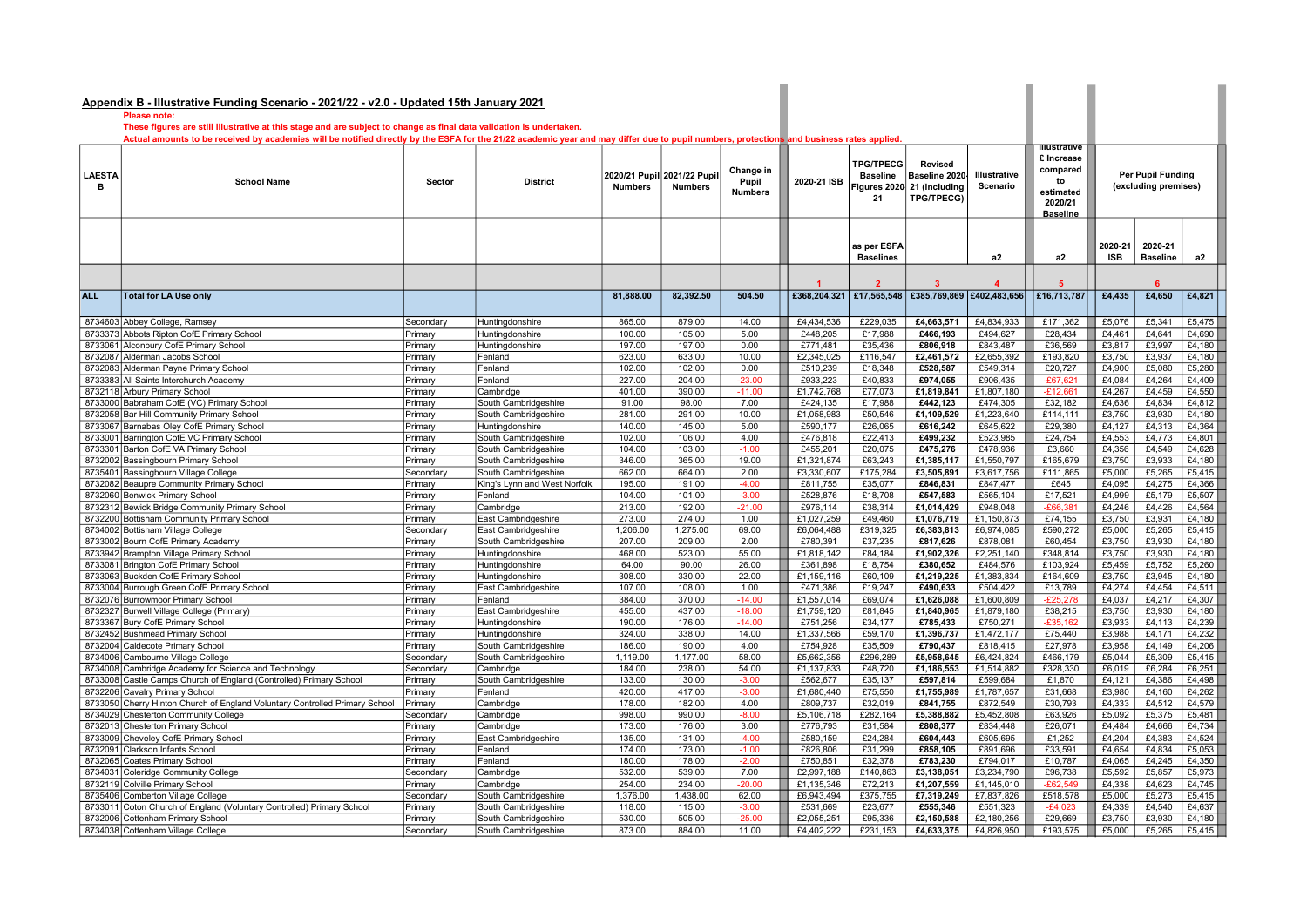|               | Appendix B - Illustrative Funding Scenario - 2021/22 - v2.0 - Updated 15th January 2021                                                                                                  |                      |                                    |                    |                             |                  |                        |                                 |                            |                        |                        |                  |                      |                  |
|---------------|------------------------------------------------------------------------------------------------------------------------------------------------------------------------------------------|----------------------|------------------------------------|--------------------|-----------------------------|------------------|------------------------|---------------------------------|----------------------------|------------------------|------------------------|------------------|----------------------|------------------|
|               | Please note:                                                                                                                                                                             |                      |                                    |                    |                             |                  |                        |                                 |                            |                        |                        |                  |                      |                  |
|               | These figures are still illustrative at this stage and are subject to change as final data validation is undertaken.                                                                     |                      |                                    |                    |                             |                  |                        |                                 |                            |                        |                        |                  |                      |                  |
|               | Actual amounts to be received by academies will be notified directly by the ESFA for the 21/22 academic year and may differ due to pupil numbers, protections and business rates applied |                      |                                    |                    |                             |                  |                        |                                 |                            |                        | Illustrative           |                  |                      |                  |
|               |                                                                                                                                                                                          |                      |                                    |                    |                             |                  |                        | <b>TPG/TPECG</b>                | <b>Revised</b>             |                        | £ Increase             |                  |                      |                  |
| <b>LAESTA</b> |                                                                                                                                                                                          |                      |                                    |                    | 2020/21 Pupil 2021/22 Pupil | Change in        |                        | <b>Baseline</b>                 | Baseline 2020              | Illustrative           | compared               |                  | Per Pupil Funding    |                  |
| в             | <b>School Name</b>                                                                                                                                                                       | Sector               | <b>District</b>                    | <b>Numbers</b>     | <b>Numbers</b>              | Pupil            | 2020-21 ISB            |                                 | Figures 2020 21 (including | Scenario               | to                     |                  | (excluding premises) |                  |
|               |                                                                                                                                                                                          |                      |                                    |                    |                             | <b>Numbers</b>   |                        | 21                              | <b>TPG/TPECG)</b>          |                        | estimated<br>2020/21   |                  |                      |                  |
|               |                                                                                                                                                                                          |                      |                                    |                    |                             |                  |                        |                                 |                            |                        | <b>Baseline</b>        |                  |                      |                  |
|               |                                                                                                                                                                                          |                      |                                    |                    |                             |                  |                        |                                 |                            |                        |                        |                  |                      |                  |
|               |                                                                                                                                                                                          |                      |                                    |                    |                             |                  |                        |                                 |                            |                        |                        |                  |                      |                  |
|               |                                                                                                                                                                                          |                      |                                    |                    |                             |                  |                        | as per ESFA<br><b>Baselines</b> |                            | a2                     |                        | 2020-21          | 2020-21              |                  |
|               |                                                                                                                                                                                          |                      |                                    |                    |                             |                  |                        |                                 |                            |                        | a2                     | <b>ISB</b>       | <b>Baseline</b>      | a2               |
|               |                                                                                                                                                                                          |                      |                                    |                    |                             |                  | $\overline{1}$         | $\overline{2}$                  | $\overline{\mathbf{3}}$    | $\overline{4}$         | 5                      |                  | 6                    |                  |
|               |                                                                                                                                                                                          |                      |                                    |                    |                             |                  |                        |                                 |                            |                        |                        |                  |                      |                  |
|               | 8732451 Cromwell Academy<br>8734045 Cromwell Community College                                                                                                                           | Primary<br>Secondary | Huntingdonshire<br>Fenland         | 181.00<br>1,119.50 | 188.00<br>1,182.50          | 7.00<br>63.00    | £735,507<br>£5,781,447 | £32,558<br>£295,313             | £768,065<br>£6,076,760     | £812,592<br>£6,525,857 | £44,526<br>£449,097    | £4,028<br>£5,131 | £4,208<br>£5,394     | £4,286<br>£5,495 |
|               | 8735203 Crosshall Infant School Academy                                                                                                                                                  | Primary              | Huntingdonshire                    | 340.00             | 343.00                      | 3.00             | £1,280,078             | £61,159                         | £1,341,237                 | £1,439,209             | £97,972                | £3,750           | £3,930               | £4,180           |
|               | 8735204 Crosshall Junior School                                                                                                                                                          | Primary              | Huntingdonshire                    | 461.00             | 453.00                      | $-8.00$          | £1,735,307             | £82,925                         | £1,818,232                 | £1,900,602             | £82,371                | £3,750           | £3,930               | £4,180           |
|               | 8732057 Ditton Lodge Primary School                                                                                                                                                      | Primary              | East Cambridgeshire                | 206.00             | 197.00                      | $-9.00$          | £788,603               | £37,055                         | £825,659                   | £828,770               | £3,111                 | £3,804           | £3,984               | £4,180           |
|               | 8732052 Downham Feoffees Primary Academy                                                                                                                                                 | Primary              | East Cambridgeshire                | 173.00             | 163.00                      | $-10.00$         | £700,306               | £31,119                         | £731,425                   | £710,595               | $-E20,830$             | £4,018           | £4,197               | £4,323           |
|               | 8733012 Dry Drayton CofE (C) Primary School                                                                                                                                              | Primary              | South Cambridgeshire               | 40.00              | 59.00                       | 19.00            | £266,241               | £17,988                         | £284.229                   | £363.750               | £79,521                | £6,422           | £6,872               | £6,002           |
|               | 8733041 Duxford Church of England Community Primary School                                                                                                                               | Primary              | South Cambridgeshire               | 209.00             | 201.00                      | $-8.00$          | £836.822               | £37,595                         | £874.417                   | £865,225               | $-E9.192$              | £3.917           | £4.097               | £4,210           |
|               | 8732061 Earith Primary School                                                                                                                                                            | Primary              | Huntingdonshire                    | 76.00              | 88.00                       | 12.00            | £383,081               | £17,988                         | £401,069                   | £453,248               | £52,179                | £5,010           | £5,246               | £5,118           |
|               | 8732246 Eastfield Infant and Nursery School                                                                                                                                              | Primary              | Huntingdonshire                    | 183.00             | 166.00                      | $-17.00$         | £760.743               | £32.918                         | £793.661                   | £744.691               | $-E48.970$             | £4.032           | £4.212               | £4,357           |
|               | 8733046 Elm CofE Primary School                                                                                                                                                          | Primary              | Fenland                            | 206.00             | 208.00                      | 2.00<br>$-5.00$  | £873,721               | £37,055                         | £910,776                   | £945,447               | £34,671                | £4,223           | £4,402               | £4,524           |
|               | 8732092 Elm Road Primary School<br>8733308 Elsworth CofE VA Primary School                                                                                                               | Primary<br>Primary   | Fenland<br>South Cambridgeshire    | 208.00<br>124.00   | 203.00<br>119.00            | $-5.00$          | £952,576<br>£534,176   | £37,415<br>£22,845              | £989,991<br>£557,021       | £986,452<br>£554,952   | $-£3,539$<br>$-E2,069$ | £4,556<br>£4,284 | £4,736<br>£4,468     | £4,833<br>£4,638 |
|               | 8734012 Ely College                                                                                                                                                                      | Secondary            | East Cambridgeshire                | 1,066.00           | 1,102.00                    | 36.00            | £5,466,677             | £282,255                        | £5,748,933                 | £6,056,421             | £307,488               | £5,091           | £5,356               | £5,457           |
|               | 8732444 Ely St John's Community Primary School                                                                                                                                           | Primary              | East Cambridgeshire                | 437.00             | 395.00                      | $-42.00$         | £1,686,991             | £78,608                         | £1,765,599                 | £1,700,760             | $-E64.839$             | £3,750           | £3.930               | £4,180           |
|               | 8733362 Ely St Mary's CofE Junior School                                                                                                                                                 | Primary              | East Cambridgeshire                | 401.00             | 368.00                      | $-33.00$         | £1,538,985             | £72,132                         | £1,611,117                 | £1,547,117             | $-£63,999$             | £3,823           | £4,003               | £4,180           |
|               | 8732037 Ermine Street Church Academy                                                                                                                                                     | Primary              | Huntingdonshire                    | 197.50             | 210.00                      | 12.50            | £808,279               | £23,924                         | £832,204                   | £892,577               | £60,373                | £4,070           | £4,191               | £4,227           |
|               | 8734014 Ernulf Academy                                                                                                                                                                   | Secondary            | Huntingdonshire                    | 541.00             | 618.00                      | 77.00            | £2,981,275             | £143,246                        | £3,124,521                 | £3,602,722             | £478,200               | £5,418           | £5,683               | £5,804           |
|               | 8733074 Eynesbury CofE C Primary School                                                                                                                                                  | Primary              | Huntingdonshire                    | 187.00             | 169.00                      | $-18.00$         | £764,592               | £37,393                         | £801,985                   | £750,591               | $-£51,394$             | £3,985           | £4,185               | £4,323           |
|               | 8732055 Farcet CofE (C) Primary School                                                                                                                                                   | Primary              | Huntingdonshire                    | 119.00             | 114.00                      | $-5.00$          | £555,989               | £21,406                         | £577,395                   | £581,025               | £3,630                 | £4,653           | £4,833               | £5,066           |
|               | 8732336 Fawcett Primary School                                                                                                                                                           | Primary              | Cambridge                          | 403.00             | 378.00                      | $-25.00$         | £1,531,642             | £77,916                         | £1,609,558                 | £1,591,688             | $-£17,870$             | £3,766           | £3.959               | £4,180           |
|               | 8732009 Fen Ditton Primary School                                                                                                                                                        | Primary              | South Cambridgeshire               | 171.00             | 168.00                      | $-3.00$          | £755,541               | £32,097                         | £787,638                   | £795,940               | £8,302                 | £4,403           | £4,591               | £4,721           |
|               | 8732010 Fen Drayton Primary School                                                                                                                                                       | Primary              | South Cambridgeshire               | 90.00              | 84.00                       | $-6.00$          | £437,446               | £21,163                         | £458,609                   | £443,206               | $-£15,403$             | £4,724           | £4,959               | £5,125           |
|               | 8732208 Fenstanton and Hilton Primary School<br>8733065 Folksworth CofE Primary School                                                                                                   | Primary<br>Primary   | Huntingdonshire<br>Huntingdonshire | 241.00<br>104.00   | 231.00<br>104.00            | $-10.00$<br>0.00 | £943,980<br>£463,754   | £43,351<br>£18,708              | £987,331<br>£482,462       | £991,234<br>£490,022   | £3,903<br>£7,561       | £3,830<br>£4,344 | £4,009<br>£4,524     | £4,180<br>£4,594 |
|               | 8733014 Fordham CofE Primary School                                                                                                                                                      | Primary              | East Cambridgeshire                | 350.00             | 383.00                      | 33.00            | £1,357,205             | £62,958                         | £1,420,163                 | £1,646,960             | £226,797               | £3.750           | £3,930               | £4,180           |
|               | 8732321 Fourfields Community Primary School                                                                                                                                              | Primary              | Huntingdonshire                    | 445.00             | 445.00                      | 0.00             | £1,715,223             | £80,047                         | £1,795,270                 | £1,917,269             | £121,999               | £3,750           | £3,930               | £4,180           |
|               | 8732011 Fowlmere Primary School                                                                                                                                                          | Primary              | South Cambridgeshire               | 94.00              | 103.00                      | 9.00             | £431,555               | £18,986                         | £450.541                   | £488.749               | £38,208                | £4.411           | £4.613               | £4,608           |
|               | 8732012 Foxton Primary School                                                                                                                                                            | Primary              | South Cambridgeshire               | 94.00              | 87.00                       | $-7.00$          | £481,320               | £19,685                         | £501,005                   | £480,931               | $-E20,073$             | £4,632           | £4,841               | £5,073           |
|               | 8732068 Friday Bridge Community Primary School                                                                                                                                           | Primary              | Fenland                            | 102.00             | 99.00                       | $-3.00$          | £520,765               | £18,348                         | £539,113                   | £534,941               | $-£4,172$              | £4.994           | £5.174               | £5,290           |
|               | 8732328 Fulbourn Primary School                                                                                                                                                          | Primary              | South Cambridgeshire               | 294.00             | 291.00                      | $-3.00$          | £1,128,484             | £52,885                         | £1,181,369                 | £1,293,015             | £111,647               | £3,750           | £3.930               | £4,180           |
|               | 8732085 Galfrid School (formerly Abbey Meadows)                                                                                                                                          | Primary              | Cambridge                          | 358.00             | 354.00                      | $-4.00$          | £1,561,327             | £64,397                         | £1,625,724                 | £1,640,591             | £14,866                | £4,325           | £4,505               | £4,627           |
|               | 8732014 Gamlingay First School                                                                                                                                                           | Primary              | South Cambridgeshire               | 315.00             | 332.00                      | 17.00            | £1,185,490             | £59.915                         | £1.245.405                 | £1.396.934             | £151,529               | £3.750           | £3.940               | £4,180           |
|               | 8732015 Girton Glebe Primary School                                                                                                                                                      | Primary              | South Cambridgeshire               | 181.00             | 174.00                      | $-7.00$          | £739,696               | £33,802                         | £773,497                   | £751,107               | $-E22,390$             | £3,900           | £4,087               | £4,191           |
|               | 8732448 Glebelands Primary Academy                                                                                                                                                       | Primary              | Fenland                            | 397.00             | 402.00                      | 5.00             | £1,553,220             | £71,412                         | £1,624,633                 | £1,689,493             | £64,860                | £3,891           | £4,071               | £4,180           |
|               | 8732036 Godmanchester Bridge Academy                                                                                                                                                     | Primary              | Huntingdonshire                    | 167.50<br>389.00   | 197.50<br>399.00            | 30.00            | £753,040               | £26,262                         | £779,302                   | £917,167               | £137,865               | £4,493<br>£3,750 | £4,650<br>£3,930     | £4,622           |
|               | 8732209 Godmanchester Community Academy<br>8732067 Gorefield Primary School                                                                                                              | Primary<br>Primary   | Huntingdonshire<br>Fenland         | 102.00             | 93.00                       | 10.00<br>$-9.00$ | £1,468,216<br>£484,459 | £69,973<br>£18,348              | £1,538,189<br>£502,807     | £1,678,015<br>£482,156 | £139,825<br>$-£20,651$ | £4,725           | £4.905               | £4,180<br>£5,153 |
|               | 8732016 Great Abington Primary School                                                                                                                                                    | Primary              | South Cambridgeshire               | 135.00             | 137.00                      | 2.00             | £568,890               | £26,071                         | £594,961                   | £613,470               | £18,509                | £4,126           | £4,319               | £4,388           |
|               | 8733310 Great and Little Shelford CofE (Aided) Primary School                                                                                                                            | Primary              | South Cambridgeshire               | 210.00             | 207.00                      | $-3.00$          | £792,885               | £37,775                         | £830,660                   | £869,108               | £38,448                | £3,758           | £3,938               | £4,180           |
|               | 8733066 Great Gidding CofE Primary School                                                                                                                                                | Primary              | Huntingdonshire                    | 48.00              | 43.00                       | $-5.00$          | £301,001               | £17,988                         | £318,989                   | £331,524               | £12,535                | £6,007           | £6,382               | £7,378           |
|               | 8733068 Great Paxton CofE Primary School                                                                                                                                                 | Primary              | Huntingdonshire                    | 115.00             | 104.00                      | $-11.00$         | £533,080               | £21,200                         | £554,281                   | £522,168               | $-£32,113$             | £4,494           | £4,679               | £4,860           |
|               | 8732210 Great Staughton Primary School                                                                                                                                                   | Primary              | Huntingdonshire                    | 82.00              | 75.00                       | $-7.00$          | £403,701               | £17,988                         | £421,689                   | £424,048               | £2,360                 | £4,911           | £5,130               | £5,632           |
|               | 8733017 Great Wilbraham CofE Primary School                                                                                                                                              | Primary              | South Cambridgeshire               | 95.00              | 94.00                       | $-1.00$          | £444,785               | £17,988                         | £462,773                   | £466,230               | £3,457                 | £4,547           | £4,737               | £4,820           |
|               | 8732042 Guilden Morden CofE Primary Academy                                                                                                                                              | Primary              | South Cambridgeshire               | 47.00              | 50.00                       | 3.00             | £291,106               | £17,988                         | £309,094                   | £325,349               | £16,255                | £6,157           | £6,540               | £6,470           |
|               | 8733056 Guyhirn CofE VC Primary School                                                                                                                                                   | Primary              | Fenland                            | 71.00              | 70.00                       | $-1.00$          | £401.380               | £17,988                         | £419.368                   | £445,296               | £25,928                | £5,639           | £5,892               | £6,337           |
|               | 8732315 Hardwick and Cambourne Community Primary School                                                                                                                                  | Primary              | South Cambridgeshire               | 555.00             | 534.00                      | $-21.00$         | £2,239,769             | £99,833                         | £2,339,602                 | £2,391,380             | £51,778                | £3,750           | £3,930               | £4,180           |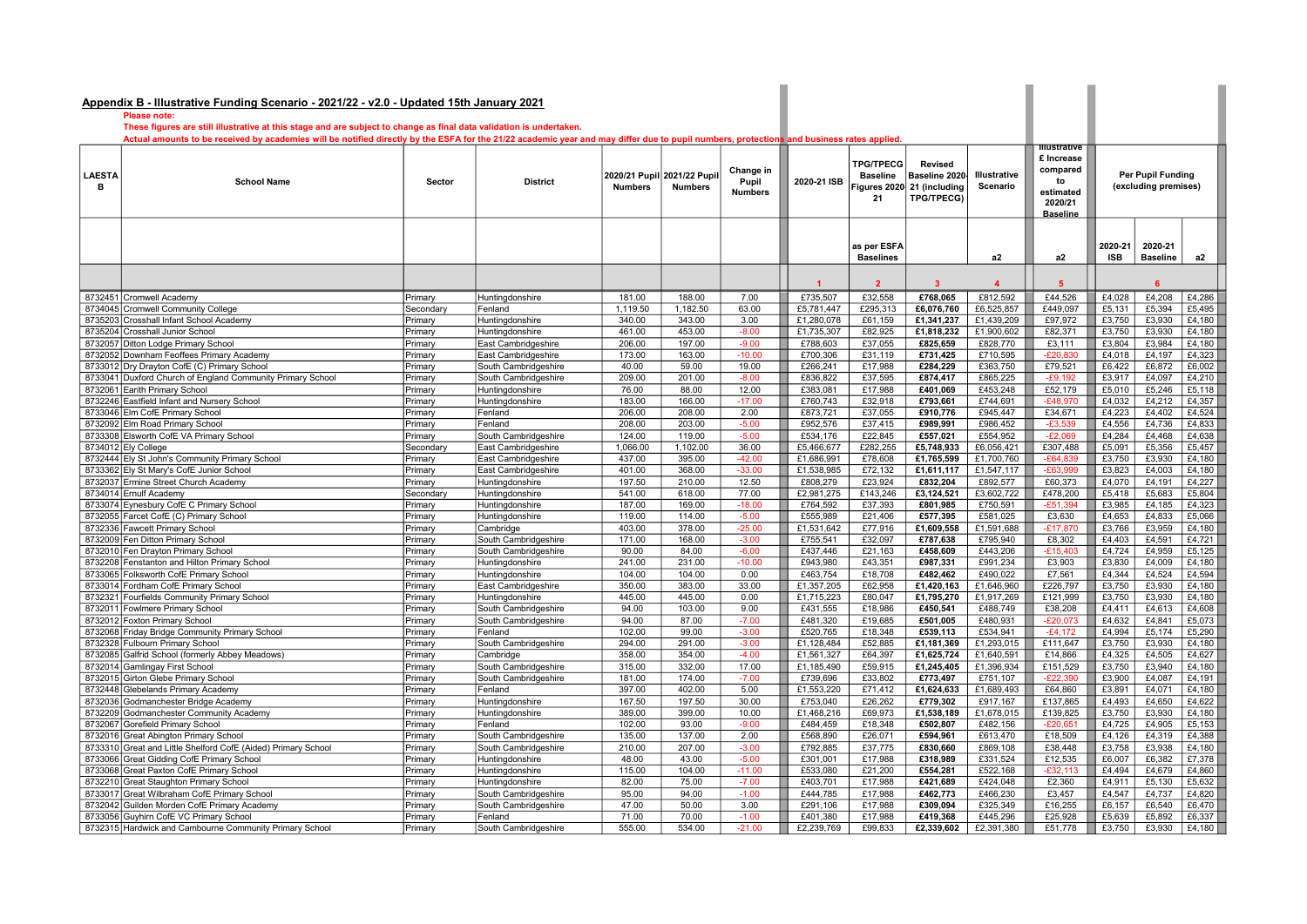|               | Appendix B - Illustrative Funding Scenario - 2021/22 - v2.0 - Updated 15th January 2021                                                                                                  |                      |                                              |                  |                             |                     |                        |                                     |                                                |                        |                                         |                  |                      |                  |
|---------------|------------------------------------------------------------------------------------------------------------------------------------------------------------------------------------------|----------------------|----------------------------------------------|------------------|-----------------------------|---------------------|------------------------|-------------------------------------|------------------------------------------------|------------------------|-----------------------------------------|------------------|----------------------|------------------|
|               | Please note:                                                                                                                                                                             |                      |                                              |                  |                             |                     |                        |                                     |                                                |                        |                                         |                  |                      |                  |
|               | These figures are still illustrative at this stage and are subject to change as final data validation is undertaken.                                                                     |                      |                                              |                  |                             |                     |                        |                                     |                                                |                        |                                         |                  |                      |                  |
|               | Actual amounts to be received by academies will be notified directly by the ESFA for the 21/22 academic year and may differ due to pupil numbers, protections and business rates applied |                      |                                              |                  |                             |                     |                        |                                     |                                                |                        | <b>Illustrative</b>                     |                  |                      |                  |
| <b>LAESTA</b> | <b>School Name</b>                                                                                                                                                                       | Sector               | <b>District</b>                              |                  | 2020/21 Pupil 2021/22 Pupil | Change in<br>Pupil  | 2020-21 ISB            | <b>TPG/TPECG</b><br><b>Baseline</b> | <b>Revised</b><br>Baseline 2020-               | Illustrative           | £ Increase<br>compared<br>to            |                  | Per Pupil Funding    |                  |
| в             |                                                                                                                                                                                          |                      |                                              | <b>Numbers</b>   | <b>Numbers</b>              | <b>Numbers</b>      |                        | 21                                  | igures 2020 21 (including<br><b>TPG/TPECG)</b> | Scenario               | estimated<br>2020/21<br><b>Baseline</b> |                  | (excluding premises) |                  |
|               |                                                                                                                                                                                          |                      |                                              |                  |                             |                     |                        |                                     |                                                |                        |                                         |                  |                      |                  |
|               |                                                                                                                                                                                          |                      |                                              |                  |                             |                     |                        | as per ESFA                         |                                                |                        |                                         | 2020-21          | 2020-21              |                  |
|               |                                                                                                                                                                                          |                      |                                              |                  |                             |                     |                        | <b>Baselines</b>                    |                                                | a2                     | a2                                      | <b>ISB</b>       | <b>Baseline</b>      | a2               |
|               |                                                                                                                                                                                          |                      |                                              |                  |                             |                     |                        |                                     |                                                |                        |                                         |                  |                      |                  |
|               |                                                                                                                                                                                          |                      |                                              |                  |                             |                     |                        | $\overline{2}$                      | 3                                              | $\Delta$               | 5                                       |                  | 6                    |                  |
|               | 8732018 Harston and Newton Community Primary School                                                                                                                                      | Primary              | South Cambridgeshire                         | 136.00           | 134.00                      | $-2.00$             | £597,669               | £24.464                             | £622,132                                       | £623,809               | £1,677                                  | £4,226           | £4,406               | £4,501           |
|               | 8732252 Hartford Infant School                                                                                                                                                           | Primary              | Huntingdonshire                              | 170.00           | 168.00                      | $-2.00$             | £764,811               | £34,599                             | £799,410                                       | £806,320               | £6,910                                  | £4,478           | £4,681               | £4,769           |
|               | 8732045 Hartford Junior School                                                                                                                                                           | Primary              | Huntingdonshire                              | 229.00           | 228.00                      | $-1.00$             | £974,912               | £44.739                             | £1,019,651                                     | £1,049,009             | £29,358                                 | £4,243           | £4.439               | £4,580           |
|               | 8733035 Haslingfield Endowed Primary School                                                                                                                                              | Primary              | South Cambridgeshire                         | 162.00<br>319.00 | 159.00<br>344.00            | $-3.00$<br>25.00    | £656,978               | £31,469                             | £688,447                                       | £689,134               | £687                                    | £3,968<br>£3,750 | £4,162<br>£3,930     | £4,245           |
|               | 8732007 Hatton Park Primary School<br>8732205 Hauxton Primary School                                                                                                                     | Primary<br>Primary   | South Cambridgeshire<br>South Cambridgeshire | 94.00            | 102.00                      | 8.00                | £1,204,089<br>£437,134 | £57,382<br>£19,619                  | £1,261,471<br>£456,753                         | £1,446,363<br>£491,930 | £184,892<br>£35,177                     | £4,509           | £4,718               | £4,180<br>£4,689 |
|               | 8732211 Hemingford Grey Primary School                                                                                                                                                   | Primary              | Huntingdonshire                              | 294.00           | 298.00                      | 4.00                | £1,124,166             | £52,885                             | £1,177,051                                     | £1,267,948             | £90,897                                 | £3,750           | £3.930               | £4,180           |
|               | 8734503 Hinchingbrooke School                                                                                                                                                            | Secondary            | Huntingdonshire                              | 1,496.00         | 1,494.00                    | $-2.00$             | £7,543,104             | £396,111                            | £7,939,215                                     | £8,157,978             | £218,763                                | £5,000           | £5,265               | £5,415           |
|               | 8732319 Histon and Impington Infant School                                                                                                                                               | Primary              | South Cambridgeshire                         | 330.00           | 310.00                      | $-20.00$            | £1,242,677             | £62,460                             | £1,305,137                                     | £1,300,863             | $-E4,274$                               | £3,750           | £3,939               | £4,180           |
|               | 8732318 Histon and Impington Junior School                                                                                                                                               | Primary              | South Cambridgeshire                         | 415.00           | 436.00                      | 21.00               | £1,562,610             | £77.101                             | £1,639,711                                     | £1,844,587             | £204,876                                | £3,750           | £3.936               | £4.180           |
|               | 8733070 Holme CofE Primary School                                                                                                                                                        | Primary              | Huntingdonshire                              | 105.00           | 104.00                      | $-1.00$             | £475,718               | £18,887                             | £494,606                                       | £514,652               | £20,046                                 | £4,477           | £4,656               | £4,946           |
|               | 8733071 Holywell CofE Primary School                                                                                                                                                     | Primary              | Huntingdonshire                              | 202.00           | 191.00                      | $-11.00$            | £782,328               | £36,336                             | £818,663                                       | £817,773               | $-E891$                                 | £3,774           | £3,954               | £4,180           |
|               | 8732212 Houghton Primary School                                                                                                                                                          | Primary              | Huntingdonshire                              | 191.00           | 182.00                      | $-9.00$             | £759,754               | £34,357                             | £794,111                                       | £787,800               | $-£6,311$                               | £3,848           | £4,028               | £4,180           |
|               | 8733945 Huntingdon Primary School                                                                                                                                                        | Primary              | Huntingdonshire                              | 458.00           | 421.00                      | $-37.00$            | £1,953,546             | £103,681                            | £2,057,227                                     | £1,939,497             | $-£117,731$                             | £4,187           | £4,413               | £4,519           |
|               | 8734004 Impington Village College                                                                                                                                                        | Secondary            | South Cambridgeshire                         | 1,105.00         | 1,141.00                    | 36.00               | £5,569,617             | £292,582                            | £5,862,199                                     | £6,226,570             | £364,371                                | £5,000           | £5,265               | £5,415           |
|               | 8732024 Isle of Ely Primary School<br>8733022 Isleham Church of England Primary School                                                                                                   | Primary<br>Primary   | East Cambridgeshire<br>East Cambridgeshire   | 395.00<br>204.00 | 354.00<br>203.00            | $-41.00$<br>$-1.00$ | £1,487,363<br>£808,773 | £56,842<br>£38,763                  | £1,544,205<br>£847,536                         | £1,486,305<br>£866,412 | $-£57,900$<br>£18,876                   | £3,750<br>£3,879 | £3,894<br>£4,070     | £4,180<br>£4,180 |
|               | 8735205 Jeavons Wood Primary School                                                                                                                                                      | Primary              | South Cambridgeshire                         | 419.00           | 426.00                      | 7.00                | £1,581,406             | £75,370                             | £1,656,776                                     | £1,791,618             | £134,843                                | £3,750           | £3,930               | £4,180           |
|               | 8732021 Kennett Primary School                                                                                                                                                           | Primary              | East Cambridgeshire                          | 96.00            | 94.00                       | $-2.00$             | £431,675               | £18,638                             | £450,313                                       | £450,150               | $-E163$                                 | £4,486           | £4,680               | £4,775           |
|               | 8732442 Kettlefields Primary School                                                                                                                                                      | Primary              | East Cambridgeshire                          | 115.00           | 122.00                      | 7.00                | £510,345               | £20,686                             | £531,031                                       | £564,885               | £33,854                                 | £4,292           | £4,472               | £4,489           |
|               | 8732023 Kimbolton Primary Academy                                                                                                                                                        | Primary              | Huntingdonshire                              | 73.00            | 65.00                       | $-8.00$             | £369,161               | £17,988                             | £387,149                                       | £390,838               | £3,689                                  | £5,036           | £5,282               | £5,987           |
|               | 8732331 Kinderley Primary School                                                                                                                                                         | Primary              | Fenland                                      | 64.00            | 69.00                       | 5.00                | £377,568               | £17,988                             | £395,556                                       | £414,732               | £19,176                                 | £5,817           | £6,098               | £6,049           |
|               | 8732446 Kings Hedges Primary School                                                                                                                                                      | Primary              | Cambridge                                    | 410.00           | 418.00                      | 8.00                | £1,832,631             | £74,828                             | £1,907,459                                     | £1,978,397             | £70,938                                 | £4,360           | £4.542               | £4,622           |
|               | 8732026 Kingsfield Primary School                                                                                                                                                        | Primary              | Fenland                                      | 400.00           | 386.00                      | $-14.00$            | £1,577,009             | £71,952                             | £1,648,961                                     | £1,650,291             | £1,330                                  | £3,939           | £4,119               | £4,240           |
|               | 8733387 Lantern Community Primary School                                                                                                                                                 | Primary              | East Cambridgeshire                          | 411.00           | 398.00                      | $-13.00$            | £1,552,789             | £73,931                             | £1,626,720                                     | £1,674,219             | £47,500                                 | £3,750           | £3.930               | £4,180           |
|               | 8732072 Leverington Primary Academy                                                                                                                                                      | Primary              | Fenland                                      | 206.00           | 208.00                      | 2.00                | £865,968               | £37,055                             | £903,024                                       | £935,578               | £32,555                                 | £4.185           | £4,364               | £4,467           |
|               | 8733317 Linton CofE Infant School<br>8732204 Linton Heights Junior School                                                                                                                | Primary<br>Primary   | South Cambridgeshire<br>South Cambridgeshire | 169.00<br>243.00 | 163.00<br>243.00            | $-6.00$<br>0.00     | £681,195<br>£937.027   | £30,400<br>£45.176                  | £711,595<br>£982,203                           | £702,149<br>£1.020.011 | $-£9,447$<br>£37,809                    | £4,013<br>£3.844 | £4,193<br>£4.030     | £4,289<br>£4,180 |
|               | 8735416 Linton Village College                                                                                                                                                           | Secondary            | South Cambridgeshire                         | 873.00           | 862.00                      | $-11.00$            | £4,399,510             | £231,153                            | £4,630,663                                     | £4,704,900             | £74,237                                 | £5,000           | £5,265               | £5,415           |
|               | 8732066 Lionel Walden Primary School                                                                                                                                                     | Primary              | Fenland                                      | 216.00           | 212.00                      | $-4.00$             | £860,752               | £38,854                             | £899,606                                       | £913,460               | £13,854                                 | £3,862           | £4.042               | £4,180           |
|               | 8732293 Little Paxton Primary School                                                                                                                                                     | Primary              | Huntingdonshire                              | 359.00           | 363.00                      | 4.00                | £1,396,448             | £64,577                             | £1,461,025                                     | £1,570,617             | £109,593                                | £3,750           | £3,930               | £4,180           |
|               | 8733053 Little Thetford CofE VC Primary School                                                                                                                                           | Primary              | East Cambridgeshire                          | 102.00           | 99.00                       | $-3.00$             | £452,937               | £22,026                             | £474,962                                       | £471,874               | $-£3,088$                               | £4,321           | £4,537               | £4,640           |
|               | 8734009 Littleport & East Cambs Academy                                                                                                                                                  | Secondary            | East Cambridgeshire                          | 430.00           | 550.00                      | 120.00              | £2,245,046             | £108,255                            | £2,353,301                                     | £3,072,022             | £718,721                                | £5.204           | £5,456               | £5,571           |
|               | 8732074 Littleport Community Primary School                                                                                                                                              | Primary              | East Cambridgeshire                          | 435.00           | 422.00                      | $-13.00$            | £1,708,259             | £78,248                             | £1,786,507                                     | £1,830,454             | £43,947                                 | £3,783           | £3,963               | £4,180           |
|               | 8735411 Longsands Academy                                                                                                                                                                | Secondary            | Huntingdonshire                              | 1,418.00         | 1,416.00                    | $-2.00$             | £7,239,226             | £375,458                            | £7,614,684                                     | £7,756,705             | £142,022                                | £5,071           | £5,335               | £5,441           |
|               | 8732075 Manea Community Primary School                                                                                                                                                   | Primary              | Fenland                                      | 214.00           | 222.00                      | 8.00                | £854,401               | £38,494                             | £892,895                                       | £1,009,268             | £116,372                                | £3,896           | £4,076               | £4,437           |
|               | 8732121 Mayfield Primary School                                                                                                                                                          | Primary              | Cambridge                                    | 403.00           | 386.00                      | $-17.00$            | £1,581,066             | £72,492                             | £1,653,558                                     | £1,659,500             | £5,942                                  | £3,812           | £3,992               | £4,180           |
|               | 8732025 Meadow Primary School                                                                                                                                                            | Primary              | South Cambridgeshire                         | 200.00           | 186.00                      | $-14.00$            | £773,565               | £37,852                             | £811,417                                       | £782,710               | $-E28,707$                              | £3.844           | £4.033               | £4,180           |
|               | 8732028 Melbourn Primary School                                                                                                                                                          | Primary              | South Cambridgeshire                         | 360.00           | 361.00                      | 1.00                | £1,431,330             | £64,757                             | £1,496,087                                     | £1,559,160             | £63,073                                 | £3,750           | £3,930               | £4,180           |
|               | 8734040 Melbourn Village College<br>8732029 Meldreth Primary School                                                                                                                      | Secondary<br>Primary | South Cambridgeshire<br>South Cambridgeshire | 632.00<br>189.00 | 625.00<br>197.00            | $-7.00$<br>8.00     | £3,270,626<br>£758,307 | £167,341<br>£33,997                 | £3,437,967<br>£792,304                         | £3,467,813<br>£864,530 | £29,846<br>£72,226                      | £5,143<br>£3,916 | £5,408<br>£4,096     | £5,514<br>£4,180 |
|               | 8732030 Mepal and Witcham Church of England Primary School                                                                                                                               | Primary              | East Cambridgeshire                          | 89.00            | 91.00                       | 2.00                | £439,316               | £17,988                             | £457,304                                       | £474,041               | £16,737                                 | £4,913           | £5,115               | £5,161           |
|               | 8732059 Meridian Primary School                                                                                                                                                          | Primary              | South Cambridgeshire                         | 182.00           | 193.00                      | 11.00               | £729,591               | £32,738                             | £762,329                                       | £824,232               | £61,902                                 | £3,905           | £4,084               | £4,180           |
|               | 8732257 Middlefield Primary Academy                                                                                                                                                      | Primary              | Huntingdonshire                              | 210.00           | 206.00                      | $-4.00$             | £811,812               | £37,775                             | £849,587                                       | £865,700               | £16,113                                 | £3.845           | £4,025               | £4,180           |
|               | 8732447 Millfield Primary School                                                                                                                                                         | Primary              | East Cambridgeshire                          | 322.00           | 321.00                      | $-1.00$             | £1,266,210             | £59,415                             | £1,325,625                                     | £1,349,958             | £24,333                                 | £3,909           | £4,093               | £4,180           |
|               | 8733026 Milton Church of England Primary School                                                                                                                                          | Primary              | South Cambridgeshire                         | 379.00           | 377.00                      | $-2.00$             | £1,428,793             | £68,175                             | £1,496,968                                     | £1,583,984             | £87,017                                 | £3,750           | £3,930               | £4,180           |
|               | 8733386 Milton Road Primary School                                                                                                                                                       | Primary              | Cambridge                                    | 419.00           | 418.00                      | $-1.00$             | £1,631,362             | £75,370                             | £1,706,732                                     | £1,809,120             | £102,388                                | £3,750           | £3,930               | £4,180           |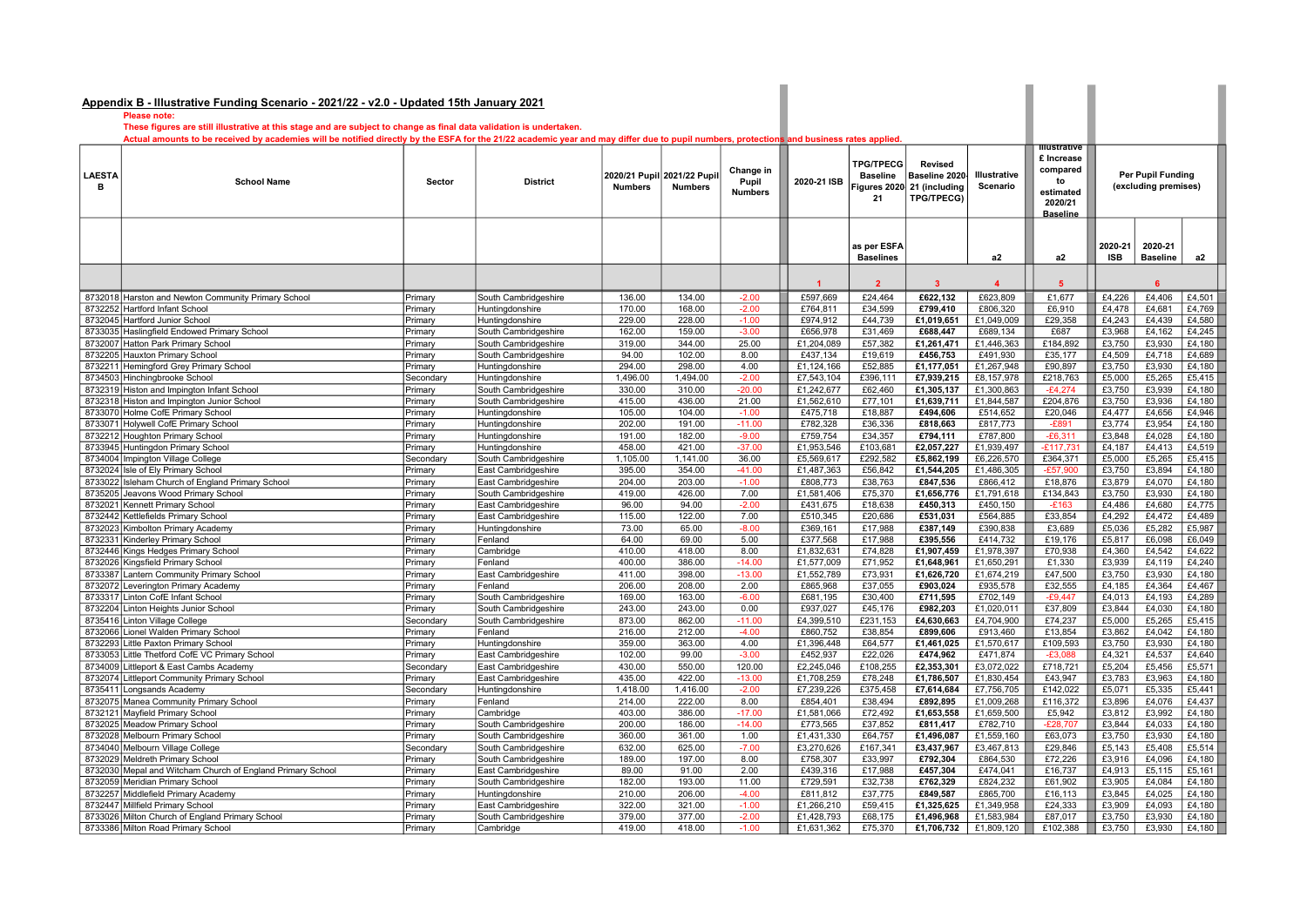| Please note:<br>These figures are still illustrative at this stage and are subject to change as final data validation is undertaken.<br>Actual amounts to be received by academies will be notified directly by the ESFA for the 21/22 academic year and may differ due to pupil numbers, protections and business rates applied.<br><b>Illustrative</b><br>£ Increase<br><b>TPG/TPECG</b><br><b>Revised</b><br>compared<br>Change in<br>2020/21 Pupil 2021/22 Pupil<br>Illustrative<br>Per Pupil Funding<br>LAESTA<br><b>Baseline</b><br>Baseline 2020-<br>to<br><b>School Name</b><br>Sector<br><b>District</b><br>Pupil<br>2020-21 ISB<br><b>Numbers</b><br>Figures 2020<br>21 (including<br>Scenario<br>(excluding premises)<br>в<br><b>Numbers</b><br>estimated<br><b>Numbers</b><br>21<br><b>TPG/TPECG)</b><br>2020/21<br><b>Baseline</b><br>as per ESFA<br>2020-21<br>2020-21<br>a2<br><b>ISB</b><br><b>Baselines</b><br>a2<br><b>Baseline</b><br>a2<br>$\overline{2}$<br>3<br>6<br>$\blacktriangleleft$<br>$\overline{4}$<br>5<br>£1,471,761<br>£68.494<br>£1,540,255<br>£1,682,200<br>£141,945<br>£3,760<br>£3,941<br>£4,180<br>8732449 Monkfield Park Primary School<br>378.00<br>390.00<br>12.00<br>South Cambridgeshire<br>Primary<br>£1,652,061<br>£60,747<br>8732107 Morley Memorial Primary School<br>410.00<br>401.00<br>$-9.00$<br>£1,578,310<br>£73,751<br>£1,712,808<br>£3,750<br>£3,930<br>£4,180<br>Primary<br>Cambridge<br>110.00<br>109.00<br>$-1.00$<br>Fenland<br>£541,642<br>£19,787<br>£561,429<br>£577,831<br>£16,402<br>£4,915<br>£5,095<br>£5,257<br>8732053<br>Murrow Primary Academy<br>Primary<br>1,213.00<br>1,233.00<br>20.00<br>£321.178<br>£5,784<br>8734003<br>Neale-Wade Academy<br>Fenland<br>£6,577,725<br>£6,898,903<br>£7.183.047<br>£284.145<br>£5,369<br>£5.634<br>Secondary<br>131.00<br>139.00<br>8.00<br>£637,199<br>£35,848<br>£673,047<br>£727,555<br>£54,507<br>£5,116<br>£5,196<br>8732088 New Road Primary School<br>Primary<br>Fenland<br>£4,843<br>225.00<br>223.00<br>$-2.00$<br>£882,690<br>£40,473<br>£923,163<br>£959,700<br>£36,537<br>£3,804<br>£3,984<br>£4,180<br>8732109 Newnham Croft Primary School<br>Primary<br>Cambridge<br>463.00<br>542.00<br>79.00<br>£2,784,601<br>£126,512<br>£2,911,114<br>£3,426,864<br>£515,751<br>£5,911<br>£6,184<br>£6,266<br>8734005 North Cambridge Academy<br>Secondary<br>Cambridge<br>310.00<br>120.00<br>£26,478<br>£1,748,180<br>£645,940<br>£5,451<br>£5,591<br>8734028<br>190.00<br>£1,075,761<br>£1,102,239<br>£5,450<br>Northstowe Secondary School<br>Secondary<br>South Cambridgeshire<br>8732096 Oakington CofE VA Primary School<br>Primary<br>South Cambridgeshire<br>130.00<br>124.00<br>$-6.00$<br>£533,919<br>£23,384<br>£557,303<br>£567,517<br>£10,214<br>£4,099<br>£4,279<br>£4,537<br>89.00<br>93.00<br>4.00<br>£411,325<br>£17,988<br>£463,131<br>£33,818<br>£4,558<br>£4,760<br>£4,977<br>8732098 Offord Primary School<br>Primary<br>Huntingdonshire<br>£429,313<br>183.00<br>2.00<br>£886,572<br>£32,558<br>£919,130<br>£944,127<br>£4,895<br>£4,973<br>8733390 Orchard Park Community Primary School<br>181.00<br>£24,997<br>£4,715<br>Primary<br>South Cambridgeshire<br>8732044 Orchards Church of England Primary School<br>397.00<br>377.00<br>$-20.00$<br>£1,809,462<br>£71,412<br>£1,880,875<br>£1,854,689<br>£4,522<br>£4,702<br>£4,879<br>Primary<br>Fenland<br>$-E26,186$<br>229.00<br>224.00<br>$-5.00$<br>£879,431<br>£41,193<br>£920,624<br>£957,614<br>£36,990<br>£3,750<br>£3,930<br>£4,180<br>8732031 Over Primary School<br>Primary<br>South Cambridgeshire<br>411.00<br>412.00<br>1.00<br>£1,549,335<br>£73,931<br>£1,623,266<br>£1,730,869<br>£107,603<br>£3,750<br>£3,930<br>£4,180<br>8735201 Park Lane Primary & Nursery School<br>Fenland<br>Primary<br>98.00<br>8733350 Park Street CofE Primary School<br>Cambridge<br>111.00<br>$-13.00$<br>£489,032<br>£19,967<br>£508,998<br>£474,594<br>$-£34,404$<br>£4,394<br>£4,574<br>£4,829<br>Primary<br>623.00<br>594.00<br>$-29.00$<br>£3,372,817<br>$-E93,088$<br>£5,379<br>£5,492<br>8734027 Parkside Community College<br>£3,207,859<br>£164,958<br>£3,279,729<br>£5,114<br>Secondary<br>Cambridge<br>8733302 Pathfinder Primary School<br>227.50<br>257.50<br>30.00<br>£4,328<br>Primary<br>South Cambridgeshire<br>£964,301<br>£29.141<br>£993.442<br>£1.161.797<br>£168,356<br>£4.072<br>£4.200<br>374.00<br>389.00<br>£1,594,866<br>£67,275<br>£1,662,141<br>£1,776,127<br>£4,261<br>£4,441<br>£4,535<br>8732094 Peckover Primary School<br>Primary<br>Fenland<br>15.00<br>£113,986<br>374.00<br>10.00<br>£1,444,174<br>£67,275<br>£1,511,449<br>£1,655,505<br>£3,750<br>£4,180<br>8732033<br>Pendragon Community Primary School<br>Primary<br>384.00<br>£144,056<br>£3,930<br>South Cambridgeshire<br>108.00<br>109.00<br>1.00<br>£484,218<br>£20,575<br>£504,793<br>£536,961<br>£32,168<br>£4,449<br>£4,640<br>£4,898<br>8733331 Petersfield CofE Aided Primary School<br>Primary<br>South Cambridgeshire<br>342.00<br>1.00<br>£3,811<br>343.00<br>£1,328,755<br>£61,519<br>£1,390,274<br>£1,456,990<br>£66,716<br>£3,991<br>£4,180<br>8732239 Priory Junior School<br>Primary<br>Huntingdonshire<br>8732219 Priory Park Infant School & Playgroup<br>Primary<br>Huntingdonshire<br>262.00<br>247.00<br>$-15.00$<br>£1,044,351<br>£49,350<br>£1,093,701<br>£1,055,097<br>$-£38.604$<br>£3,913<br>£4,101<br>£4,201<br>399.00<br>$-11.00$<br>£1,553,032<br>£73,751<br>£1,626,783<br>£49,305<br>£3,948<br>8732333<br>Queen Edith Primary School<br>Primary<br>Cambridge<br>410.00<br>£1,676,088<br>£3,768<br>£4,180<br>398.00<br>397.00<br>$-1.00$<br>£71,592<br>£3,778<br>£3,958<br>£4,180<br>8733946 Queen Emma Primary School<br>£1,507,080<br>£1,578,673<br>£1,684,944<br>£106,272<br>Primary<br>Cambridge<br>264.00<br>285.00<br>21.00<br>£1,170,034<br>£47,488<br>£1,217,523<br>£1,359,279<br>£141,756<br>£4,417<br>£4,597<br>£4,755<br>8732020<br>Ramnoth Junior School<br>Primary<br>Fenland<br>229.00<br>224.00<br>$-5.00$<br>£970,065<br>£46,429<br>£1,016,494<br>£1,039,202<br>£22,708<br>£4,217<br>£4,419<br>£4,618<br>8732218<br>Ramsey Junior School<br>Primary<br>Huntingdonshire<br>196.00<br>205.00<br>9.00<br>£849,328<br>£42,563<br>£891.891<br>£943,662<br>£51,771<br>£4,317<br>£4,534<br>£4,586<br>8732216 Ramsey Spinning Infant School<br>Primary<br>Huntingdonshire<br>£851,513<br>£15,858<br>8732453 Ridgefield Primary School<br>Cambridge<br>207.00<br>206.00<br>$-1.00$<br>£37,235<br>£888,749<br>£904,607<br>£4,088<br>£4,268<br>£4,365<br>Primary<br>273.00<br>271.00<br>$-2.00$<br>£1,052,543<br>£3,750<br>£3,930<br>£4,180<br>8732070<br>Robert Arkenstall Primary School<br>Primary<br>East Cambridgeshire<br>£49,107<br>£1,101,650<br>£1,162,420<br>£60,770<br>1,060.00<br>1.084.00<br>24.00<br>£5,339,194<br>£280.667<br>£5,000<br>£5,415<br>8735408 Sawston Village College<br>South Cambridgeshire<br>£5.619.861<br>£5.912.074<br>£292,213<br>£5.265<br>Secondary<br>183.00<br>168.00<br>$-15.00$<br>£729,369<br>£34,703<br>£764,071<br>£744,442<br>£3,890<br>£4,079<br>£4,331<br>8732255 Sawtry Infants' School<br>Primary<br>Huntingdonshire<br>$-£19,630$<br>219.00<br>38.00<br>£853,009<br>£39,394<br>£1,083,807<br>£3,890<br>£4,070<br>£4,180<br>8732220 Sawtry Junior Academy<br>Primary<br>Huntingdonshire<br>257.00<br>£892,402<br>£191,405<br>696.00<br>718.00<br>22.00<br>£3,580,101<br>£184,287<br>£3,764,387<br>£4,010,182<br>£245,795<br>£5,142<br>£5,407<br>£5,507<br>8735403 Sawtry Village Academy<br>Secondary<br>Huntingdonshire<br>369.00<br>387.00<br>£1,799,129<br>£69,614<br>£1,868,742<br>£1,834,918<br>$-£33.824$<br>£4,363<br>£4,543<br>£4,651<br>8732115 Shirley Community Primary School<br>Primary<br>Cambridge<br>$-18.00$<br>8734051<br>Sir Harry Smith Community College<br>Fenland<br>909.00<br>926.00<br>17.00<br>£4,756,406<br>£240,685<br>£4,997,091<br>£5,184,474<br>£187,382<br>£5,198<br>£5,463<br>£5,567<br>Secondary<br>1,385.00<br>1,382.00<br>£7,529,992<br>£5,265<br>£5,415<br>8735415 Soham Village College<br>Secondary<br>East Cambridgeshire<br>$-3.00$<br>£6,968,138<br>£366,720<br>£7,334,858<br>£195,134<br>£5,000<br>241.00<br>255.00<br>14.00<br>£4,180<br>8732089 Somersham Primary School<br>£944,649<br>£43,351<br>£988,000<br>£1,066,389<br>£78,389<br>£3,876<br>£4,056<br>Primary<br>Huntingdonshire<br>$-9.00$<br>£483,477<br>£502,004<br>£502,877<br>£4,521<br>£4,701<br>£5,154<br>8732222 Spaldwick Community Primary School<br>Primary<br>Huntingdonshire<br>103.00<br>94.00<br>£18,528<br>£873<br>212.00<br>193.00<br>$-19.00$<br>£912,048<br>£38,135<br>£950,182<br>£921,191<br>$-E28,991$<br>£4,101<br>£4,281<br>£4,545<br>8732329<br>Spring Meadow Infant School<br>Primary<br>East Cambridgeshire<br>8733360 St Alban's Catholic Primary School<br>211.00<br>211.00<br>0.00<br>£842,481<br>£37,955<br>£880,436<br>£894,827<br>£14,391<br>£3,971<br>£4,151<br>£4,223<br>Primary<br>Cambridge<br>409.00<br>8733083 St Andrew's CofE Primary School<br>East Cambridgeshire<br>411.00<br>$-2.00$<br>£1,551,504<br>£73,931<br>£1,625,435<br>£1,720,665<br>£95,231<br>£3,750<br>£3,930<br>£4,180<br>Primary<br>205.00<br>4.00<br>St Anne's CofE Primary School<br>209.00<br>£799,209<br>£37,850<br>£837,059<br>£880,455<br>£43,396<br>£3,870<br>£4,055<br>£4,184<br>8733384<br>Primary<br>Huntingdonshire<br>880.00<br>901.00<br>21.00<br>£233,006<br>£5,415<br>8734602 St Bede's Inter-Church School<br>Cambridge<br>£4,428,101<br>£4,661,107<br>£4.910.718<br>£249,611<br>£5,000<br>£5.265<br>Secondary<br>159.00<br>171.00<br>12.00<br>£639,380<br>£30,159<br>£669,539<br>£722,279<br>£52,740<br>£3,998<br>£4,188<br>£4,205<br>8735200 St Helen's Primary School<br>Primary<br>Huntingdonshire<br>1,456.00<br>1,460.00<br>4.00<br>8734064 St Ivo School<br>£7,319,933<br>£385,520<br>£7,705,453<br>£7,948,911<br>£243,458<br>£5,000<br>£5,265<br>£5,415<br>Huntingdonshire<br>Secondary<br>8733072 St John's CofE Primary School<br>384.00<br>372.00<br>$-12.00$<br>£1,582,183<br>£69,074<br>£1,658,010<br>£6,753<br>£4,436<br>Primary<br>Huntingdonshire<br>£1,651,257<br>£4,104<br>£4,284<br>298.00<br>£4,349<br>8733366 St Laurence's Catholic Primary School<br>286.00<br>12.00<br>£1,176,607<br>£51,980<br>£1,228,588<br>£1,304,968<br>£76,380<br>£4,106<br>£4,288<br>Primary<br>Cambridge | Appendix B - Illustrative Funding Scenario - 2021/22 - v2.0 - Updated 15th January 2021 |  |  |  |  |  |  |  |  |  |  |
|-----------------------------------------------------------------------------------------------------------------------------------------------------------------------------------------------------------------------------------------------------------------------------------------------------------------------------------------------------------------------------------------------------------------------------------------------------------------------------------------------------------------------------------------------------------------------------------------------------------------------------------------------------------------------------------------------------------------------------------------------------------------------------------------------------------------------------------------------------------------------------------------------------------------------------------------------------------------------------------------------------------------------------------------------------------------------------------------------------------------------------------------------------------------------------------------------------------------------------------------------------------------------------------------------------------------------------------------------------------------------------------------------------------------------------------------------------------------------------------------------------------------------------------------------------------------------------------------------------------------------------------------------------------------------------------------------------------------------------------------------------------------------------------------------------------------------------------------------------------------------------------------------------------------------------------------------------------------------------------------------------------------------------------------------------------------------------------------------------------------------------------------------------------------------------------------------------------------------------------------------------------------------------------------------------------------------------------------------------------------------------------------------------------------------------------------------------------------------------------------------------------------------------------------------------------------------------------------------------------------------------------------------------------------------------------------------------------------------------------------------------------------------------------------------------------------------------------------------------------------------------------------------------------------------------------------------------------------------------------------------------------------------------------------------------------------------------------------------------------------------------------------------------------------------------------------------------------------------------------------------------------------------------------------------------------------------------------------------------------------------------------------------------------------------------------------------------------------------------------------------------------------------------------------------------------------------------------------------------------------------------------------------------------------------------------------------------------------------------------------------------------------------------------------------------------------------------------------------------------------------------------------------------------------------------------------------------------------------------------------------------------------------------------------------------------------------------------------------------------------------------------------------------------------------------------------------------------------------------------------------------------------------------------------------------------------------------------------------------------------------------------------------------------------------------------------------------------------------------------------------------------------------------------------------------------------------------------------------------------------------------------------------------------------------------------------------------------------------------------------------------------------------------------------------------------------------------------------------------------------------------------------------------------------------------------------------------------------------------------------------------------------------------------------------------------------------------------------------------------------------------------------------------------------------------------------------------------------------------------------------------------------------------------------------------------------------------------------------------------------------------------------------------------------------------------------------------------------------------------------------------------------------------------------------------------------------------------------------------------------------------------------------------------------------------------------------------------------------------------------------------------------------------------------------------------------------------------------------------------------------------------------------------------------------------------------------------------------------------------------------------------------------------------------------------------------------------------------------------------------------------------------------------------------------------------------------------------------------------------------------------------------------------------------------------------------------------------------------------------------------------------------------------------------------------------------------------------------------------------------------------------------------------------------------------------------------------------------------------------------------------------------------------------------------------------------------------------------------------------------------------------------------------------------------------------------------------------------------------------------------------------------------------------------------------------------------------------------------------------------------------------------------------------------------------------------------------------------------------------------------------------------------------------------------------------------------------------------------------------------------------------------------------------------------------------------------------------------------------------------------------------------------------------------------------------------------------------------------------------------------------------------------------------------------------------------------------------------------------------------------------------------------------------------------------------------------------------------------------------------------------------------------------------------------------------------------------------------------------------------------------------------------------------------------------------------------------------------------------------------------------------------------------------------------------------------------------------------------------------------------------------------------------------------------------------------------------------------------------------------------------------------------------------------------------------------------------------------------------------------------------------------------------------------------------------------------------------------------------------------------------------------------------------------------------------------------------------------------------------------------------------------------------------------------------------------------------------------------------------------------------------------------------------------------------------------------------------------------------------------------------------------------------------------------------------------------------------------------------------------------------------------------------------------------------------------------------------------------------------------------------------------------------------------------------------------------------------------------------------------------------------------------------------------------------------------------------------------------------------------------------------------------------------------------------------------------------------------------------------------------------------------------------------------------------------------------------------------------------------------------------------------------------------------------------------------------------------------------------------------------------------------------------------------------------------------------------------------------------------------------------------------------------------------------------------------------------------------------------------------------------------------------------------------------------------------------------------------------------------------------------------------------------------------------------------------------------------------------------------------------------------------------------------------------------------------------------------------------------------------------------------------------------------|-----------------------------------------------------------------------------------------|--|--|--|--|--|--|--|--|--|--|
|                                                                                                                                                                                                                                                                                                                                                                                                                                                                                                                                                                                                                                                                                                                                                                                                                                                                                                                                                                                                                                                                                                                                                                                                                                                                                                                                                                                                                                                                                                                                                                                                                                                                                                                                                                                                                                                                                                                                                                                                                                                                                                                                                                                                                                                                                                                                                                                                                                                                                                                                                                                                                                                                                                                                                                                                                                                                                                                                                                                                                                                                                                                                                                                                                                                                                                                                                                                                                                                                                                                                                                                                                                                                                                                                                                                                                                                                                                                                                                                                                                                                                                                                                                                                                                                                                                                                                                                                                                                                                                                                                                                                                                                                                                                                                                                                                                                                                                                                                                                                                                                                                                                                                                                                                                                                                                                                                                                                                                                                                                                                                                                                                                                                                                                                                                                                                                                                                                                                                                                                                                                                                                                                                                                                                                                                                                                                                                                                                                                                                                                                                                                                                                                                                                                                                                                                                                                                                                                                                                                                                                                                                                                                                                                                                                                                                                                                                                                                                                                                                                                                                                                                                                                                                                                                                                                                                                                                                                                                                                                                                                                                                                                                                                                                                                                                                                                                                                                                                                                                                                                                                                                                                                                                                                                                                                                                                                                                                                                                                                                                                                                                                                                                                                                                                                                                                                                                                                                                                                                                                                                                                                                                                                                                                                                                                                                                                                                                                                                                                                                                                                                                                                                                                                                                                                                                                                                                                                                                           |                                                                                         |  |  |  |  |  |  |  |  |  |  |
|                                                                                                                                                                                                                                                                                                                                                                                                                                                                                                                                                                                                                                                                                                                                                                                                                                                                                                                                                                                                                                                                                                                                                                                                                                                                                                                                                                                                                                                                                                                                                                                                                                                                                                                                                                                                                                                                                                                                                                                                                                                                                                                                                                                                                                                                                                                                                                                                                                                                                                                                                                                                                                                                                                                                                                                                                                                                                                                                                                                                                                                                                                                                                                                                                                                                                                                                                                                                                                                                                                                                                                                                                                                                                                                                                                                                                                                                                                                                                                                                                                                                                                                                                                                                                                                                                                                                                                                                                                                                                                                                                                                                                                                                                                                                                                                                                                                                                                                                                                                                                                                                                                                                                                                                                                                                                                                                                                                                                                                                                                                                                                                                                                                                                                                                                                                                                                                                                                                                                                                                                                                                                                                                                                                                                                                                                                                                                                                                                                                                                                                                                                                                                                                                                                                                                                                                                                                                                                                                                                                                                                                                                                                                                                                                                                                                                                                                                                                                                                                                                                                                                                                                                                                                                                                                                                                                                                                                                                                                                                                                                                                                                                                                                                                                                                                                                                                                                                                                                                                                                                                                                                                                                                                                                                                                                                                                                                                                                                                                                                                                                                                                                                                                                                                                                                                                                                                                                                                                                                                                                                                                                                                                                                                                                                                                                                                                                                                                                                                                                                                                                                                                                                                                                                                                                                                                                                                                                                                                           |                                                                                         |  |  |  |  |  |  |  |  |  |  |
|                                                                                                                                                                                                                                                                                                                                                                                                                                                                                                                                                                                                                                                                                                                                                                                                                                                                                                                                                                                                                                                                                                                                                                                                                                                                                                                                                                                                                                                                                                                                                                                                                                                                                                                                                                                                                                                                                                                                                                                                                                                                                                                                                                                                                                                                                                                                                                                                                                                                                                                                                                                                                                                                                                                                                                                                                                                                                                                                                                                                                                                                                                                                                                                                                                                                                                                                                                                                                                                                                                                                                                                                                                                                                                                                                                                                                                                                                                                                                                                                                                                                                                                                                                                                                                                                                                                                                                                                                                                                                                                                                                                                                                                                                                                                                                                                                                                                                                                                                                                                                                                                                                                                                                                                                                                                                                                                                                                                                                                                                                                                                                                                                                                                                                                                                                                                                                                                                                                                                                                                                                                                                                                                                                                                                                                                                                                                                                                                                                                                                                                                                                                                                                                                                                                                                                                                                                                                                                                                                                                                                                                                                                                                                                                                                                                                                                                                                                                                                                                                                                                                                                                                                                                                                                                                                                                                                                                                                                                                                                                                                                                                                                                                                                                                                                                                                                                                                                                                                                                                                                                                                                                                                                                                                                                                                                                                                                                                                                                                                                                                                                                                                                                                                                                                                                                                                                                                                                                                                                                                                                                                                                                                                                                                                                                                                                                                                                                                                                                                                                                                                                                                                                                                                                                                                                                                                                                                                                                                           |                                                                                         |  |  |  |  |  |  |  |  |  |  |
|                                                                                                                                                                                                                                                                                                                                                                                                                                                                                                                                                                                                                                                                                                                                                                                                                                                                                                                                                                                                                                                                                                                                                                                                                                                                                                                                                                                                                                                                                                                                                                                                                                                                                                                                                                                                                                                                                                                                                                                                                                                                                                                                                                                                                                                                                                                                                                                                                                                                                                                                                                                                                                                                                                                                                                                                                                                                                                                                                                                                                                                                                                                                                                                                                                                                                                                                                                                                                                                                                                                                                                                                                                                                                                                                                                                                                                                                                                                                                                                                                                                                                                                                                                                                                                                                                                                                                                                                                                                                                                                                                                                                                                                                                                                                                                                                                                                                                                                                                                                                                                                                                                                                                                                                                                                                                                                                                                                                                                                                                                                                                                                                                                                                                                                                                                                                                                                                                                                                                                                                                                                                                                                                                                                                                                                                                                                                                                                                                                                                                                                                                                                                                                                                                                                                                                                                                                                                                                                                                                                                                                                                                                                                                                                                                                                                                                                                                                                                                                                                                                                                                                                                                                                                                                                                                                                                                                                                                                                                                                                                                                                                                                                                                                                                                                                                                                                                                                                                                                                                                                                                                                                                                                                                                                                                                                                                                                                                                                                                                                                                                                                                                                                                                                                                                                                                                                                                                                                                                                                                                                                                                                                                                                                                                                                                                                                                                                                                                                                                                                                                                                                                                                                                                                                                                                                                                                                                                                                                           |                                                                                         |  |  |  |  |  |  |  |  |  |  |
|                                                                                                                                                                                                                                                                                                                                                                                                                                                                                                                                                                                                                                                                                                                                                                                                                                                                                                                                                                                                                                                                                                                                                                                                                                                                                                                                                                                                                                                                                                                                                                                                                                                                                                                                                                                                                                                                                                                                                                                                                                                                                                                                                                                                                                                                                                                                                                                                                                                                                                                                                                                                                                                                                                                                                                                                                                                                                                                                                                                                                                                                                                                                                                                                                                                                                                                                                                                                                                                                                                                                                                                                                                                                                                                                                                                                                                                                                                                                                                                                                                                                                                                                                                                                                                                                                                                                                                                                                                                                                                                                                                                                                                                                                                                                                                                                                                                                                                                                                                                                                                                                                                                                                                                                                                                                                                                                                                                                                                                                                                                                                                                                                                                                                                                                                                                                                                                                                                                                                                                                                                                                                                                                                                                                                                                                                                                                                                                                                                                                                                                                                                                                                                                                                                                                                                                                                                                                                                                                                                                                                                                                                                                                                                                                                                                                                                                                                                                                                                                                                                                                                                                                                                                                                                                                                                                                                                                                                                                                                                                                                                                                                                                                                                                                                                                                                                                                                                                                                                                                                                                                                                                                                                                                                                                                                                                                                                                                                                                                                                                                                                                                                                                                                                                                                                                                                                                                                                                                                                                                                                                                                                                                                                                                                                                                                                                                                                                                                                                                                                                                                                                                                                                                                                                                                                                                                                                                                                                                           |                                                                                         |  |  |  |  |  |  |  |  |  |  |
|                                                                                                                                                                                                                                                                                                                                                                                                                                                                                                                                                                                                                                                                                                                                                                                                                                                                                                                                                                                                                                                                                                                                                                                                                                                                                                                                                                                                                                                                                                                                                                                                                                                                                                                                                                                                                                                                                                                                                                                                                                                                                                                                                                                                                                                                                                                                                                                                                                                                                                                                                                                                                                                                                                                                                                                                                                                                                                                                                                                                                                                                                                                                                                                                                                                                                                                                                                                                                                                                                                                                                                                                                                                                                                                                                                                                                                                                                                                                                                                                                                                                                                                                                                                                                                                                                                                                                                                                                                                                                                                                                                                                                                                                                                                                                                                                                                                                                                                                                                                                                                                                                                                                                                                                                                                                                                                                                                                                                                                                                                                                                                                                                                                                                                                                                                                                                                                                                                                                                                                                                                                                                                                                                                                                                                                                                                                                                                                                                                                                                                                                                                                                                                                                                                                                                                                                                                                                                                                                                                                                                                                                                                                                                                                                                                                                                                                                                                                                                                                                                                                                                                                                                                                                                                                                                                                                                                                                                                                                                                                                                                                                                                                                                                                                                                                                                                                                                                                                                                                                                                                                                                                                                                                                                                                                                                                                                                                                                                                                                                                                                                                                                                                                                                                                                                                                                                                                                                                                                                                                                                                                                                                                                                                                                                                                                                                                                                                                                                                                                                                                                                                                                                                                                                                                                                                                                                                                                                                                           |                                                                                         |  |  |  |  |  |  |  |  |  |  |
|                                                                                                                                                                                                                                                                                                                                                                                                                                                                                                                                                                                                                                                                                                                                                                                                                                                                                                                                                                                                                                                                                                                                                                                                                                                                                                                                                                                                                                                                                                                                                                                                                                                                                                                                                                                                                                                                                                                                                                                                                                                                                                                                                                                                                                                                                                                                                                                                                                                                                                                                                                                                                                                                                                                                                                                                                                                                                                                                                                                                                                                                                                                                                                                                                                                                                                                                                                                                                                                                                                                                                                                                                                                                                                                                                                                                                                                                                                                                                                                                                                                                                                                                                                                                                                                                                                                                                                                                                                                                                                                                                                                                                                                                                                                                                                                                                                                                                                                                                                                                                                                                                                                                                                                                                                                                                                                                                                                                                                                                                                                                                                                                                                                                                                                                                                                                                                                                                                                                                                                                                                                                                                                                                                                                                                                                                                                                                                                                                                                                                                                                                                                                                                                                                                                                                                                                                                                                                                                                                                                                                                                                                                                                                                                                                                                                                                                                                                                                                                                                                                                                                                                                                                                                                                                                                                                                                                                                                                                                                                                                                                                                                                                                                                                                                                                                                                                                                                                                                                                                                                                                                                                                                                                                                                                                                                                                                                                                                                                                                                                                                                                                                                                                                                                                                                                                                                                                                                                                                                                                                                                                                                                                                                                                                                                                                                                                                                                                                                                                                                                                                                                                                                                                                                                                                                                                                                                                                                                                           |                                                                                         |  |  |  |  |  |  |  |  |  |  |
|                                                                                                                                                                                                                                                                                                                                                                                                                                                                                                                                                                                                                                                                                                                                                                                                                                                                                                                                                                                                                                                                                                                                                                                                                                                                                                                                                                                                                                                                                                                                                                                                                                                                                                                                                                                                                                                                                                                                                                                                                                                                                                                                                                                                                                                                                                                                                                                                                                                                                                                                                                                                                                                                                                                                                                                                                                                                                                                                                                                                                                                                                                                                                                                                                                                                                                                                                                                                                                                                                                                                                                                                                                                                                                                                                                                                                                                                                                                                                                                                                                                                                                                                                                                                                                                                                                                                                                                                                                                                                                                                                                                                                                                                                                                                                                                                                                                                                                                                                                                                                                                                                                                                                                                                                                                                                                                                                                                                                                                                                                                                                                                                                                                                                                                                                                                                                                                                                                                                                                                                                                                                                                                                                                                                                                                                                                                                                                                                                                                                                                                                                                                                                                                                                                                                                                                                                                                                                                                                                                                                                                                                                                                                                                                                                                                                                                                                                                                                                                                                                                                                                                                                                                                                                                                                                                                                                                                                                                                                                                                                                                                                                                                                                                                                                                                                                                                                                                                                                                                                                                                                                                                                                                                                                                                                                                                                                                                                                                                                                                                                                                                                                                                                                                                                                                                                                                                                                                                                                                                                                                                                                                                                                                                                                                                                                                                                                                                                                                                                                                                                                                                                                                                                                                                                                                                                                                                                                                                                           |                                                                                         |  |  |  |  |  |  |  |  |  |  |
|                                                                                                                                                                                                                                                                                                                                                                                                                                                                                                                                                                                                                                                                                                                                                                                                                                                                                                                                                                                                                                                                                                                                                                                                                                                                                                                                                                                                                                                                                                                                                                                                                                                                                                                                                                                                                                                                                                                                                                                                                                                                                                                                                                                                                                                                                                                                                                                                                                                                                                                                                                                                                                                                                                                                                                                                                                                                                                                                                                                                                                                                                                                                                                                                                                                                                                                                                                                                                                                                                                                                                                                                                                                                                                                                                                                                                                                                                                                                                                                                                                                                                                                                                                                                                                                                                                                                                                                                                                                                                                                                                                                                                                                                                                                                                                                                                                                                                                                                                                                                                                                                                                                                                                                                                                                                                                                                                                                                                                                                                                                                                                                                                                                                                                                                                                                                                                                                                                                                                                                                                                                                                                                                                                                                                                                                                                                                                                                                                                                                                                                                                                                                                                                                                                                                                                                                                                                                                                                                                                                                                                                                                                                                                                                                                                                                                                                                                                                                                                                                                                                                                                                                                                                                                                                                                                                                                                                                                                                                                                                                                                                                                                                                                                                                                                                                                                                                                                                                                                                                                                                                                                                                                                                                                                                                                                                                                                                                                                                                                                                                                                                                                                                                                                                                                                                                                                                                                                                                                                                                                                                                                                                                                                                                                                                                                                                                                                                                                                                                                                                                                                                                                                                                                                                                                                                                                                                                                                                                           |                                                                                         |  |  |  |  |  |  |  |  |  |  |
|                                                                                                                                                                                                                                                                                                                                                                                                                                                                                                                                                                                                                                                                                                                                                                                                                                                                                                                                                                                                                                                                                                                                                                                                                                                                                                                                                                                                                                                                                                                                                                                                                                                                                                                                                                                                                                                                                                                                                                                                                                                                                                                                                                                                                                                                                                                                                                                                                                                                                                                                                                                                                                                                                                                                                                                                                                                                                                                                                                                                                                                                                                                                                                                                                                                                                                                                                                                                                                                                                                                                                                                                                                                                                                                                                                                                                                                                                                                                                                                                                                                                                                                                                                                                                                                                                                                                                                                                                                                                                                                                                                                                                                                                                                                                                                                                                                                                                                                                                                                                                                                                                                                                                                                                                                                                                                                                                                                                                                                                                                                                                                                                                                                                                                                                                                                                                                                                                                                                                                                                                                                                                                                                                                                                                                                                                                                                                                                                                                                                                                                                                                                                                                                                                                                                                                                                                                                                                                                                                                                                                                                                                                                                                                                                                                                                                                                                                                                                                                                                                                                                                                                                                                                                                                                                                                                                                                                                                                                                                                                                                                                                                                                                                                                                                                                                                                                                                                                                                                                                                                                                                                                                                                                                                                                                                                                                                                                                                                                                                                                                                                                                                                                                                                                                                                                                                                                                                                                                                                                                                                                                                                                                                                                                                                                                                                                                                                                                                                                                                                                                                                                                                                                                                                                                                                                                                                                                                                                                           |                                                                                         |  |  |  |  |  |  |  |  |  |  |
|                                                                                                                                                                                                                                                                                                                                                                                                                                                                                                                                                                                                                                                                                                                                                                                                                                                                                                                                                                                                                                                                                                                                                                                                                                                                                                                                                                                                                                                                                                                                                                                                                                                                                                                                                                                                                                                                                                                                                                                                                                                                                                                                                                                                                                                                                                                                                                                                                                                                                                                                                                                                                                                                                                                                                                                                                                                                                                                                                                                                                                                                                                                                                                                                                                                                                                                                                                                                                                                                                                                                                                                                                                                                                                                                                                                                                                                                                                                                                                                                                                                                                                                                                                                                                                                                                                                                                                                                                                                                                                                                                                                                                                                                                                                                                                                                                                                                                                                                                                                                                                                                                                                                                                                                                                                                                                                                                                                                                                                                                                                                                                                                                                                                                                                                                                                                                                                                                                                                                                                                                                                                                                                                                                                                                                                                                                                                                                                                                                                                                                                                                                                                                                                                                                                                                                                                                                                                                                                                                                                                                                                                                                                                                                                                                                                                                                                                                                                                                                                                                                                                                                                                                                                                                                                                                                                                                                                                                                                                                                                                                                                                                                                                                                                                                                                                                                                                                                                                                                                                                                                                                                                                                                                                                                                                                                                                                                                                                                                                                                                                                                                                                                                                                                                                                                                                                                                                                                                                                                                                                                                                                                                                                                                                                                                                                                                                                                                                                                                                                                                                                                                                                                                                                                                                                                                                                                                                                                                                           |                                                                                         |  |  |  |  |  |  |  |  |  |  |
|                                                                                                                                                                                                                                                                                                                                                                                                                                                                                                                                                                                                                                                                                                                                                                                                                                                                                                                                                                                                                                                                                                                                                                                                                                                                                                                                                                                                                                                                                                                                                                                                                                                                                                                                                                                                                                                                                                                                                                                                                                                                                                                                                                                                                                                                                                                                                                                                                                                                                                                                                                                                                                                                                                                                                                                                                                                                                                                                                                                                                                                                                                                                                                                                                                                                                                                                                                                                                                                                                                                                                                                                                                                                                                                                                                                                                                                                                                                                                                                                                                                                                                                                                                                                                                                                                                                                                                                                                                                                                                                                                                                                                                                                                                                                                                                                                                                                                                                                                                                                                                                                                                                                                                                                                                                                                                                                                                                                                                                                                                                                                                                                                                                                                                                                                                                                                                                                                                                                                                                                                                                                                                                                                                                                                                                                                                                                                                                                                                                                                                                                                                                                                                                                                                                                                                                                                                                                                                                                                                                                                                                                                                                                                                                                                                                                                                                                                                                                                                                                                                                                                                                                                                                                                                                                                                                                                                                                                                                                                                                                                                                                                                                                                                                                                                                                                                                                                                                                                                                                                                                                                                                                                                                                                                                                                                                                                                                                                                                                                                                                                                                                                                                                                                                                                                                                                                                                                                                                                                                                                                                                                                                                                                                                                                                                                                                                                                                                                                                                                                                                                                                                                                                                                                                                                                                                                                                                                                                                           |                                                                                         |  |  |  |  |  |  |  |  |  |  |
|                                                                                                                                                                                                                                                                                                                                                                                                                                                                                                                                                                                                                                                                                                                                                                                                                                                                                                                                                                                                                                                                                                                                                                                                                                                                                                                                                                                                                                                                                                                                                                                                                                                                                                                                                                                                                                                                                                                                                                                                                                                                                                                                                                                                                                                                                                                                                                                                                                                                                                                                                                                                                                                                                                                                                                                                                                                                                                                                                                                                                                                                                                                                                                                                                                                                                                                                                                                                                                                                                                                                                                                                                                                                                                                                                                                                                                                                                                                                                                                                                                                                                                                                                                                                                                                                                                                                                                                                                                                                                                                                                                                                                                                                                                                                                                                                                                                                                                                                                                                                                                                                                                                                                                                                                                                                                                                                                                                                                                                                                                                                                                                                                                                                                                                                                                                                                                                                                                                                                                                                                                                                                                                                                                                                                                                                                                                                                                                                                                                                                                                                                                                                                                                                                                                                                                                                                                                                                                                                                                                                                                                                                                                                                                                                                                                                                                                                                                                                                                                                                                                                                                                                                                                                                                                                                                                                                                                                                                                                                                                                                                                                                                                                                                                                                                                                                                                                                                                                                                                                                                                                                                                                                                                                                                                                                                                                                                                                                                                                                                                                                                                                                                                                                                                                                                                                                                                                                                                                                                                                                                                                                                                                                                                                                                                                                                                                                                                                                                                                                                                                                                                                                                                                                                                                                                                                                                                                                                                                           |                                                                                         |  |  |  |  |  |  |  |  |  |  |
|                                                                                                                                                                                                                                                                                                                                                                                                                                                                                                                                                                                                                                                                                                                                                                                                                                                                                                                                                                                                                                                                                                                                                                                                                                                                                                                                                                                                                                                                                                                                                                                                                                                                                                                                                                                                                                                                                                                                                                                                                                                                                                                                                                                                                                                                                                                                                                                                                                                                                                                                                                                                                                                                                                                                                                                                                                                                                                                                                                                                                                                                                                                                                                                                                                                                                                                                                                                                                                                                                                                                                                                                                                                                                                                                                                                                                                                                                                                                                                                                                                                                                                                                                                                                                                                                                                                                                                                                                                                                                                                                                                                                                                                                                                                                                                                                                                                                                                                                                                                                                                                                                                                                                                                                                                                                                                                                                                                                                                                                                                                                                                                                                                                                                                                                                                                                                                                                                                                                                                                                                                                                                                                                                                                                                                                                                                                                                                                                                                                                                                                                                                                                                                                                                                                                                                                                                                                                                                                                                                                                                                                                                                                                                                                                                                                                                                                                                                                                                                                                                                                                                                                                                                                                                                                                                                                                                                                                                                                                                                                                                                                                                                                                                                                                                                                                                                                                                                                                                                                                                                                                                                                                                                                                                                                                                                                                                                                                                                                                                                                                                                                                                                                                                                                                                                                                                                                                                                                                                                                                                                                                                                                                                                                                                                                                                                                                                                                                                                                                                                                                                                                                                                                                                                                                                                                                                                                                                                                                           |                                                                                         |  |  |  |  |  |  |  |  |  |  |
|                                                                                                                                                                                                                                                                                                                                                                                                                                                                                                                                                                                                                                                                                                                                                                                                                                                                                                                                                                                                                                                                                                                                                                                                                                                                                                                                                                                                                                                                                                                                                                                                                                                                                                                                                                                                                                                                                                                                                                                                                                                                                                                                                                                                                                                                                                                                                                                                                                                                                                                                                                                                                                                                                                                                                                                                                                                                                                                                                                                                                                                                                                                                                                                                                                                                                                                                                                                                                                                                                                                                                                                                                                                                                                                                                                                                                                                                                                                                                                                                                                                                                                                                                                                                                                                                                                                                                                                                                                                                                                                                                                                                                                                                                                                                                                                                                                                                                                                                                                                                                                                                                                                                                                                                                                                                                                                                                                                                                                                                                                                                                                                                                                                                                                                                                                                                                                                                                                                                                                                                                                                                                                                                                                                                                                                                                                                                                                                                                                                                                                                                                                                                                                                                                                                                                                                                                                                                                                                                                                                                                                                                                                                                                                                                                                                                                                                                                                                                                                                                                                                                                                                                                                                                                                                                                                                                                                                                                                                                                                                                                                                                                                                                                                                                                                                                                                                                                                                                                                                                                                                                                                                                                                                                                                                                                                                                                                                                                                                                                                                                                                                                                                                                                                                                                                                                                                                                                                                                                                                                                                                                                                                                                                                                                                                                                                                                                                                                                                                                                                                                                                                                                                                                                                                                                                                                                                                                                                                                           |                                                                                         |  |  |  |  |  |  |  |  |  |  |
|                                                                                                                                                                                                                                                                                                                                                                                                                                                                                                                                                                                                                                                                                                                                                                                                                                                                                                                                                                                                                                                                                                                                                                                                                                                                                                                                                                                                                                                                                                                                                                                                                                                                                                                                                                                                                                                                                                                                                                                                                                                                                                                                                                                                                                                                                                                                                                                                                                                                                                                                                                                                                                                                                                                                                                                                                                                                                                                                                                                                                                                                                                                                                                                                                                                                                                                                                                                                                                                                                                                                                                                                                                                                                                                                                                                                                                                                                                                                                                                                                                                                                                                                                                                                                                                                                                                                                                                                                                                                                                                                                                                                                                                                                                                                                                                                                                                                                                                                                                                                                                                                                                                                                                                                                                                                                                                                                                                                                                                                                                                                                                                                                                                                                                                                                                                                                                                                                                                                                                                                                                                                                                                                                                                                                                                                                                                                                                                                                                                                                                                                                                                                                                                                                                                                                                                                                                                                                                                                                                                                                                                                                                                                                                                                                                                                                                                                                                                                                                                                                                                                                                                                                                                                                                                                                                                                                                                                                                                                                                                                                                                                                                                                                                                                                                                                                                                                                                                                                                                                                                                                                                                                                                                                                                                                                                                                                                                                                                                                                                                                                                                                                                                                                                                                                                                                                                                                                                                                                                                                                                                                                                                                                                                                                                                                                                                                                                                                                                                                                                                                                                                                                                                                                                                                                                                                                                                                                                                                           |                                                                                         |  |  |  |  |  |  |  |  |  |  |
|                                                                                                                                                                                                                                                                                                                                                                                                                                                                                                                                                                                                                                                                                                                                                                                                                                                                                                                                                                                                                                                                                                                                                                                                                                                                                                                                                                                                                                                                                                                                                                                                                                                                                                                                                                                                                                                                                                                                                                                                                                                                                                                                                                                                                                                                                                                                                                                                                                                                                                                                                                                                                                                                                                                                                                                                                                                                                                                                                                                                                                                                                                                                                                                                                                                                                                                                                                                                                                                                                                                                                                                                                                                                                                                                                                                                                                                                                                                                                                                                                                                                                                                                                                                                                                                                                                                                                                                                                                                                                                                                                                                                                                                                                                                                                                                                                                                                                                                                                                                                                                                                                                                                                                                                                                                                                                                                                                                                                                                                                                                                                                                                                                                                                                                                                                                                                                                                                                                                                                                                                                                                                                                                                                                                                                                                                                                                                                                                                                                                                                                                                                                                                                                                                                                                                                                                                                                                                                                                                                                                                                                                                                                                                                                                                                                                                                                                                                                                                                                                                                                                                                                                                                                                                                                                                                                                                                                                                                                                                                                                                                                                                                                                                                                                                                                                                                                                                                                                                                                                                                                                                                                                                                                                                                                                                                                                                                                                                                                                                                                                                                                                                                                                                                                                                                                                                                                                                                                                                                                                                                                                                                                                                                                                                                                                                                                                                                                                                                                                                                                                                                                                                                                                                                                                                                                                                                                                                                                                           |                                                                                         |  |  |  |  |  |  |  |  |  |  |
|                                                                                                                                                                                                                                                                                                                                                                                                                                                                                                                                                                                                                                                                                                                                                                                                                                                                                                                                                                                                                                                                                                                                                                                                                                                                                                                                                                                                                                                                                                                                                                                                                                                                                                                                                                                                                                                                                                                                                                                                                                                                                                                                                                                                                                                                                                                                                                                                                                                                                                                                                                                                                                                                                                                                                                                                                                                                                                                                                                                                                                                                                                                                                                                                                                                                                                                                                                                                                                                                                                                                                                                                                                                                                                                                                                                                                                                                                                                                                                                                                                                                                                                                                                                                                                                                                                                                                                                                                                                                                                                                                                                                                                                                                                                                                                                                                                                                                                                                                                                                                                                                                                                                                                                                                                                                                                                                                                                                                                                                                                                                                                                                                                                                                                                                                                                                                                                                                                                                                                                                                                                                                                                                                                                                                                                                                                                                                                                                                                                                                                                                                                                                                                                                                                                                                                                                                                                                                                                                                                                                                                                                                                                                                                                                                                                                                                                                                                                                                                                                                                                                                                                                                                                                                                                                                                                                                                                                                                                                                                                                                                                                                                                                                                                                                                                                                                                                                                                                                                                                                                                                                                                                                                                                                                                                                                                                                                                                                                                                                                                                                                                                                                                                                                                                                                                                                                                                                                                                                                                                                                                                                                                                                                                                                                                                                                                                                                                                                                                                                                                                                                                                                                                                                                                                                                                                                                                                                                                                           |                                                                                         |  |  |  |  |  |  |  |  |  |  |
|                                                                                                                                                                                                                                                                                                                                                                                                                                                                                                                                                                                                                                                                                                                                                                                                                                                                                                                                                                                                                                                                                                                                                                                                                                                                                                                                                                                                                                                                                                                                                                                                                                                                                                                                                                                                                                                                                                                                                                                                                                                                                                                                                                                                                                                                                                                                                                                                                                                                                                                                                                                                                                                                                                                                                                                                                                                                                                                                                                                                                                                                                                                                                                                                                                                                                                                                                                                                                                                                                                                                                                                                                                                                                                                                                                                                                                                                                                                                                                                                                                                                                                                                                                                                                                                                                                                                                                                                                                                                                                                                                                                                                                                                                                                                                                                                                                                                                                                                                                                                                                                                                                                                                                                                                                                                                                                                                                                                                                                                                                                                                                                                                                                                                                                                                                                                                                                                                                                                                                                                                                                                                                                                                                                                                                                                                                                                                                                                                                                                                                                                                                                                                                                                                                                                                                                                                                                                                                                                                                                                                                                                                                                                                                                                                                                                                                                                                                                                                                                                                                                                                                                                                                                                                                                                                                                                                                                                                                                                                                                                                                                                                                                                                                                                                                                                                                                                                                                                                                                                                                                                                                                                                                                                                                                                                                                                                                                                                                                                                                                                                                                                                                                                                                                                                                                                                                                                                                                                                                                                                                                                                                                                                                                                                                                                                                                                                                                                                                                                                                                                                                                                                                                                                                                                                                                                                                                                                                                                           |                                                                                         |  |  |  |  |  |  |  |  |  |  |
|                                                                                                                                                                                                                                                                                                                                                                                                                                                                                                                                                                                                                                                                                                                                                                                                                                                                                                                                                                                                                                                                                                                                                                                                                                                                                                                                                                                                                                                                                                                                                                                                                                                                                                                                                                                                                                                                                                                                                                                                                                                                                                                                                                                                                                                                                                                                                                                                                                                                                                                                                                                                                                                                                                                                                                                                                                                                                                                                                                                                                                                                                                                                                                                                                                                                                                                                                                                                                                                                                                                                                                                                                                                                                                                                                                                                                                                                                                                                                                                                                                                                                                                                                                                                                                                                                                                                                                                                                                                                                                                                                                                                                                                                                                                                                                                                                                                                                                                                                                                                                                                                                                                                                                                                                                                                                                                                                                                                                                                                                                                                                                                                                                                                                                                                                                                                                                                                                                                                                                                                                                                                                                                                                                                                                                                                                                                                                                                                                                                                                                                                                                                                                                                                                                                                                                                                                                                                                                                                                                                                                                                                                                                                                                                                                                                                                                                                                                                                                                                                                                                                                                                                                                                                                                                                                                                                                                                                                                                                                                                                                                                                                                                                                                                                                                                                                                                                                                                                                                                                                                                                                                                                                                                                                                                                                                                                                                                                                                                                                                                                                                                                                                                                                                                                                                                                                                                                                                                                                                                                                                                                                                                                                                                                                                                                                                                                                                                                                                                                                                                                                                                                                                                                                                                                                                                                                                                                                                                                           |                                                                                         |  |  |  |  |  |  |  |  |  |  |
|                                                                                                                                                                                                                                                                                                                                                                                                                                                                                                                                                                                                                                                                                                                                                                                                                                                                                                                                                                                                                                                                                                                                                                                                                                                                                                                                                                                                                                                                                                                                                                                                                                                                                                                                                                                                                                                                                                                                                                                                                                                                                                                                                                                                                                                                                                                                                                                                                                                                                                                                                                                                                                                                                                                                                                                                                                                                                                                                                                                                                                                                                                                                                                                                                                                                                                                                                                                                                                                                                                                                                                                                                                                                                                                                                                                                                                                                                                                                                                                                                                                                                                                                                                                                                                                                                                                                                                                                                                                                                                                                                                                                                                                                                                                                                                                                                                                                                                                                                                                                                                                                                                                                                                                                                                                                                                                                                                                                                                                                                                                                                                                                                                                                                                                                                                                                                                                                                                                                                                                                                                                                                                                                                                                                                                                                                                                                                                                                                                                                                                                                                                                                                                                                                                                                                                                                                                                                                                                                                                                                                                                                                                                                                                                                                                                                                                                                                                                                                                                                                                                                                                                                                                                                                                                                                                                                                                                                                                                                                                                                                                                                                                                                                                                                                                                                                                                                                                                                                                                                                                                                                                                                                                                                                                                                                                                                                                                                                                                                                                                                                                                                                                                                                                                                                                                                                                                                                                                                                                                                                                                                                                                                                                                                                                                                                                                                                                                                                                                                                                                                                                                                                                                                                                                                                                                                                                                                                                                                           |                                                                                         |  |  |  |  |  |  |  |  |  |  |
|                                                                                                                                                                                                                                                                                                                                                                                                                                                                                                                                                                                                                                                                                                                                                                                                                                                                                                                                                                                                                                                                                                                                                                                                                                                                                                                                                                                                                                                                                                                                                                                                                                                                                                                                                                                                                                                                                                                                                                                                                                                                                                                                                                                                                                                                                                                                                                                                                                                                                                                                                                                                                                                                                                                                                                                                                                                                                                                                                                                                                                                                                                                                                                                                                                                                                                                                                                                                                                                                                                                                                                                                                                                                                                                                                                                                                                                                                                                                                                                                                                                                                                                                                                                                                                                                                                                                                                                                                                                                                                                                                                                                                                                                                                                                                                                                                                                                                                                                                                                                                                                                                                                                                                                                                                                                                                                                                                                                                                                                                                                                                                                                                                                                                                                                                                                                                                                                                                                                                                                                                                                                                                                                                                                                                                                                                                                                                                                                                                                                                                                                                                                                                                                                                                                                                                                                                                                                                                                                                                                                                                                                                                                                                                                                                                                                                                                                                                                                                                                                                                                                                                                                                                                                                                                                                                                                                                                                                                                                                                                                                                                                                                                                                                                                                                                                                                                                                                                                                                                                                                                                                                                                                                                                                                                                                                                                                                                                                                                                                                                                                                                                                                                                                                                                                                                                                                                                                                                                                                                                                                                                                                                                                                                                                                                                                                                                                                                                                                                                                                                                                                                                                                                                                                                                                                                                                                                                                                                                           |                                                                                         |  |  |  |  |  |  |  |  |  |  |
|                                                                                                                                                                                                                                                                                                                                                                                                                                                                                                                                                                                                                                                                                                                                                                                                                                                                                                                                                                                                                                                                                                                                                                                                                                                                                                                                                                                                                                                                                                                                                                                                                                                                                                                                                                                                                                                                                                                                                                                                                                                                                                                                                                                                                                                                                                                                                                                                                                                                                                                                                                                                                                                                                                                                                                                                                                                                                                                                                                                                                                                                                                                                                                                                                                                                                                                                                                                                                                                                                                                                                                                                                                                                                                                                                                                                                                                                                                                                                                                                                                                                                                                                                                                                                                                                                                                                                                                                                                                                                                                                                                                                                                                                                                                                                                                                                                                                                                                                                                                                                                                                                                                                                                                                                                                                                                                                                                                                                                                                                                                                                                                                                                                                                                                                                                                                                                                                                                                                                                                                                                                                                                                                                                                                                                                                                                                                                                                                                                                                                                                                                                                                                                                                                                                                                                                                                                                                                                                                                                                                                                                                                                                                                                                                                                                                                                                                                                                                                                                                                                                                                                                                                                                                                                                                                                                                                                                                                                                                                                                                                                                                                                                                                                                                                                                                                                                                                                                                                                                                                                                                                                                                                                                                                                                                                                                                                                                                                                                                                                                                                                                                                                                                                                                                                                                                                                                                                                                                                                                                                                                                                                                                                                                                                                                                                                                                                                                                                                                                                                                                                                                                                                                                                                                                                                                                                                                                                                                                           |                                                                                         |  |  |  |  |  |  |  |  |  |  |
|                                                                                                                                                                                                                                                                                                                                                                                                                                                                                                                                                                                                                                                                                                                                                                                                                                                                                                                                                                                                                                                                                                                                                                                                                                                                                                                                                                                                                                                                                                                                                                                                                                                                                                                                                                                                                                                                                                                                                                                                                                                                                                                                                                                                                                                                                                                                                                                                                                                                                                                                                                                                                                                                                                                                                                                                                                                                                                                                                                                                                                                                                                                                                                                                                                                                                                                                                                                                                                                                                                                                                                                                                                                                                                                                                                                                                                                                                                                                                                                                                                                                                                                                                                                                                                                                                                                                                                                                                                                                                                                                                                                                                                                                                                                                                                                                                                                                                                                                                                                                                                                                                                                                                                                                                                                                                                                                                                                                                                                                                                                                                                                                                                                                                                                                                                                                                                                                                                                                                                                                                                                                                                                                                                                                                                                                                                                                                                                                                                                                                                                                                                                                                                                                                                                                                                                                                                                                                                                                                                                                                                                                                                                                                                                                                                                                                                                                                                                                                                                                                                                                                                                                                                                                                                                                                                                                                                                                                                                                                                                                                                                                                                                                                                                                                                                                                                                                                                                                                                                                                                                                                                                                                                                                                                                                                                                                                                                                                                                                                                                                                                                                                                                                                                                                                                                                                                                                                                                                                                                                                                                                                                                                                                                                                                                                                                                                                                                                                                                                                                                                                                                                                                                                                                                                                                                                                                                                                                                                           |                                                                                         |  |  |  |  |  |  |  |  |  |  |
|                                                                                                                                                                                                                                                                                                                                                                                                                                                                                                                                                                                                                                                                                                                                                                                                                                                                                                                                                                                                                                                                                                                                                                                                                                                                                                                                                                                                                                                                                                                                                                                                                                                                                                                                                                                                                                                                                                                                                                                                                                                                                                                                                                                                                                                                                                                                                                                                                                                                                                                                                                                                                                                                                                                                                                                                                                                                                                                                                                                                                                                                                                                                                                                                                                                                                                                                                                                                                                                                                                                                                                                                                                                                                                                                                                                                                                                                                                                                                                                                                                                                                                                                                                                                                                                                                                                                                                                                                                                                                                                                                                                                                                                                                                                                                                                                                                                                                                                                                                                                                                                                                                                                                                                                                                                                                                                                                                                                                                                                                                                                                                                                                                                                                                                                                                                                                                                                                                                                                                                                                                                                                                                                                                                                                                                                                                                                                                                                                                                                                                                                                                                                                                                                                                                                                                                                                                                                                                                                                                                                                                                                                                                                                                                                                                                                                                                                                                                                                                                                                                                                                                                                                                                                                                                                                                                                                                                                                                                                                                                                                                                                                                                                                                                                                                                                                                                                                                                                                                                                                                                                                                                                                                                                                                                                                                                                                                                                                                                                                                                                                                                                                                                                                                                                                                                                                                                                                                                                                                                                                                                                                                                                                                                                                                                                                                                                                                                                                                                                                                                                                                                                                                                                                                                                                                                                                                                                                                                                           |                                                                                         |  |  |  |  |  |  |  |  |  |  |
|                                                                                                                                                                                                                                                                                                                                                                                                                                                                                                                                                                                                                                                                                                                                                                                                                                                                                                                                                                                                                                                                                                                                                                                                                                                                                                                                                                                                                                                                                                                                                                                                                                                                                                                                                                                                                                                                                                                                                                                                                                                                                                                                                                                                                                                                                                                                                                                                                                                                                                                                                                                                                                                                                                                                                                                                                                                                                                                                                                                                                                                                                                                                                                                                                                                                                                                                                                                                                                                                                                                                                                                                                                                                                                                                                                                                                                                                                                                                                                                                                                                                                                                                                                                                                                                                                                                                                                                                                                                                                                                                                                                                                                                                                                                                                                                                                                                                                                                                                                                                                                                                                                                                                                                                                                                                                                                                                                                                                                                                                                                                                                                                                                                                                                                                                                                                                                                                                                                                                                                                                                                                                                                                                                                                                                                                                                                                                                                                                                                                                                                                                                                                                                                                                                                                                                                                                                                                                                                                                                                                                                                                                                                                                                                                                                                                                                                                                                                                                                                                                                                                                                                                                                                                                                                                                                                                                                                                                                                                                                                                                                                                                                                                                                                                                                                                                                                                                                                                                                                                                                                                                                                                                                                                                                                                                                                                                                                                                                                                                                                                                                                                                                                                                                                                                                                                                                                                                                                                                                                                                                                                                                                                                                                                                                                                                                                                                                                                                                                                                                                                                                                                                                                                                                                                                                                                                                                                                                                                           |                                                                                         |  |  |  |  |  |  |  |  |  |  |
|                                                                                                                                                                                                                                                                                                                                                                                                                                                                                                                                                                                                                                                                                                                                                                                                                                                                                                                                                                                                                                                                                                                                                                                                                                                                                                                                                                                                                                                                                                                                                                                                                                                                                                                                                                                                                                                                                                                                                                                                                                                                                                                                                                                                                                                                                                                                                                                                                                                                                                                                                                                                                                                                                                                                                                                                                                                                                                                                                                                                                                                                                                                                                                                                                                                                                                                                                                                                                                                                                                                                                                                                                                                                                                                                                                                                                                                                                                                                                                                                                                                                                                                                                                                                                                                                                                                                                                                                                                                                                                                                                                                                                                                                                                                                                                                                                                                                                                                                                                                                                                                                                                                                                                                                                                                                                                                                                                                                                                                                                                                                                                                                                                                                                                                                                                                                                                                                                                                                                                                                                                                                                                                                                                                                                                                                                                                                                                                                                                                                                                                                                                                                                                                                                                                                                                                                                                                                                                                                                                                                                                                                                                                                                                                                                                                                                                                                                                                                                                                                                                                                                                                                                                                                                                                                                                                                                                                                                                                                                                                                                                                                                                                                                                                                                                                                                                                                                                                                                                                                                                                                                                                                                                                                                                                                                                                                                                                                                                                                                                                                                                                                                                                                                                                                                                                                                                                                                                                                                                                                                                                                                                                                                                                                                                                                                                                                                                                                                                                                                                                                                                                                                                                                                                                                                                                                                                                                                                                                           |                                                                                         |  |  |  |  |  |  |  |  |  |  |
|                                                                                                                                                                                                                                                                                                                                                                                                                                                                                                                                                                                                                                                                                                                                                                                                                                                                                                                                                                                                                                                                                                                                                                                                                                                                                                                                                                                                                                                                                                                                                                                                                                                                                                                                                                                                                                                                                                                                                                                                                                                                                                                                                                                                                                                                                                                                                                                                                                                                                                                                                                                                                                                                                                                                                                                                                                                                                                                                                                                                                                                                                                                                                                                                                                                                                                                                                                                                                                                                                                                                                                                                                                                                                                                                                                                                                                                                                                                                                                                                                                                                                                                                                                                                                                                                                                                                                                                                                                                                                                                                                                                                                                                                                                                                                                                                                                                                                                                                                                                                                                                                                                                                                                                                                                                                                                                                                                                                                                                                                                                                                                                                                                                                                                                                                                                                                                                                                                                                                                                                                                                                                                                                                                                                                                                                                                                                                                                                                                                                                                                                                                                                                                                                                                                                                                                                                                                                                                                                                                                                                                                                                                                                                                                                                                                                                                                                                                                                                                                                                                                                                                                                                                                                                                                                                                                                                                                                                                                                                                                                                                                                                                                                                                                                                                                                                                                                                                                                                                                                                                                                                                                                                                                                                                                                                                                                                                                                                                                                                                                                                                                                                                                                                                                                                                                                                                                                                                                                                                                                                                                                                                                                                                                                                                                                                                                                                                                                                                                                                                                                                                                                                                                                                                                                                                                                                                                                                                                                           |                                                                                         |  |  |  |  |  |  |  |  |  |  |
|                                                                                                                                                                                                                                                                                                                                                                                                                                                                                                                                                                                                                                                                                                                                                                                                                                                                                                                                                                                                                                                                                                                                                                                                                                                                                                                                                                                                                                                                                                                                                                                                                                                                                                                                                                                                                                                                                                                                                                                                                                                                                                                                                                                                                                                                                                                                                                                                                                                                                                                                                                                                                                                                                                                                                                                                                                                                                                                                                                                                                                                                                                                                                                                                                                                                                                                                                                                                                                                                                                                                                                                                                                                                                                                                                                                                                                                                                                                                                                                                                                                                                                                                                                                                                                                                                                                                                                                                                                                                                                                                                                                                                                                                                                                                                                                                                                                                                                                                                                                                                                                                                                                                                                                                                                                                                                                                                                                                                                                                                                                                                                                                                                                                                                                                                                                                                                                                                                                                                                                                                                                                                                                                                                                                                                                                                                                                                                                                                                                                                                                                                                                                                                                                                                                                                                                                                                                                                                                                                                                                                                                                                                                                                                                                                                                                                                                                                                                                                                                                                                                                                                                                                                                                                                                                                                                                                                                                                                                                                                                                                                                                                                                                                                                                                                                                                                                                                                                                                                                                                                                                                                                                                                                                                                                                                                                                                                                                                                                                                                                                                                                                                                                                                                                                                                                                                                                                                                                                                                                                                                                                                                                                                                                                                                                                                                                                                                                                                                                                                                                                                                                                                                                                                                                                                                                                                                                                                                                                           |                                                                                         |  |  |  |  |  |  |  |  |  |  |
|                                                                                                                                                                                                                                                                                                                                                                                                                                                                                                                                                                                                                                                                                                                                                                                                                                                                                                                                                                                                                                                                                                                                                                                                                                                                                                                                                                                                                                                                                                                                                                                                                                                                                                                                                                                                                                                                                                                                                                                                                                                                                                                                                                                                                                                                                                                                                                                                                                                                                                                                                                                                                                                                                                                                                                                                                                                                                                                                                                                                                                                                                                                                                                                                                                                                                                                                                                                                                                                                                                                                                                                                                                                                                                                                                                                                                                                                                                                                                                                                                                                                                                                                                                                                                                                                                                                                                                                                                                                                                                                                                                                                                                                                                                                                                                                                                                                                                                                                                                                                                                                                                                                                                                                                                                                                                                                                                                                                                                                                                                                                                                                                                                                                                                                                                                                                                                                                                                                                                                                                                                                                                                                                                                                                                                                                                                                                                                                                                                                                                                                                                                                                                                                                                                                                                                                                                                                                                                                                                                                                                                                                                                                                                                                                                                                                                                                                                                                                                                                                                                                                                                                                                                                                                                                                                                                                                                                                                                                                                                                                                                                                                                                                                                                                                                                                                                                                                                                                                                                                                                                                                                                                                                                                                                                                                                                                                                                                                                                                                                                                                                                                                                                                                                                                                                                                                                                                                                                                                                                                                                                                                                                                                                                                                                                                                                                                                                                                                                                                                                                                                                                                                                                                                                                                                                                                                                                                                                                                           |                                                                                         |  |  |  |  |  |  |  |  |  |  |
|                                                                                                                                                                                                                                                                                                                                                                                                                                                                                                                                                                                                                                                                                                                                                                                                                                                                                                                                                                                                                                                                                                                                                                                                                                                                                                                                                                                                                                                                                                                                                                                                                                                                                                                                                                                                                                                                                                                                                                                                                                                                                                                                                                                                                                                                                                                                                                                                                                                                                                                                                                                                                                                                                                                                                                                                                                                                                                                                                                                                                                                                                                                                                                                                                                                                                                                                                                                                                                                                                                                                                                                                                                                                                                                                                                                                                                                                                                                                                                                                                                                                                                                                                                                                                                                                                                                                                                                                                                                                                                                                                                                                                                                                                                                                                                                                                                                                                                                                                                                                                                                                                                                                                                                                                                                                                                                                                                                                                                                                                                                                                                                                                                                                                                                                                                                                                                                                                                                                                                                                                                                                                                                                                                                                                                                                                                                                                                                                                                                                                                                                                                                                                                                                                                                                                                                                                                                                                                                                                                                                                                                                                                                                                                                                                                                                                                                                                                                                                                                                                                                                                                                                                                                                                                                                                                                                                                                                                                                                                                                                                                                                                                                                                                                                                                                                                                                                                                                                                                                                                                                                                                                                                                                                                                                                                                                                                                                                                                                                                                                                                                                                                                                                                                                                                                                                                                                                                                                                                                                                                                                                                                                                                                                                                                                                                                                                                                                                                                                                                                                                                                                                                                                                                                                                                                                                                                                                                                                                           |                                                                                         |  |  |  |  |  |  |  |  |  |  |
|                                                                                                                                                                                                                                                                                                                                                                                                                                                                                                                                                                                                                                                                                                                                                                                                                                                                                                                                                                                                                                                                                                                                                                                                                                                                                                                                                                                                                                                                                                                                                                                                                                                                                                                                                                                                                                                                                                                                                                                                                                                                                                                                                                                                                                                                                                                                                                                                                                                                                                                                                                                                                                                                                                                                                                                                                                                                                                                                                                                                                                                                                                                                                                                                                                                                                                                                                                                                                                                                                                                                                                                                                                                                                                                                                                                                                                                                                                                                                                                                                                                                                                                                                                                                                                                                                                                                                                                                                                                                                                                                                                                                                                                                                                                                                                                                                                                                                                                                                                                                                                                                                                                                                                                                                                                                                                                                                                                                                                                                                                                                                                                                                                                                                                                                                                                                                                                                                                                                                                                                                                                                                                                                                                                                                                                                                                                                                                                                                                                                                                                                                                                                                                                                                                                                                                                                                                                                                                                                                                                                                                                                                                                                                                                                                                                                                                                                                                                                                                                                                                                                                                                                                                                                                                                                                                                                                                                                                                                                                                                                                                                                                                                                                                                                                                                                                                                                                                                                                                                                                                                                                                                                                                                                                                                                                                                                                                                                                                                                                                                                                                                                                                                                                                                                                                                                                                                                                                                                                                                                                                                                                                                                                                                                                                                                                                                                                                                                                                                                                                                                                                                                                                                                                                                                                                                                                                                                                                                                           |                                                                                         |  |  |  |  |  |  |  |  |  |  |
|                                                                                                                                                                                                                                                                                                                                                                                                                                                                                                                                                                                                                                                                                                                                                                                                                                                                                                                                                                                                                                                                                                                                                                                                                                                                                                                                                                                                                                                                                                                                                                                                                                                                                                                                                                                                                                                                                                                                                                                                                                                                                                                                                                                                                                                                                                                                                                                                                                                                                                                                                                                                                                                                                                                                                                                                                                                                                                                                                                                                                                                                                                                                                                                                                                                                                                                                                                                                                                                                                                                                                                                                                                                                                                                                                                                                                                                                                                                                                                                                                                                                                                                                                                                                                                                                                                                                                                                                                                                                                                                                                                                                                                                                                                                                                                                                                                                                                                                                                                                                                                                                                                                                                                                                                                                                                                                                                                                                                                                                                                                                                                                                                                                                                                                                                                                                                                                                                                                                                                                                                                                                                                                                                                                                                                                                                                                                                                                                                                                                                                                                                                                                                                                                                                                                                                                                                                                                                                                                                                                                                                                                                                                                                                                                                                                                                                                                                                                                                                                                                                                                                                                                                                                                                                                                                                                                                                                                                                                                                                                                                                                                                                                                                                                                                                                                                                                                                                                                                                                                                                                                                                                                                                                                                                                                                                                                                                                                                                                                                                                                                                                                                                                                                                                                                                                                                                                                                                                                                                                                                                                                                                                                                                                                                                                                                                                                                                                                                                                                                                                                                                                                                                                                                                                                                                                                                                                                                                                                           |                                                                                         |  |  |  |  |  |  |  |  |  |  |
|                                                                                                                                                                                                                                                                                                                                                                                                                                                                                                                                                                                                                                                                                                                                                                                                                                                                                                                                                                                                                                                                                                                                                                                                                                                                                                                                                                                                                                                                                                                                                                                                                                                                                                                                                                                                                                                                                                                                                                                                                                                                                                                                                                                                                                                                                                                                                                                                                                                                                                                                                                                                                                                                                                                                                                                                                                                                                                                                                                                                                                                                                                                                                                                                                                                                                                                                                                                                                                                                                                                                                                                                                                                                                                                                                                                                                                                                                                                                                                                                                                                                                                                                                                                                                                                                                                                                                                                                                                                                                                                                                                                                                                                                                                                                                                                                                                                                                                                                                                                                                                                                                                                                                                                                                                                                                                                                                                                                                                                                                                                                                                                                                                                                                                                                                                                                                                                                                                                                                                                                                                                                                                                                                                                                                                                                                                                                                                                                                                                                                                                                                                                                                                                                                                                                                                                                                                                                                                                                                                                                                                                                                                                                                                                                                                                                                                                                                                                                                                                                                                                                                                                                                                                                                                                                                                                                                                                                                                                                                                                                                                                                                                                                                                                                                                                                                                                                                                                                                                                                                                                                                                                                                                                                                                                                                                                                                                                                                                                                                                                                                                                                                                                                                                                                                                                                                                                                                                                                                                                                                                                                                                                                                                                                                                                                                                                                                                                                                                                                                                                                                                                                                                                                                                                                                                                                                                                                                                                                           |                                                                                         |  |  |  |  |  |  |  |  |  |  |
|                                                                                                                                                                                                                                                                                                                                                                                                                                                                                                                                                                                                                                                                                                                                                                                                                                                                                                                                                                                                                                                                                                                                                                                                                                                                                                                                                                                                                                                                                                                                                                                                                                                                                                                                                                                                                                                                                                                                                                                                                                                                                                                                                                                                                                                                                                                                                                                                                                                                                                                                                                                                                                                                                                                                                                                                                                                                                                                                                                                                                                                                                                                                                                                                                                                                                                                                                                                                                                                                                                                                                                                                                                                                                                                                                                                                                                                                                                                                                                                                                                                                                                                                                                                                                                                                                                                                                                                                                                                                                                                                                                                                                                                                                                                                                                                                                                                                                                                                                                                                                                                                                                                                                                                                                                                                                                                                                                                                                                                                                                                                                                                                                                                                                                                                                                                                                                                                                                                                                                                                                                                                                                                                                                                                                                                                                                                                                                                                                                                                                                                                                                                                                                                                                                                                                                                                                                                                                                                                                                                                                                                                                                                                                                                                                                                                                                                                                                                                                                                                                                                                                                                                                                                                                                                                                                                                                                                                                                                                                                                                                                                                                                                                                                                                                                                                                                                                                                                                                                                                                                                                                                                                                                                                                                                                                                                                                                                                                                                                                                                                                                                                                                                                                                                                                                                                                                                                                                                                                                                                                                                                                                                                                                                                                                                                                                                                                                                                                                                                                                                                                                                                                                                                                                                                                                                                                                                                                                                                           |                                                                                         |  |  |  |  |  |  |  |  |  |  |
|                                                                                                                                                                                                                                                                                                                                                                                                                                                                                                                                                                                                                                                                                                                                                                                                                                                                                                                                                                                                                                                                                                                                                                                                                                                                                                                                                                                                                                                                                                                                                                                                                                                                                                                                                                                                                                                                                                                                                                                                                                                                                                                                                                                                                                                                                                                                                                                                                                                                                                                                                                                                                                                                                                                                                                                                                                                                                                                                                                                                                                                                                                                                                                                                                                                                                                                                                                                                                                                                                                                                                                                                                                                                                                                                                                                                                                                                                                                                                                                                                                                                                                                                                                                                                                                                                                                                                                                                                                                                                                                                                                                                                                                                                                                                                                                                                                                                                                                                                                                                                                                                                                                                                                                                                                                                                                                                                                                                                                                                                                                                                                                                                                                                                                                                                                                                                                                                                                                                                                                                                                                                                                                                                                                                                                                                                                                                                                                                                                                                                                                                                                                                                                                                                                                                                                                                                                                                                                                                                                                                                                                                                                                                                                                                                                                                                                                                                                                                                                                                                                                                                                                                                                                                                                                                                                                                                                                                                                                                                                                                                                                                                                                                                                                                                                                                                                                                                                                                                                                                                                                                                                                                                                                                                                                                                                                                                                                                                                                                                                                                                                                                                                                                                                                                                                                                                                                                                                                                                                                                                                                                                                                                                                                                                                                                                                                                                                                                                                                                                                                                                                                                                                                                                                                                                                                                                                                                                                                                           |                                                                                         |  |  |  |  |  |  |  |  |  |  |
|                                                                                                                                                                                                                                                                                                                                                                                                                                                                                                                                                                                                                                                                                                                                                                                                                                                                                                                                                                                                                                                                                                                                                                                                                                                                                                                                                                                                                                                                                                                                                                                                                                                                                                                                                                                                                                                                                                                                                                                                                                                                                                                                                                                                                                                                                                                                                                                                                                                                                                                                                                                                                                                                                                                                                                                                                                                                                                                                                                                                                                                                                                                                                                                                                                                                                                                                                                                                                                                                                                                                                                                                                                                                                                                                                                                                                                                                                                                                                                                                                                                                                                                                                                                                                                                                                                                                                                                                                                                                                                                                                                                                                                                                                                                                                                                                                                                                                                                                                                                                                                                                                                                                                                                                                                                                                                                                                                                                                                                                                                                                                                                                                                                                                                                                                                                                                                                                                                                                                                                                                                                                                                                                                                                                                                                                                                                                                                                                                                                                                                                                                                                                                                                                                                                                                                                                                                                                                                                                                                                                                                                                                                                                                                                                                                                                                                                                                                                                                                                                                                                                                                                                                                                                                                                                                                                                                                                                                                                                                                                                                                                                                                                                                                                                                                                                                                                                                                                                                                                                                                                                                                                                                                                                                                                                                                                                                                                                                                                                                                                                                                                                                                                                                                                                                                                                                                                                                                                                                                                                                                                                                                                                                                                                                                                                                                                                                                                                                                                                                                                                                                                                                                                                                                                                                                                                                                                                                                                                           |                                                                                         |  |  |  |  |  |  |  |  |  |  |
|                                                                                                                                                                                                                                                                                                                                                                                                                                                                                                                                                                                                                                                                                                                                                                                                                                                                                                                                                                                                                                                                                                                                                                                                                                                                                                                                                                                                                                                                                                                                                                                                                                                                                                                                                                                                                                                                                                                                                                                                                                                                                                                                                                                                                                                                                                                                                                                                                                                                                                                                                                                                                                                                                                                                                                                                                                                                                                                                                                                                                                                                                                                                                                                                                                                                                                                                                                                                                                                                                                                                                                                                                                                                                                                                                                                                                                                                                                                                                                                                                                                                                                                                                                                                                                                                                                                                                                                                                                                                                                                                                                                                                                                                                                                                                                                                                                                                                                                                                                                                                                                                                                                                                                                                                                                                                                                                                                                                                                                                                                                                                                                                                                                                                                                                                                                                                                                                                                                                                                                                                                                                                                                                                                                                                                                                                                                                                                                                                                                                                                                                                                                                                                                                                                                                                                                                                                                                                                                                                                                                                                                                                                                                                                                                                                                                                                                                                                                                                                                                                                                                                                                                                                                                                                                                                                                                                                                                                                                                                                                                                                                                                                                                                                                                                                                                                                                                                                                                                                                                                                                                                                                                                                                                                                                                                                                                                                                                                                                                                                                                                                                                                                                                                                                                                                                                                                                                                                                                                                                                                                                                                                                                                                                                                                                                                                                                                                                                                                                                                                                                                                                                                                                                                                                                                                                                                                                                                                                                           |                                                                                         |  |  |  |  |  |  |  |  |  |  |
|                                                                                                                                                                                                                                                                                                                                                                                                                                                                                                                                                                                                                                                                                                                                                                                                                                                                                                                                                                                                                                                                                                                                                                                                                                                                                                                                                                                                                                                                                                                                                                                                                                                                                                                                                                                                                                                                                                                                                                                                                                                                                                                                                                                                                                                                                                                                                                                                                                                                                                                                                                                                                                                                                                                                                                                                                                                                                                                                                                                                                                                                                                                                                                                                                                                                                                                                                                                                                                                                                                                                                                                                                                                                                                                                                                                                                                                                                                                                                                                                                                                                                                                                                                                                                                                                                                                                                                                                                                                                                                                                                                                                                                                                                                                                                                                                                                                                                                                                                                                                                                                                                                                                                                                                                                                                                                                                                                                                                                                                                                                                                                                                                                                                                                                                                                                                                                                                                                                                                                                                                                                                                                                                                                                                                                                                                                                                                                                                                                                                                                                                                                                                                                                                                                                                                                                                                                                                                                                                                                                                                                                                                                                                                                                                                                                                                                                                                                                                                                                                                                                                                                                                                                                                                                                                                                                                                                                                                                                                                                                                                                                                                                                                                                                                                                                                                                                                                                                                                                                                                                                                                                                                                                                                                                                                                                                                                                                                                                                                                                                                                                                                                                                                                                                                                                                                                                                                                                                                                                                                                                                                                                                                                                                                                                                                                                                                                                                                                                                                                                                                                                                                                                                                                                                                                                                                                                                                                                                                           |                                                                                         |  |  |  |  |  |  |  |  |  |  |
|                                                                                                                                                                                                                                                                                                                                                                                                                                                                                                                                                                                                                                                                                                                                                                                                                                                                                                                                                                                                                                                                                                                                                                                                                                                                                                                                                                                                                                                                                                                                                                                                                                                                                                                                                                                                                                                                                                                                                                                                                                                                                                                                                                                                                                                                                                                                                                                                                                                                                                                                                                                                                                                                                                                                                                                                                                                                                                                                                                                                                                                                                                                                                                                                                                                                                                                                                                                                                                                                                                                                                                                                                                                                                                                                                                                                                                                                                                                                                                                                                                                                                                                                                                                                                                                                                                                                                                                                                                                                                                                                                                                                                                                                                                                                                                                                                                                                                                                                                                                                                                                                                                                                                                                                                                                                                                                                                                                                                                                                                                                                                                                                                                                                                                                                                                                                                                                                                                                                                                                                                                                                                                                                                                                                                                                                                                                                                                                                                                                                                                                                                                                                                                                                                                                                                                                                                                                                                                                                                                                                                                                                                                                                                                                                                                                                                                                                                                                                                                                                                                                                                                                                                                                                                                                                                                                                                                                                                                                                                                                                                                                                                                                                                                                                                                                                                                                                                                                                                                                                                                                                                                                                                                                                                                                                                                                                                                                                                                                                                                                                                                                                                                                                                                                                                                                                                                                                                                                                                                                                                                                                                                                                                                                                                                                                                                                                                                                                                                                                                                                                                                                                                                                                                                                                                                                                                                                                                                                                           |                                                                                         |  |  |  |  |  |  |  |  |  |  |
|                                                                                                                                                                                                                                                                                                                                                                                                                                                                                                                                                                                                                                                                                                                                                                                                                                                                                                                                                                                                                                                                                                                                                                                                                                                                                                                                                                                                                                                                                                                                                                                                                                                                                                                                                                                                                                                                                                                                                                                                                                                                                                                                                                                                                                                                                                                                                                                                                                                                                                                                                                                                                                                                                                                                                                                                                                                                                                                                                                                                                                                                                                                                                                                                                                                                                                                                                                                                                                                                                                                                                                                                                                                                                                                                                                                                                                                                                                                                                                                                                                                                                                                                                                                                                                                                                                                                                                                                                                                                                                                                                                                                                                                                                                                                                                                                                                                                                                                                                                                                                                                                                                                                                                                                                                                                                                                                                                                                                                                                                                                                                                                                                                                                                                                                                                                                                                                                                                                                                                                                                                                                                                                                                                                                                                                                                                                                                                                                                                                                                                                                                                                                                                                                                                                                                                                                                                                                                                                                                                                                                                                                                                                                                                                                                                                                                                                                                                                                                                                                                                                                                                                                                                                                                                                                                                                                                                                                                                                                                                                                                                                                                                                                                                                                                                                                                                                                                                                                                                                                                                                                                                                                                                                                                                                                                                                                                                                                                                                                                                                                                                                                                                                                                                                                                                                                                                                                                                                                                                                                                                                                                                                                                                                                                                                                                                                                                                                                                                                                                                                                                                                                                                                                                                                                                                                                                                                                                                                                           |                                                                                         |  |  |  |  |  |  |  |  |  |  |
|                                                                                                                                                                                                                                                                                                                                                                                                                                                                                                                                                                                                                                                                                                                                                                                                                                                                                                                                                                                                                                                                                                                                                                                                                                                                                                                                                                                                                                                                                                                                                                                                                                                                                                                                                                                                                                                                                                                                                                                                                                                                                                                                                                                                                                                                                                                                                                                                                                                                                                                                                                                                                                                                                                                                                                                                                                                                                                                                                                                                                                                                                                                                                                                                                                                                                                                                                                                                                                                                                                                                                                                                                                                                                                                                                                                                                                                                                                                                                                                                                                                                                                                                                                                                                                                                                                                                                                                                                                                                                                                                                                                                                                                                                                                                                                                                                                                                                                                                                                                                                                                                                                                                                                                                                                                                                                                                                                                                                                                                                                                                                                                                                                                                                                                                                                                                                                                                                                                                                                                                                                                                                                                                                                                                                                                                                                                                                                                                                                                                                                                                                                                                                                                                                                                                                                                                                                                                                                                                                                                                                                                                                                                                                                                                                                                                                                                                                                                                                                                                                                                                                                                                                                                                                                                                                                                                                                                                                                                                                                                                                                                                                                                                                                                                                                                                                                                                                                                                                                                                                                                                                                                                                                                                                                                                                                                                                                                                                                                                                                                                                                                                                                                                                                                                                                                                                                                                                                                                                                                                                                                                                                                                                                                                                                                                                                                                                                                                                                                                                                                                                                                                                                                                                                                                                                                                                                                                                                                                           |                                                                                         |  |  |  |  |  |  |  |  |  |  |
|                                                                                                                                                                                                                                                                                                                                                                                                                                                                                                                                                                                                                                                                                                                                                                                                                                                                                                                                                                                                                                                                                                                                                                                                                                                                                                                                                                                                                                                                                                                                                                                                                                                                                                                                                                                                                                                                                                                                                                                                                                                                                                                                                                                                                                                                                                                                                                                                                                                                                                                                                                                                                                                                                                                                                                                                                                                                                                                                                                                                                                                                                                                                                                                                                                                                                                                                                                                                                                                                                                                                                                                                                                                                                                                                                                                                                                                                                                                                                                                                                                                                                                                                                                                                                                                                                                                                                                                                                                                                                                                                                                                                                                                                                                                                                                                                                                                                                                                                                                                                                                                                                                                                                                                                                                                                                                                                                                                                                                                                                                                                                                                                                                                                                                                                                                                                                                                                                                                                                                                                                                                                                                                                                                                                                                                                                                                                                                                                                                                                                                                                                                                                                                                                                                                                                                                                                                                                                                                                                                                                                                                                                                                                                                                                                                                                                                                                                                                                                                                                                                                                                                                                                                                                                                                                                                                                                                                                                                                                                                                                                                                                                                                                                                                                                                                                                                                                                                                                                                                                                                                                                                                                                                                                                                                                                                                                                                                                                                                                                                                                                                                                                                                                                                                                                                                                                                                                                                                                                                                                                                                                                                                                                                                                                                                                                                                                                                                                                                                                                                                                                                                                                                                                                                                                                                                                                                                                                                                                           |                                                                                         |  |  |  |  |  |  |  |  |  |  |
|                                                                                                                                                                                                                                                                                                                                                                                                                                                                                                                                                                                                                                                                                                                                                                                                                                                                                                                                                                                                                                                                                                                                                                                                                                                                                                                                                                                                                                                                                                                                                                                                                                                                                                                                                                                                                                                                                                                                                                                                                                                                                                                                                                                                                                                                                                                                                                                                                                                                                                                                                                                                                                                                                                                                                                                                                                                                                                                                                                                                                                                                                                                                                                                                                                                                                                                                                                                                                                                                                                                                                                                                                                                                                                                                                                                                                                                                                                                                                                                                                                                                                                                                                                                                                                                                                                                                                                                                                                                                                                                                                                                                                                                                                                                                                                                                                                                                                                                                                                                                                                                                                                                                                                                                                                                                                                                                                                                                                                                                                                                                                                                                                                                                                                                                                                                                                                                                                                                                                                                                                                                                                                                                                                                                                                                                                                                                                                                                                                                                                                                                                                                                                                                                                                                                                                                                                                                                                                                                                                                                                                                                                                                                                                                                                                                                                                                                                                                                                                                                                                                                                                                                                                                                                                                                                                                                                                                                                                                                                                                                                                                                                                                                                                                                                                                                                                                                                                                                                                                                                                                                                                                                                                                                                                                                                                                                                                                                                                                                                                                                                                                                                                                                                                                                                                                                                                                                                                                                                                                                                                                                                                                                                                                                                                                                                                                                                                                                                                                                                                                                                                                                                                                                                                                                                                                                                                                                                                                                           |                                                                                         |  |  |  |  |  |  |  |  |  |  |
|                                                                                                                                                                                                                                                                                                                                                                                                                                                                                                                                                                                                                                                                                                                                                                                                                                                                                                                                                                                                                                                                                                                                                                                                                                                                                                                                                                                                                                                                                                                                                                                                                                                                                                                                                                                                                                                                                                                                                                                                                                                                                                                                                                                                                                                                                                                                                                                                                                                                                                                                                                                                                                                                                                                                                                                                                                                                                                                                                                                                                                                                                                                                                                                                                                                                                                                                                                                                                                                                                                                                                                                                                                                                                                                                                                                                                                                                                                                                                                                                                                                                                                                                                                                                                                                                                                                                                                                                                                                                                                                                                                                                                                                                                                                                                                                                                                                                                                                                                                                                                                                                                                                                                                                                                                                                                                                                                                                                                                                                                                                                                                                                                                                                                                                                                                                                                                                                                                                                                                                                                                                                                                                                                                                                                                                                                                                                                                                                                                                                                                                                                                                                                                                                                                                                                                                                                                                                                                                                                                                                                                                                                                                                                                                                                                                                                                                                                                                                                                                                                                                                                                                                                                                                                                                                                                                                                                                                                                                                                                                                                                                                                                                                                                                                                                                                                                                                                                                                                                                                                                                                                                                                                                                                                                                                                                                                                                                                                                                                                                                                                                                                                                                                                                                                                                                                                                                                                                                                                                                                                                                                                                                                                                                                                                                                                                                                                                                                                                                                                                                                                                                                                                                                                                                                                                                                                                                                                                                                           |                                                                                         |  |  |  |  |  |  |  |  |  |  |
|                                                                                                                                                                                                                                                                                                                                                                                                                                                                                                                                                                                                                                                                                                                                                                                                                                                                                                                                                                                                                                                                                                                                                                                                                                                                                                                                                                                                                                                                                                                                                                                                                                                                                                                                                                                                                                                                                                                                                                                                                                                                                                                                                                                                                                                                                                                                                                                                                                                                                                                                                                                                                                                                                                                                                                                                                                                                                                                                                                                                                                                                                                                                                                                                                                                                                                                                                                                                                                                                                                                                                                                                                                                                                                                                                                                                                                                                                                                                                                                                                                                                                                                                                                                                                                                                                                                                                                                                                                                                                                                                                                                                                                                                                                                                                                                                                                                                                                                                                                                                                                                                                                                                                                                                                                                                                                                                                                                                                                                                                                                                                                                                                                                                                                                                                                                                                                                                                                                                                                                                                                                                                                                                                                                                                                                                                                                                                                                                                                                                                                                                                                                                                                                                                                                                                                                                                                                                                                                                                                                                                                                                                                                                                                                                                                                                                                                                                                                                                                                                                                                                                                                                                                                                                                                                                                                                                                                                                                                                                                                                                                                                                                                                                                                                                                                                                                                                                                                                                                                                                                                                                                                                                                                                                                                                                                                                                                                                                                                                                                                                                                                                                                                                                                                                                                                                                                                                                                                                                                                                                                                                                                                                                                                                                                                                                                                                                                                                                                                                                                                                                                                                                                                                                                                                                                                                                                                                                                                                           |                                                                                         |  |  |  |  |  |  |  |  |  |  |
|                                                                                                                                                                                                                                                                                                                                                                                                                                                                                                                                                                                                                                                                                                                                                                                                                                                                                                                                                                                                                                                                                                                                                                                                                                                                                                                                                                                                                                                                                                                                                                                                                                                                                                                                                                                                                                                                                                                                                                                                                                                                                                                                                                                                                                                                                                                                                                                                                                                                                                                                                                                                                                                                                                                                                                                                                                                                                                                                                                                                                                                                                                                                                                                                                                                                                                                                                                                                                                                                                                                                                                                                                                                                                                                                                                                                                                                                                                                                                                                                                                                                                                                                                                                                                                                                                                                                                                                                                                                                                                                                                                                                                                                                                                                                                                                                                                                                                                                                                                                                                                                                                                                                                                                                                                                                                                                                                                                                                                                                                                                                                                                                                                                                                                                                                                                                                                                                                                                                                                                                                                                                                                                                                                                                                                                                                                                                                                                                                                                                                                                                                                                                                                                                                                                                                                                                                                                                                                                                                                                                                                                                                                                                                                                                                                                                                                                                                                                                                                                                                                                                                                                                                                                                                                                                                                                                                                                                                                                                                                                                                                                                                                                                                                                                                                                                                                                                                                                                                                                                                                                                                                                                                                                                                                                                                                                                                                                                                                                                                                                                                                                                                                                                                                                                                                                                                                                                                                                                                                                                                                                                                                                                                                                                                                                                                                                                                                                                                                                                                                                                                                                                                                                                                                                                                                                                                                                                                                                                           |                                                                                         |  |  |  |  |  |  |  |  |  |  |
|                                                                                                                                                                                                                                                                                                                                                                                                                                                                                                                                                                                                                                                                                                                                                                                                                                                                                                                                                                                                                                                                                                                                                                                                                                                                                                                                                                                                                                                                                                                                                                                                                                                                                                                                                                                                                                                                                                                                                                                                                                                                                                                                                                                                                                                                                                                                                                                                                                                                                                                                                                                                                                                                                                                                                                                                                                                                                                                                                                                                                                                                                                                                                                                                                                                                                                                                                                                                                                                                                                                                                                                                                                                                                                                                                                                                                                                                                                                                                                                                                                                                                                                                                                                                                                                                                                                                                                                                                                                                                                                                                                                                                                                                                                                                                                                                                                                                                                                                                                                                                                                                                                                                                                                                                                                                                                                                                                                                                                                                                                                                                                                                                                                                                                                                                                                                                                                                                                                                                                                                                                                                                                                                                                                                                                                                                                                                                                                                                                                                                                                                                                                                                                                                                                                                                                                                                                                                                                                                                                                                                                                                                                                                                                                                                                                                                                                                                                                                                                                                                                                                                                                                                                                                                                                                                                                                                                                                                                                                                                                                                                                                                                                                                                                                                                                                                                                                                                                                                                                                                                                                                                                                                                                                                                                                                                                                                                                                                                                                                                                                                                                                                                                                                                                                                                                                                                                                                                                                                                                                                                                                                                                                                                                                                                                                                                                                                                                                                                                                                                                                                                                                                                                                                                                                                                                                                                                                                                                                           |                                                                                         |  |  |  |  |  |  |  |  |  |  |
|                                                                                                                                                                                                                                                                                                                                                                                                                                                                                                                                                                                                                                                                                                                                                                                                                                                                                                                                                                                                                                                                                                                                                                                                                                                                                                                                                                                                                                                                                                                                                                                                                                                                                                                                                                                                                                                                                                                                                                                                                                                                                                                                                                                                                                                                                                                                                                                                                                                                                                                                                                                                                                                                                                                                                                                                                                                                                                                                                                                                                                                                                                                                                                                                                                                                                                                                                                                                                                                                                                                                                                                                                                                                                                                                                                                                                                                                                                                                                                                                                                                                                                                                                                                                                                                                                                                                                                                                                                                                                                                                                                                                                                                                                                                                                                                                                                                                                                                                                                                                                                                                                                                                                                                                                                                                                                                                                                                                                                                                                                                                                                                                                                                                                                                                                                                                                                                                                                                                                                                                                                                                                                                                                                                                                                                                                                                                                                                                                                                                                                                                                                                                                                                                                                                                                                                                                                                                                                                                                                                                                                                                                                                                                                                                                                                                                                                                                                                                                                                                                                                                                                                                                                                                                                                                                                                                                                                                                                                                                                                                                                                                                                                                                                                                                                                                                                                                                                                                                                                                                                                                                                                                                                                                                                                                                                                                                                                                                                                                                                                                                                                                                                                                                                                                                                                                                                                                                                                                                                                                                                                                                                                                                                                                                                                                                                                                                                                                                                                                                                                                                                                                                                                                                                                                                                                                                                                                                                                                           |                                                                                         |  |  |  |  |  |  |  |  |  |  |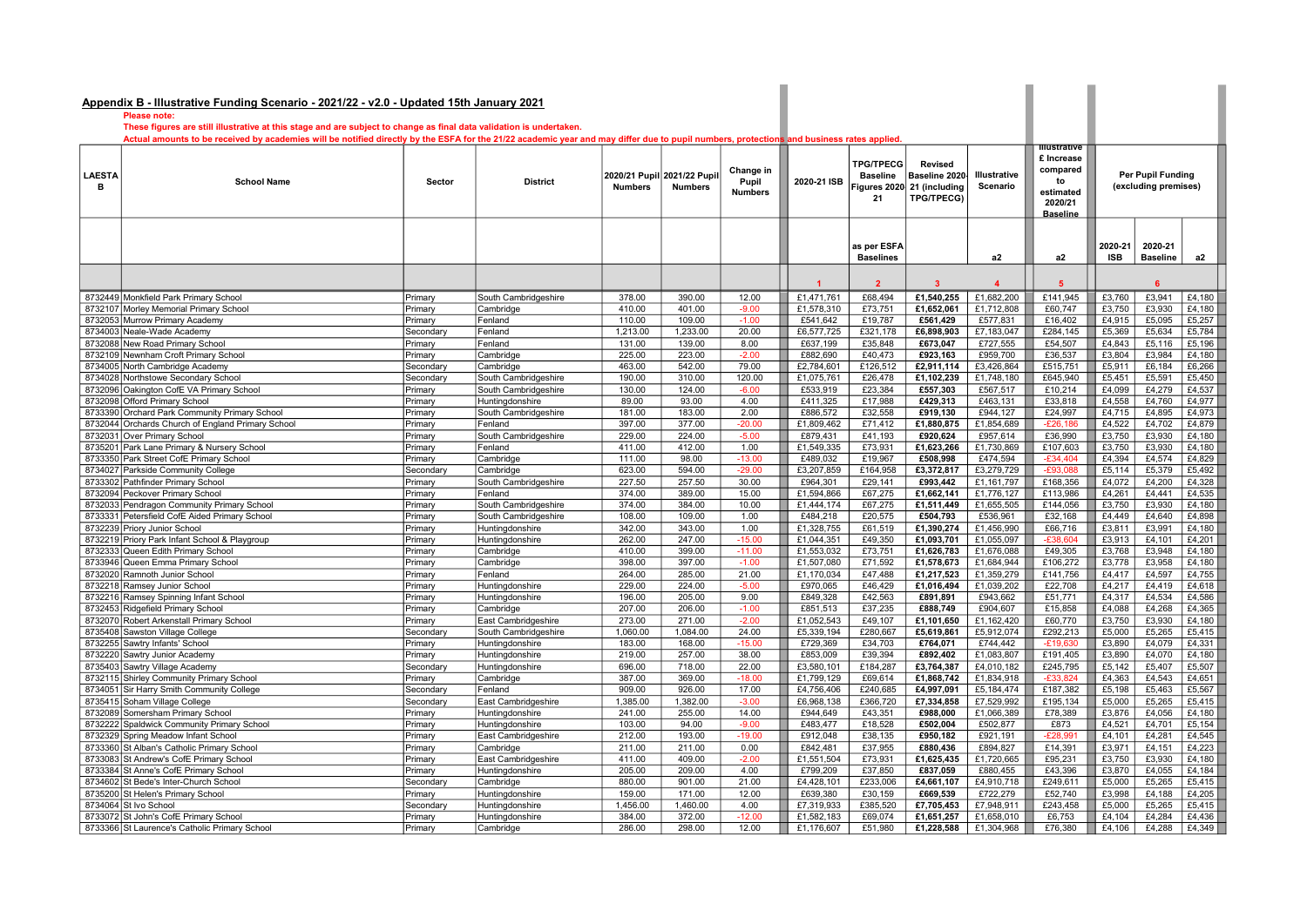| Please note:<br>These figures are still illustrative at this stage and are subject to change as final data validation is undertaken.<br>Actual amounts to be received by academies will be notified directly by the ESFA for the 21/22 academic year and may differ due to pupil numbers, protections and business rates applied.<br><b>Illustrative</b><br>£ Increase<br><b>TPG/TPECG</b><br><b>Revised</b><br>compared<br>Change in<br><b>LAESTA</b><br>2020/21 Pupil 2021/22 Pupil<br>Illustrative<br>Per Pupil Funding<br><b>Baseline</b><br>Baseline 2020-<br>2020-21 ISB<br>to<br><b>School Name</b><br>Sector<br><b>District</b><br>Pupil<br>в<br><b>Numbers</b><br>Figures 2020<br>21 (including<br>Scenario<br>(excluding premises)<br><b>Numbers</b><br>estimated<br><b>Numbers</b><br>21<br><b>TPG/TPECG)</b><br>2020/21<br><b>Baseline</b><br>as per ESFA<br>2020-21<br>2020-21<br>a2<br><b>ISB</b><br><b>Baselines</b><br>a2<br><b>Baseline</b><br>a2<br>$\blacktriangleleft$<br>3<br>6<br>$\overline{2}$<br>$\overline{4}$<br>5<br>161.00<br>$-28.00$<br>£702,295<br>£28,961<br>£731,256<br>£644,230<br>$-£87.026$<br>£4,352<br>£4,532<br>£4,787<br>8732086 St Luke's CofE Primary School<br>133.00<br>Primary<br>Cambridge<br>8732038 St Mary's Church of England Primary School St Neots<br>Primary<br>Huntingdonshire<br>114.00<br>107.00<br>$-7.00$<br>£585,809<br>£20,506<br>£606,315<br>£586,121<br>$-E20,194$<br>£5,092<br>£5,272<br>£5,425<br>629.00<br>$-19.00$<br>£3,750<br>8732317 St Matthew's Primary School<br>610.00<br>£2,428,646<br>£113,145<br>£2,541,790<br>£2,621,888<br>£80,098<br>£3,930<br>£4,180<br>Primary<br>Cambridge<br>178.00<br>159.00<br>$-19.00$<br>£756,569<br>£32.019<br>£732.658<br>$-£55.929$<br>£4,580<br>8733356 St Pauls CofE VA Primary School<br>Primary<br>Cambridge<br>£788.587<br>£4.226<br>£4.406<br>242.00<br>231.00<br>£1,079,625<br>£43,531<br>£1,123,156<br>£1,097,490<br>£4,446<br>£4,626<br>£4,732<br>8732032 St Peter's CofE Aided Junior School<br>Primary<br>Fenland<br>$-11.00$<br>$-£25,666$<br>956.00<br>1,048.00<br>92.00<br>£253,130<br>£5,494,158<br>£6,155,765<br>£5,453<br>£5,718<br>£5,844<br>8735412 St Peter's School<br>£5,241,029<br>£661,606<br>Huntingdonshire<br>Secondary<br>8733358 St Philip's CofE Aided Primary School<br>288.00<br>287.00<br>$-1.00$<br>£1,139,114<br>£54,929<br>£1,194,043<br>£1,219,485<br>£25,442<br>£3,935<br>£4,125<br>£4,228<br>Primary<br>Cambridge<br>192.00<br>2.00<br>£749,688<br>£38,151<br>£808,800<br>£20,961<br>£3,927<br>8732041 Stapleford Community Primary School<br>190.00<br>£787,839<br>£4,127<br>£4,191<br>Primary<br>South Cambridgeshire<br>8733029<br>Steeple Morden CofE VC Primary School<br>Primary<br>South Cambridgeshire<br>178.00<br>182.00<br>4.00<br>£711,676<br>£33,226<br>£744,902<br>£794,530<br>£49,628<br>£3,905<br>£4,091<br>£4,274<br>157.00<br>$-22.00$<br>£727,354<br>£32,199<br>£759,553<br>£701,306<br>$-£58,247$<br>£4,226<br>£4,442<br>8732071 Stilton Church of England Primary Academy<br>Primary<br>Huntingdonshire<br>179.00<br>£4,046<br>160.00<br>157.00<br>$-3.00$<br>£678,116<br>£31,047<br>£724,962<br>£4,495<br>8732084 Stretham Community Primary School<br>Primary<br>East Cambridgeshire<br>£709,163<br>£15,799<br>£4,121<br>£4,315<br>8732443 Stukeley Meadows Primary School<br>405.00<br>408.00<br>3.00<br>£1,562,445<br>£72,851<br>£1,635,296<br>£1,750,420<br>£3,750<br>£3,930<br>£4,180<br>Primary<br>Huntingdonshire<br>£115,124<br>292.00<br>Sutton CofE VC Primary School<br>265.00<br>$-27.00$<br>£1,127,834<br>£52,525<br>£1,180,359<br>£1,141,500<br>£3,750<br>£3,930<br>£4,180<br>8733052<br>Primary<br>East Cambridgeshire<br>$-£38,859$<br>97.00<br>91.00<br>£442,178<br>£17,988<br>£460,166<br>£450,932<br>£4,551<br>£4,736<br>£4,920<br>8733037 Swaffham Bulbeck Church of England Primary School<br>East Cambridgeshire<br>$-6.00$<br>$-£9,234$<br>Primary<br>104.00<br>103.00<br>8732081<br>Swaffham Prior Church of England Academy<br>East Cambridgeshire<br>$-1.00$<br>£480,069<br>£18,708<br>£498,777<br>£503,174<br>£4,397<br>£4,601<br>£4,781<br>£4,865<br>Primary<br>288.00<br>291.00<br>3.00<br>£1,252,520<br>£3,750<br>8732046 Swavesey Primary School<br>Primary<br>£1,115,107<br>£51,805<br>£1,166,912<br>£85,608<br>£3,930<br>£4,180<br>South Cambridgeshire<br>1.290.00<br>1.271.00<br>$-19.00$<br>8734007<br>Swavesey Village College<br>South Cambridgeshire<br>£6,488,353<br>£341,566<br>£6.829.919<br>£6.915.280<br>£85,361<br>£5,000<br>£5.265<br>£5,415<br>Secondary<br>179.00<br>184.00<br>5.00<br>£762,801<br>£32,199<br>£794,999<br>£847,957<br>£52,958<br>£4,242<br>£4,422<br>£4,589<br>8733325 Teversham CofE VA Primary School<br>Primary<br>South Cambridgeshire<br>132.00<br>121.00<br>$-11.00$<br>£594,169<br>£604,792<br>£4,350<br>£4,829<br>8732217 The Ashbeach Primary School<br>Primary<br>£28,867<br>£623,036<br>$-£18,244$<br>£4,569<br>Huntingdonshire<br>358.00<br>388.00<br>30.00<br>£1,415,018<br>£67,275<br>£1,482,293<br>£1,690,480<br>£208,187<br>£3,750<br>£3,938<br>£4,180<br>8733943 The Bellbird Primary School<br>Primary<br>South Cambridgeshire<br>£587,046<br>£25,903<br>£4,056<br>£4,379<br>8733368 The Elton CofE Primary School of the Foundation of Frances and Jane P Primary<br>144.00<br>141.00<br>£612,948<br>£620,058<br>£7,109<br>£4,236<br>Huntingdonshire<br>$-3.00$<br>8732123 The Grove Primary School<br>Primary<br>255.00<br>233.00<br>$-22.00$<br>£1,155,239<br>£48,453<br>£1,203,692<br>£1,133,001<br>$-£70.69$<br>£4,404<br>£4,594<br>£4,720<br>Cambridge<br>183.00<br>182.00<br>$-1.00$<br>£736,326<br>£32,918<br>£769,244<br>£796,236<br>£26,992<br>£4,181<br>£4,349<br>8732202 The Icknield Primary School<br>Primary<br>South Cambridgeshire<br>£4,001<br>239.00<br>233.00<br>$-6.00$<br>£42,991<br>£6,738<br>£4,810<br>£4,962<br>8732022 The Nene Infant & Nursery School<br>£1,110,999<br>£1,153,991<br>£1,160,729<br>£4,631<br>Primary<br>Fenland<br>824.00<br>827.00<br>3.00<br>£4,312,145<br>£221,379<br>£4,533,524<br>£4,656,772<br>£123,248<br>£5,170<br>£5,438<br>£5,574<br>8734011 The Netherhall School<br>Cambridge<br>Secondary<br>89.00<br>75.00<br>$-14.00$<br>£434,040<br>£17,988<br>£452,028<br>£434,413<br>$-£17,614$<br>£4,727<br>£4,930<br>£5,610<br>8732260 The Newton Community Primary School<br>Primary<br>South Cambridgeshire<br>8733058 The Rackham Church of England Primary School<br>302.00<br>278.00<br>$-24.00$<br>£1,161,798<br>£54,324<br>£1,216,122<br>£1,192,200<br>$-E23,922$<br>£3,750<br>£3,930<br>£4,180<br>East Cambridgeshire<br>Primary<br>389.00<br>8732019 The Round House Primary Academy<br>Huntingdonshire<br>403.00<br>$-14.00$<br>£1,637,763<br>£72,492<br>£1,710,254<br>£1,688,564<br>$-E21,691$<br>£4,041<br>£4,221<br>£4,310<br>Primary<br>231.00<br>232.00<br>1.00<br>£41,552<br>£912,683<br>£62,333<br>£3,750<br>£3,930<br>£4,180<br>8732008 The Shade Primary School<br>Primary<br>£871,131<br>£975,017<br>East Cambridgeshire<br>211.00<br>206.00<br>$-5.00$<br>£850.139<br>£37,955<br>£888.093<br>£896,423<br>£8,330<br>£3.937<br>£4,254<br>8732335 The Spinney Primary School<br>Primary<br>Cambridge<br>£4.117<br>414.00<br>407.00<br>£3,930<br>£1,559,083<br>£74,470<br>£1,633,553<br>£1,708,800<br>£75,247<br>£3,750<br>£4,180<br>8733389 The Vine Inter-Church Primary School<br>Primary<br>South Cambridgeshire<br>$-7.00$<br>522.00<br>500.00<br>$-22.00$<br>£1,970,272<br>£93,897<br>£2,101,190<br>£37,020<br>£3,750<br>£3,930<br>£4,180<br>8732049 The Weatheralls Primary School<br>Primary<br>£2,064,169<br>East Cambridgeshire<br>1,122.00<br>1,153.00<br>31.00<br>£6,783,236<br>£297,083<br>£7,080,319<br>£7,454,756<br>£374,437<br>£5,780<br>£6,045<br>£6,214<br>8734000 Thomas Clarkson Academy<br>Secondary<br>Fenland<br>£582,022<br>£605,485<br>£439<br>128.00<br>121.00<br>£23,025<br>£605,046<br>£4,514<br>£4,694<br>£4,969<br>8732050<br>Thomas Eaton Primary Academy<br>Primary<br>Fenland<br>$-7.00$<br>8732078<br>Thongsley Fields Primary and Nursery School<br>Primary<br>258.00<br>242.00<br>$-16.00$<br>£1,175,571<br>£46,409<br>£1,221,980<br>£1,196,095<br>$-E25.884$<br>£4,541<br>£4,721<br>£4,912<br>Huntingdonshire<br>533.00<br>541.00<br>8.00<br>£2,295,960<br>£3,750<br>£3,915<br>8732001 Thorndown Primary School<br>Primary<br>Huntingdonshire<br>£2,036,790<br>£87,781<br>£2,124,571<br>£171,389<br>£4,180<br>139.00<br>140.00<br>1.00<br>£25,003<br>£4,305<br>£4,368<br>8733326 Thriplow CofE VA Primary School<br>Primary<br>£575,618<br>£600,622<br>£614,084<br>£13,462<br>£4,125<br>South Cambridgeshire<br>8732064 Townley Primary School<br>95.00<br>£499,606<br>£517,594<br>£508,889<br>£5,442<br>Primary<br>Fenland<br>91.00<br>$-4.00$<br>£17,988<br>$-£8,705$<br>£5,108<br>£5,297<br>515.00<br>398.00<br>$-117.00$<br>£2,852,079<br>£105,912<br>£2,957,991<br>£2,314,808<br>$-£643,183$<br>£5,460<br>£5,842<br>8734010<br>Trumpington Community College<br>Secondary<br>Cambridge<br>£5,666<br>256.00<br>248.00<br>£1,074,334<br>£46,049<br>£1,120,384<br>£1,156,023<br>£35,640<br>£4,174<br>£4,354<br>£4,633<br>8732000<br>Trumpington Meadows Primary School<br>$-8.00$<br>Primary<br>South Cambridgeshire<br>305.00<br>£1,059,933<br>8732051<br>Trumpington Park Primary School<br>South Cambridgeshire<br>245.00<br>60.00<br>£47,857<br>£1,107,790<br>£1,370,552<br>£262,762<br>£4,234<br>£4,430<br>£4,414<br>Primary<br>470.00<br>£84,544<br>£3,750<br>8732034<br>University of Cambridge Primary School<br>Primary<br>531.00<br>61.00<br>£1,767,874<br>£1,852,418<br>£2,225,368<br>£372,950<br>£3,930<br>£4,180<br>Cambridge<br>185.00<br>187.00<br>£33,278<br>£802,478<br>£4,262<br>8732226<br>Jpwood Primary Academy<br>Primary<br>2.00<br>£730,280<br>£763.557<br>£38.920<br>£3.938<br>£4.118<br>Huntingdonshire<br>273.00<br>287.00<br>14.00<br>£52,522<br>£1,123,308<br>£1,217,452<br>£94,144<br>£3,883<br>£4,075<br>£4,238<br>8732256<br><b>Warboys Community Primary School</b><br>Primary<br>Huntingdonshire<br>£1,070,787<br>403.00<br>429.00<br>26.00<br>£72,492<br>£1,823,640<br>£210,347<br>£3,750<br>£3,930<br>£4,180<br>8732048<br>Waterbeach Community Primary School<br>Primary<br>£1,540,801<br>£1,613,293<br>South Cambridgeshire<br>344.00<br>320.00<br>$-24.00$<br>£1,311,945<br>£64,102<br>£1,358,134<br>£3,936<br>£4,180<br>8732232 Westfield Junior School<br>Primary<br>Huntingdonshire<br>£1,376,047<br>$-E17.913$<br>£3,750<br>773.00<br>787.00<br>14.00<br>£3,002,966<br>£4,180<br>8732079 Westwood Primary School<br>Fenland<br>£139,047<br>£3,142,013<br>£3,301,024<br>£159,010<br>£3,871<br>£4,051<br>Primary | Appendix B - Illustrative Funding Scenario - 2021/22 - v2.0 - Updated 15th January 2021 |  |  |  |  |  |  |  |  |  |  |
|-------------------------------------------------------------------------------------------------------------------------------------------------------------------------------------------------------------------------------------------------------------------------------------------------------------------------------------------------------------------------------------------------------------------------------------------------------------------------------------------------------------------------------------------------------------------------------------------------------------------------------------------------------------------------------------------------------------------------------------------------------------------------------------------------------------------------------------------------------------------------------------------------------------------------------------------------------------------------------------------------------------------------------------------------------------------------------------------------------------------------------------------------------------------------------------------------------------------------------------------------------------------------------------------------------------------------------------------------------------------------------------------------------------------------------------------------------------------------------------------------------------------------------------------------------------------------------------------------------------------------------------------------------------------------------------------------------------------------------------------------------------------------------------------------------------------------------------------------------------------------------------------------------------------------------------------------------------------------------------------------------------------------------------------------------------------------------------------------------------------------------------------------------------------------------------------------------------------------------------------------------------------------------------------------------------------------------------------------------------------------------------------------------------------------------------------------------------------------------------------------------------------------------------------------------------------------------------------------------------------------------------------------------------------------------------------------------------------------------------------------------------------------------------------------------------------------------------------------------------------------------------------------------------------------------------------------------------------------------------------------------------------------------------------------------------------------------------------------------------------------------------------------------------------------------------------------------------------------------------------------------------------------------------------------------------------------------------------------------------------------------------------------------------------------------------------------------------------------------------------------------------------------------------------------------------------------------------------------------------------------------------------------------------------------------------------------------------------------------------------------------------------------------------------------------------------------------------------------------------------------------------------------------------------------------------------------------------------------------------------------------------------------------------------------------------------------------------------------------------------------------------------------------------------------------------------------------------------------------------------------------------------------------------------------------------------------------------------------------------------------------------------------------------------------------------------------------------------------------------------------------------------------------------------------------------------------------------------------------------------------------------------------------------------------------------------------------------------------------------------------------------------------------------------------------------------------------------------------------------------------------------------------------------------------------------------------------------------------------------------------------------------------------------------------------------------------------------------------------------------------------------------------------------------------------------------------------------------------------------------------------------------------------------------------------------------------------------------------------------------------------------------------------------------------------------------------------------------------------------------------------------------------------------------------------------------------------------------------------------------------------------------------------------------------------------------------------------------------------------------------------------------------------------------------------------------------------------------------------------------------------------------------------------------------------------------------------------------------------------------------------------------------------------------------------------------------------------------------------------------------------------------------------------------------------------------------------------------------------------------------------------------------------------------------------------------------------------------------------------------------------------------------------------------------------------------------------------------------------------------------------------------------------------------------------------------------------------------------------------------------------------------------------------------------------------------------------------------------------------------------------------------------------------------------------------------------------------------------------------------------------------------------------------------------------------------------------------------------------------------------------------------------------------------------------------------------------------------------------------------------------------------------------------------------------------------------------------------------------------------------------------------------------------------------------------------------------------------------------------------------------------------------------------------------------------------------------------------------------------------------------------------------------------------------------------------------------------------------------------------------------------------------------------------------------------------------------------------------------------------------------------------------------------------------------------------------------------------------------------------------------------------------------------------------------------------------------------------------------------------------------------------------------------------------------------------------------------------------------------------------------------------------------------------------------------------------------------------------------------------------------------------------------------------------------------------------------------------------------------------------------------------------------------------------------------------------------------------------------------------------------------------------------------------------------------------------------------------------------------------------------------------------------------------------------------------------------------------------------------------------------------------------------------------------------------------------------------------------------------------------------------------------------------------------------------------------------------------------------------------------------------------------------------------------------------------------------------------------------------------------------------------------------------------------------------------------------------------------------------------------------------------------------------------------------------------------------------------------------------------------------------------------------------------------------------------------------------------------------------------------------------------------------------------------------------------------------------------------------------------------------------------------------------------------------------------------------------------------------------------------------------------------------------------------------------------------------------------------------------------------------------------------------------------------------------------------------------------------------------------------------------------------------------------------------------------------------------------------------------------------------------------------------------------------------------------------------------------------------------------------------------------------------------------------------------------------------------------------------------------------------------------------------------------------------------------------------------------------------------------------------------------------------------------------------------------------------------------------------------------------------------------------------------------------------------------------------------------------------|-----------------------------------------------------------------------------------------|--|--|--|--|--|--|--|--|--|--|
|                                                                                                                                                                                                                                                                                                                                                                                                                                                                                                                                                                                                                                                                                                                                                                                                                                                                                                                                                                                                                                                                                                                                                                                                                                                                                                                                                                                                                                                                                                                                                                                                                                                                                                                                                                                                                                                                                                                                                                                                                                                                                                                                                                                                                                                                                                                                                                                                                                                                                                                                                                                                                                                                                                                                                                                                                                                                                                                                                                                                                                                                                                                                                                                                                                                                                                                                                                                                                                                                                                                                                                                                                                                                                                                                                                                                                                                                                                                                                                                                                                                                                                                                                                                                                                                                                                                                                                                                                                                                                                                                                                                                                                                                                                                                                                                                                                                                                                                                                                                                                                                                                                                                                                                                                                                                                                                                                                                                                                                                                                                                                                                                                                                                                                                                                                                                                                                                                                                                                                                                                                                                                                                                                                                                                                                                                                                                                                                                                                                                                                                                                                                                                                                                                                                                                                                                                                                                                                                                                                                                                                                                                                                                                                                                                                                                                                                                                                                                                                                                                                                                                                                                                                                                                                                                                                                                                                                                                                                                                                                                                                                                                                                                                                                                                                                                                                                                                                                                                                                                                                                                                                                                                                                                                                                                                                                                                                                                                                                                                                                                                                                                                                                                                                                                                                                                                                                                                                                                                                                                                                                                                                                                                                                                                                                                                                                                                                                                                                                                                                                                                                                                                                                                                                                                                                                                                                                                                                                                                                                                                                                                                                                                                                                                                                                               |                                                                                         |  |  |  |  |  |  |  |  |  |  |
|                                                                                                                                                                                                                                                                                                                                                                                                                                                                                                                                                                                                                                                                                                                                                                                                                                                                                                                                                                                                                                                                                                                                                                                                                                                                                                                                                                                                                                                                                                                                                                                                                                                                                                                                                                                                                                                                                                                                                                                                                                                                                                                                                                                                                                                                                                                                                                                                                                                                                                                                                                                                                                                                                                                                                                                                                                                                                                                                                                                                                                                                                                                                                                                                                                                                                                                                                                                                                                                                                                                                                                                                                                                                                                                                                                                                                                                                                                                                                                                                                                                                                                                                                                                                                                                                                                                                                                                                                                                                                                                                                                                                                                                                                                                                                                                                                                                                                                                                                                                                                                                                                                                                                                                                                                                                                                                                                                                                                                                                                                                                                                                                                                                                                                                                                                                                                                                                                                                                                                                                                                                                                                                                                                                                                                                                                                                                                                                                                                                                                                                                                                                                                                                                                                                                                                                                                                                                                                                                                                                                                                                                                                                                                                                                                                                                                                                                                                                                                                                                                                                                                                                                                                                                                                                                                                                                                                                                                                                                                                                                                                                                                                                                                                                                                                                                                                                                                                                                                                                                                                                                                                                                                                                                                                                                                                                                                                                                                                                                                                                                                                                                                                                                                                                                                                                                                                                                                                                                                                                                                                                                                                                                                                                                                                                                                                                                                                                                                                                                                                                                                                                                                                                                                                                                                                                                                                                                                                                                                                                                                                                                                                                                                                                                                                                               |                                                                                         |  |  |  |  |  |  |  |  |  |  |
|                                                                                                                                                                                                                                                                                                                                                                                                                                                                                                                                                                                                                                                                                                                                                                                                                                                                                                                                                                                                                                                                                                                                                                                                                                                                                                                                                                                                                                                                                                                                                                                                                                                                                                                                                                                                                                                                                                                                                                                                                                                                                                                                                                                                                                                                                                                                                                                                                                                                                                                                                                                                                                                                                                                                                                                                                                                                                                                                                                                                                                                                                                                                                                                                                                                                                                                                                                                                                                                                                                                                                                                                                                                                                                                                                                                                                                                                                                                                                                                                                                                                                                                                                                                                                                                                                                                                                                                                                                                                                                                                                                                                                                                                                                                                                                                                                                                                                                                                                                                                                                                                                                                                                                                                                                                                                                                                                                                                                                                                                                                                                                                                                                                                                                                                                                                                                                                                                                                                                                                                                                                                                                                                                                                                                                                                                                                                                                                                                                                                                                                                                                                                                                                                                                                                                                                                                                                                                                                                                                                                                                                                                                                                                                                                                                                                                                                                                                                                                                                                                                                                                                                                                                                                                                                                                                                                                                                                                                                                                                                                                                                                                                                                                                                                                                                                                                                                                                                                                                                                                                                                                                                                                                                                                                                                                                                                                                                                                                                                                                                                                                                                                                                                                                                                                                                                                                                                                                                                                                                                                                                                                                                                                                                                                                                                                                                                                                                                                                                                                                                                                                                                                                                                                                                                                                                                                                                                                                                                                                                                                                                                                                                                                                                                                                                               |                                                                                         |  |  |  |  |  |  |  |  |  |  |
|                                                                                                                                                                                                                                                                                                                                                                                                                                                                                                                                                                                                                                                                                                                                                                                                                                                                                                                                                                                                                                                                                                                                                                                                                                                                                                                                                                                                                                                                                                                                                                                                                                                                                                                                                                                                                                                                                                                                                                                                                                                                                                                                                                                                                                                                                                                                                                                                                                                                                                                                                                                                                                                                                                                                                                                                                                                                                                                                                                                                                                                                                                                                                                                                                                                                                                                                                                                                                                                                                                                                                                                                                                                                                                                                                                                                                                                                                                                                                                                                                                                                                                                                                                                                                                                                                                                                                                                                                                                                                                                                                                                                                                                                                                                                                                                                                                                                                                                                                                                                                                                                                                                                                                                                                                                                                                                                                                                                                                                                                                                                                                                                                                                                                                                                                                                                                                                                                                                                                                                                                                                                                                                                                                                                                                                                                                                                                                                                                                                                                                                                                                                                                                                                                                                                                                                                                                                                                                                                                                                                                                                                                                                                                                                                                                                                                                                                                                                                                                                                                                                                                                                                                                                                                                                                                                                                                                                                                                                                                                                                                                                                                                                                                                                                                                                                                                                                                                                                                                                                                                                                                                                                                                                                                                                                                                                                                                                                                                                                                                                                                                                                                                                                                                                                                                                                                                                                                                                                                                                                                                                                                                                                                                                                                                                                                                                                                                                                                                                                                                                                                                                                                                                                                                                                                                                                                                                                                                                                                                                                                                                                                                                                                                                                                                                               |                                                                                         |  |  |  |  |  |  |  |  |  |  |
|                                                                                                                                                                                                                                                                                                                                                                                                                                                                                                                                                                                                                                                                                                                                                                                                                                                                                                                                                                                                                                                                                                                                                                                                                                                                                                                                                                                                                                                                                                                                                                                                                                                                                                                                                                                                                                                                                                                                                                                                                                                                                                                                                                                                                                                                                                                                                                                                                                                                                                                                                                                                                                                                                                                                                                                                                                                                                                                                                                                                                                                                                                                                                                                                                                                                                                                                                                                                                                                                                                                                                                                                                                                                                                                                                                                                                                                                                                                                                                                                                                                                                                                                                                                                                                                                                                                                                                                                                                                                                                                                                                                                                                                                                                                                                                                                                                                                                                                                                                                                                                                                                                                                                                                                                                                                                                                                                                                                                                                                                                                                                                                                                                                                                                                                                                                                                                                                                                                                                                                                                                                                                                                                                                                                                                                                                                                                                                                                                                                                                                                                                                                                                                                                                                                                                                                                                                                                                                                                                                                                                                                                                                                                                                                                                                                                                                                                                                                                                                                                                                                                                                                                                                                                                                                                                                                                                                                                                                                                                                                                                                                                                                                                                                                                                                                                                                                                                                                                                                                                                                                                                                                                                                                                                                                                                                                                                                                                                                                                                                                                                                                                                                                                                                                                                                                                                                                                                                                                                                                                                                                                                                                                                                                                                                                                                                                                                                                                                                                                                                                                                                                                                                                                                                                                                                                                                                                                                                                                                                                                                                                                                                                                                                                                                                                               |                                                                                         |  |  |  |  |  |  |  |  |  |  |
|                                                                                                                                                                                                                                                                                                                                                                                                                                                                                                                                                                                                                                                                                                                                                                                                                                                                                                                                                                                                                                                                                                                                                                                                                                                                                                                                                                                                                                                                                                                                                                                                                                                                                                                                                                                                                                                                                                                                                                                                                                                                                                                                                                                                                                                                                                                                                                                                                                                                                                                                                                                                                                                                                                                                                                                                                                                                                                                                                                                                                                                                                                                                                                                                                                                                                                                                                                                                                                                                                                                                                                                                                                                                                                                                                                                                                                                                                                                                                                                                                                                                                                                                                                                                                                                                                                                                                                                                                                                                                                                                                                                                                                                                                                                                                                                                                                                                                                                                                                                                                                                                                                                                                                                                                                                                                                                                                                                                                                                                                                                                                                                                                                                                                                                                                                                                                                                                                                                                                                                                                                                                                                                                                                                                                                                                                                                                                                                                                                                                                                                                                                                                                                                                                                                                                                                                                                                                                                                                                                                                                                                                                                                                                                                                                                                                                                                                                                                                                                                                                                                                                                                                                                                                                                                                                                                                                                                                                                                                                                                                                                                                                                                                                                                                                                                                                                                                                                                                                                                                                                                                                                                                                                                                                                                                                                                                                                                                                                                                                                                                                                                                                                                                                                                                                                                                                                                                                                                                                                                                                                                                                                                                                                                                                                                                                                                                                                                                                                                                                                                                                                                                                                                                                                                                                                                                                                                                                                                                                                                                                                                                                                                                                                                                                                                               |                                                                                         |  |  |  |  |  |  |  |  |  |  |
|                                                                                                                                                                                                                                                                                                                                                                                                                                                                                                                                                                                                                                                                                                                                                                                                                                                                                                                                                                                                                                                                                                                                                                                                                                                                                                                                                                                                                                                                                                                                                                                                                                                                                                                                                                                                                                                                                                                                                                                                                                                                                                                                                                                                                                                                                                                                                                                                                                                                                                                                                                                                                                                                                                                                                                                                                                                                                                                                                                                                                                                                                                                                                                                                                                                                                                                                                                                                                                                                                                                                                                                                                                                                                                                                                                                                                                                                                                                                                                                                                                                                                                                                                                                                                                                                                                                                                                                                                                                                                                                                                                                                                                                                                                                                                                                                                                                                                                                                                                                                                                                                                                                                                                                                                                                                                                                                                                                                                                                                                                                                                                                                                                                                                                                                                                                                                                                                                                                                                                                                                                                                                                                                                                                                                                                                                                                                                                                                                                                                                                                                                                                                                                                                                                                                                                                                                                                                                                                                                                                                                                                                                                                                                                                                                                                                                                                                                                                                                                                                                                                                                                                                                                                                                                                                                                                                                                                                                                                                                                                                                                                                                                                                                                                                                                                                                                                                                                                                                                                                                                                                                                                                                                                                                                                                                                                                                                                                                                                                                                                                                                                                                                                                                                                                                                                                                                                                                                                                                                                                                                                                                                                                                                                                                                                                                                                                                                                                                                                                                                                                                                                                                                                                                                                                                                                                                                                                                                                                                                                                                                                                                                                                                                                                                                                               |                                                                                         |  |  |  |  |  |  |  |  |  |  |
|                                                                                                                                                                                                                                                                                                                                                                                                                                                                                                                                                                                                                                                                                                                                                                                                                                                                                                                                                                                                                                                                                                                                                                                                                                                                                                                                                                                                                                                                                                                                                                                                                                                                                                                                                                                                                                                                                                                                                                                                                                                                                                                                                                                                                                                                                                                                                                                                                                                                                                                                                                                                                                                                                                                                                                                                                                                                                                                                                                                                                                                                                                                                                                                                                                                                                                                                                                                                                                                                                                                                                                                                                                                                                                                                                                                                                                                                                                                                                                                                                                                                                                                                                                                                                                                                                                                                                                                                                                                                                                                                                                                                                                                                                                                                                                                                                                                                                                                                                                                                                                                                                                                                                                                                                                                                                                                                                                                                                                                                                                                                                                                                                                                                                                                                                                                                                                                                                                                                                                                                                                                                                                                                                                                                                                                                                                                                                                                                                                                                                                                                                                                                                                                                                                                                                                                                                                                                                                                                                                                                                                                                                                                                                                                                                                                                                                                                                                                                                                                                                                                                                                                                                                                                                                                                                                                                                                                                                                                                                                                                                                                                                                                                                                                                                                                                                                                                                                                                                                                                                                                                                                                                                                                                                                                                                                                                                                                                                                                                                                                                                                                                                                                                                                                                                                                                                                                                                                                                                                                                                                                                                                                                                                                                                                                                                                                                                                                                                                                                                                                                                                                                                                                                                                                                                                                                                                                                                                                                                                                                                                                                                                                                                                                                                                                               |                                                                                         |  |  |  |  |  |  |  |  |  |  |
|                                                                                                                                                                                                                                                                                                                                                                                                                                                                                                                                                                                                                                                                                                                                                                                                                                                                                                                                                                                                                                                                                                                                                                                                                                                                                                                                                                                                                                                                                                                                                                                                                                                                                                                                                                                                                                                                                                                                                                                                                                                                                                                                                                                                                                                                                                                                                                                                                                                                                                                                                                                                                                                                                                                                                                                                                                                                                                                                                                                                                                                                                                                                                                                                                                                                                                                                                                                                                                                                                                                                                                                                                                                                                                                                                                                                                                                                                                                                                                                                                                                                                                                                                                                                                                                                                                                                                                                                                                                                                                                                                                                                                                                                                                                                                                                                                                                                                                                                                                                                                                                                                                                                                                                                                                                                                                                                                                                                                                                                                                                                                                                                                                                                                                                                                                                                                                                                                                                                                                                                                                                                                                                                                                                                                                                                                                                                                                                                                                                                                                                                                                                                                                                                                                                                                                                                                                                                                                                                                                                                                                                                                                                                                                                                                                                                                                                                                                                                                                                                                                                                                                                                                                                                                                                                                                                                                                                                                                                                                                                                                                                                                                                                                                                                                                                                                                                                                                                                                                                                                                                                                                                                                                                                                                                                                                                                                                                                                                                                                                                                                                                                                                                                                                                                                                                                                                                                                                                                                                                                                                                                                                                                                                                                                                                                                                                                                                                                                                                                                                                                                                                                                                                                                                                                                                                                                                                                                                                                                                                                                                                                                                                                                                                                                                                               |                                                                                         |  |  |  |  |  |  |  |  |  |  |
|                                                                                                                                                                                                                                                                                                                                                                                                                                                                                                                                                                                                                                                                                                                                                                                                                                                                                                                                                                                                                                                                                                                                                                                                                                                                                                                                                                                                                                                                                                                                                                                                                                                                                                                                                                                                                                                                                                                                                                                                                                                                                                                                                                                                                                                                                                                                                                                                                                                                                                                                                                                                                                                                                                                                                                                                                                                                                                                                                                                                                                                                                                                                                                                                                                                                                                                                                                                                                                                                                                                                                                                                                                                                                                                                                                                                                                                                                                                                                                                                                                                                                                                                                                                                                                                                                                                                                                                                                                                                                                                                                                                                                                                                                                                                                                                                                                                                                                                                                                                                                                                                                                                                                                                                                                                                                                                                                                                                                                                                                                                                                                                                                                                                                                                                                                                                                                                                                                                                                                                                                                                                                                                                                                                                                                                                                                                                                                                                                                                                                                                                                                                                                                                                                                                                                                                                                                                                                                                                                                                                                                                                                                                                                                                                                                                                                                                                                                                                                                                                                                                                                                                                                                                                                                                                                                                                                                                                                                                                                                                                                                                                                                                                                                                                                                                                                                                                                                                                                                                                                                                                                                                                                                                                                                                                                                                                                                                                                                                                                                                                                                                                                                                                                                                                                                                                                                                                                                                                                                                                                                                                                                                                                                                                                                                                                                                                                                                                                                                                                                                                                                                                                                                                                                                                                                                                                                                                                                                                                                                                                                                                                                                                                                                                                                                               |                                                                                         |  |  |  |  |  |  |  |  |  |  |
|                                                                                                                                                                                                                                                                                                                                                                                                                                                                                                                                                                                                                                                                                                                                                                                                                                                                                                                                                                                                                                                                                                                                                                                                                                                                                                                                                                                                                                                                                                                                                                                                                                                                                                                                                                                                                                                                                                                                                                                                                                                                                                                                                                                                                                                                                                                                                                                                                                                                                                                                                                                                                                                                                                                                                                                                                                                                                                                                                                                                                                                                                                                                                                                                                                                                                                                                                                                                                                                                                                                                                                                                                                                                                                                                                                                                                                                                                                                                                                                                                                                                                                                                                                                                                                                                                                                                                                                                                                                                                                                                                                                                                                                                                                                                                                                                                                                                                                                                                                                                                                                                                                                                                                                                                                                                                                                                                                                                                                                                                                                                                                                                                                                                                                                                                                                                                                                                                                                                                                                                                                                                                                                                                                                                                                                                                                                                                                                                                                                                                                                                                                                                                                                                                                                                                                                                                                                                                                                                                                                                                                                                                                                                                                                                                                                                                                                                                                                                                                                                                                                                                                                                                                                                                                                                                                                                                                                                                                                                                                                                                                                                                                                                                                                                                                                                                                                                                                                                                                                                                                                                                                                                                                                                                                                                                                                                                                                                                                                                                                                                                                                                                                                                                                                                                                                                                                                                                                                                                                                                                                                                                                                                                                                                                                                                                                                                                                                                                                                                                                                                                                                                                                                                                                                                                                                                                                                                                                                                                                                                                                                                                                                                                                                                                                                               |                                                                                         |  |  |  |  |  |  |  |  |  |  |
|                                                                                                                                                                                                                                                                                                                                                                                                                                                                                                                                                                                                                                                                                                                                                                                                                                                                                                                                                                                                                                                                                                                                                                                                                                                                                                                                                                                                                                                                                                                                                                                                                                                                                                                                                                                                                                                                                                                                                                                                                                                                                                                                                                                                                                                                                                                                                                                                                                                                                                                                                                                                                                                                                                                                                                                                                                                                                                                                                                                                                                                                                                                                                                                                                                                                                                                                                                                                                                                                                                                                                                                                                                                                                                                                                                                                                                                                                                                                                                                                                                                                                                                                                                                                                                                                                                                                                                                                                                                                                                                                                                                                                                                                                                                                                                                                                                                                                                                                                                                                                                                                                                                                                                                                                                                                                                                                                                                                                                                                                                                                                                                                                                                                                                                                                                                                                                                                                                                                                                                                                                                                                                                                                                                                                                                                                                                                                                                                                                                                                                                                                                                                                                                                                                                                                                                                                                                                                                                                                                                                                                                                                                                                                                                                                                                                                                                                                                                                                                                                                                                                                                                                                                                                                                                                                                                                                                                                                                                                                                                                                                                                                                                                                                                                                                                                                                                                                                                                                                                                                                                                                                                                                                                                                                                                                                                                                                                                                                                                                                                                                                                                                                                                                                                                                                                                                                                                                                                                                                                                                                                                                                                                                                                                                                                                                                                                                                                                                                                                                                                                                                                                                                                                                                                                                                                                                                                                                                                                                                                                                                                                                                                                                                                                                                                               |                                                                                         |  |  |  |  |  |  |  |  |  |  |
|                                                                                                                                                                                                                                                                                                                                                                                                                                                                                                                                                                                                                                                                                                                                                                                                                                                                                                                                                                                                                                                                                                                                                                                                                                                                                                                                                                                                                                                                                                                                                                                                                                                                                                                                                                                                                                                                                                                                                                                                                                                                                                                                                                                                                                                                                                                                                                                                                                                                                                                                                                                                                                                                                                                                                                                                                                                                                                                                                                                                                                                                                                                                                                                                                                                                                                                                                                                                                                                                                                                                                                                                                                                                                                                                                                                                                                                                                                                                                                                                                                                                                                                                                                                                                                                                                                                                                                                                                                                                                                                                                                                                                                                                                                                                                                                                                                                                                                                                                                                                                                                                                                                                                                                                                                                                                                                                                                                                                                                                                                                                                                                                                                                                                                                                                                                                                                                                                                                                                                                                                                                                                                                                                                                                                                                                                                                                                                                                                                                                                                                                                                                                                                                                                                                                                                                                                                                                                                                                                                                                                                                                                                                                                                                                                                                                                                                                                                                                                                                                                                                                                                                                                                                                                                                                                                                                                                                                                                                                                                                                                                                                                                                                                                                                                                                                                                                                                                                                                                                                                                                                                                                                                                                                                                                                                                                                                                                                                                                                                                                                                                                                                                                                                                                                                                                                                                                                                                                                                                                                                                                                                                                                                                                                                                                                                                                                                                                                                                                                                                                                                                                                                                                                                                                                                                                                                                                                                                                                                                                                                                                                                                                                                                                                                                                               |                                                                                         |  |  |  |  |  |  |  |  |  |  |
|                                                                                                                                                                                                                                                                                                                                                                                                                                                                                                                                                                                                                                                                                                                                                                                                                                                                                                                                                                                                                                                                                                                                                                                                                                                                                                                                                                                                                                                                                                                                                                                                                                                                                                                                                                                                                                                                                                                                                                                                                                                                                                                                                                                                                                                                                                                                                                                                                                                                                                                                                                                                                                                                                                                                                                                                                                                                                                                                                                                                                                                                                                                                                                                                                                                                                                                                                                                                                                                                                                                                                                                                                                                                                                                                                                                                                                                                                                                                                                                                                                                                                                                                                                                                                                                                                                                                                                                                                                                                                                                                                                                                                                                                                                                                                                                                                                                                                                                                                                                                                                                                                                                                                                                                                                                                                                                                                                                                                                                                                                                                                                                                                                                                                                                                                                                                                                                                                                                                                                                                                                                                                                                                                                                                                                                                                                                                                                                                                                                                                                                                                                                                                                                                                                                                                                                                                                                                                                                                                                                                                                                                                                                                                                                                                                                                                                                                                                                                                                                                                                                                                                                                                                                                                                                                                                                                                                                                                                                                                                                                                                                                                                                                                                                                                                                                                                                                                                                                                                                                                                                                                                                                                                                                                                                                                                                                                                                                                                                                                                                                                                                                                                                                                                                                                                                                                                                                                                                                                                                                                                                                                                                                                                                                                                                                                                                                                                                                                                                                                                                                                                                                                                                                                                                                                                                                                                                                                                                                                                                                                                                                                                                                                                                                                                                               |                                                                                         |  |  |  |  |  |  |  |  |  |  |
|                                                                                                                                                                                                                                                                                                                                                                                                                                                                                                                                                                                                                                                                                                                                                                                                                                                                                                                                                                                                                                                                                                                                                                                                                                                                                                                                                                                                                                                                                                                                                                                                                                                                                                                                                                                                                                                                                                                                                                                                                                                                                                                                                                                                                                                                                                                                                                                                                                                                                                                                                                                                                                                                                                                                                                                                                                                                                                                                                                                                                                                                                                                                                                                                                                                                                                                                                                                                                                                                                                                                                                                                                                                                                                                                                                                                                                                                                                                                                                                                                                                                                                                                                                                                                                                                                                                                                                                                                                                                                                                                                                                                                                                                                                                                                                                                                                                                                                                                                                                                                                                                                                                                                                                                                                                                                                                                                                                                                                                                                                                                                                                                                                                                                                                                                                                                                                                                                                                                                                                                                                                                                                                                                                                                                                                                                                                                                                                                                                                                                                                                                                                                                                                                                                                                                                                                                                                                                                                                                                                                                                                                                                                                                                                                                                                                                                                                                                                                                                                                                                                                                                                                                                                                                                                                                                                                                                                                                                                                                                                                                                                                                                                                                                                                                                                                                                                                                                                                                                                                                                                                                                                                                                                                                                                                                                                                                                                                                                                                                                                                                                                                                                                                                                                                                                                                                                                                                                                                                                                                                                                                                                                                                                                                                                                                                                                                                                                                                                                                                                                                                                                                                                                                                                                                                                                                                                                                                                                                                                                                                                                                                                                                                                                                                                                               |                                                                                         |  |  |  |  |  |  |  |  |  |  |
|                                                                                                                                                                                                                                                                                                                                                                                                                                                                                                                                                                                                                                                                                                                                                                                                                                                                                                                                                                                                                                                                                                                                                                                                                                                                                                                                                                                                                                                                                                                                                                                                                                                                                                                                                                                                                                                                                                                                                                                                                                                                                                                                                                                                                                                                                                                                                                                                                                                                                                                                                                                                                                                                                                                                                                                                                                                                                                                                                                                                                                                                                                                                                                                                                                                                                                                                                                                                                                                                                                                                                                                                                                                                                                                                                                                                                                                                                                                                                                                                                                                                                                                                                                                                                                                                                                                                                                                                                                                                                                                                                                                                                                                                                                                                                                                                                                                                                                                                                                                                                                                                                                                                                                                                                                                                                                                                                                                                                                                                                                                                                                                                                                                                                                                                                                                                                                                                                                                                                                                                                                                                                                                                                                                                                                                                                                                                                                                                                                                                                                                                                                                                                                                                                                                                                                                                                                                                                                                                                                                                                                                                                                                                                                                                                                                                                                                                                                                                                                                                                                                                                                                                                                                                                                                                                                                                                                                                                                                                                                                                                                                                                                                                                                                                                                                                                                                                                                                                                                                                                                                                                                                                                                                                                                                                                                                                                                                                                                                                                                                                                                                                                                                                                                                                                                                                                                                                                                                                                                                                                                                                                                                                                                                                                                                                                                                                                                                                                                                                                                                                                                                                                                                                                                                                                                                                                                                                                                                                                                                                                                                                                                                                                                                                                                                               |                                                                                         |  |  |  |  |  |  |  |  |  |  |
|                                                                                                                                                                                                                                                                                                                                                                                                                                                                                                                                                                                                                                                                                                                                                                                                                                                                                                                                                                                                                                                                                                                                                                                                                                                                                                                                                                                                                                                                                                                                                                                                                                                                                                                                                                                                                                                                                                                                                                                                                                                                                                                                                                                                                                                                                                                                                                                                                                                                                                                                                                                                                                                                                                                                                                                                                                                                                                                                                                                                                                                                                                                                                                                                                                                                                                                                                                                                                                                                                                                                                                                                                                                                                                                                                                                                                                                                                                                                                                                                                                                                                                                                                                                                                                                                                                                                                                                                                                                                                                                                                                                                                                                                                                                                                                                                                                                                                                                                                                                                                                                                                                                                                                                                                                                                                                                                                                                                                                                                                                                                                                                                                                                                                                                                                                                                                                                                                                                                                                                                                                                                                                                                                                                                                                                                                                                                                                                                                                                                                                                                                                                                                                                                                                                                                                                                                                                                                                                                                                                                                                                                                                                                                                                                                                                                                                                                                                                                                                                                                                                                                                                                                                                                                                                                                                                                                                                                                                                                                                                                                                                                                                                                                                                                                                                                                                                                                                                                                                                                                                                                                                                                                                                                                                                                                                                                                                                                                                                                                                                                                                                                                                                                                                                                                                                                                                                                                                                                                                                                                                                                                                                                                                                                                                                                                                                                                                                                                                                                                                                                                                                                                                                                                                                                                                                                                                                                                                                                                                                                                                                                                                                                                                                                                                                               |                                                                                         |  |  |  |  |  |  |  |  |  |  |
|                                                                                                                                                                                                                                                                                                                                                                                                                                                                                                                                                                                                                                                                                                                                                                                                                                                                                                                                                                                                                                                                                                                                                                                                                                                                                                                                                                                                                                                                                                                                                                                                                                                                                                                                                                                                                                                                                                                                                                                                                                                                                                                                                                                                                                                                                                                                                                                                                                                                                                                                                                                                                                                                                                                                                                                                                                                                                                                                                                                                                                                                                                                                                                                                                                                                                                                                                                                                                                                                                                                                                                                                                                                                                                                                                                                                                                                                                                                                                                                                                                                                                                                                                                                                                                                                                                                                                                                                                                                                                                                                                                                                                                                                                                                                                                                                                                                                                                                                                                                                                                                                                                                                                                                                                                                                                                                                                                                                                                                                                                                                                                                                                                                                                                                                                                                                                                                                                                                                                                                                                                                                                                                                                                                                                                                                                                                                                                                                                                                                                                                                                                                                                                                                                                                                                                                                                                                                                                                                                                                                                                                                                                                                                                                                                                                                                                                                                                                                                                                                                                                                                                                                                                                                                                                                                                                                                                                                                                                                                                                                                                                                                                                                                                                                                                                                                                                                                                                                                                                                                                                                                                                                                                                                                                                                                                                                                                                                                                                                                                                                                                                                                                                                                                                                                                                                                                                                                                                                                                                                                                                                                                                                                                                                                                                                                                                                                                                                                                                                                                                                                                                                                                                                                                                                                                                                                                                                                                                                                                                                                                                                                                                                                                                                                                                               |                                                                                         |  |  |  |  |  |  |  |  |  |  |
|                                                                                                                                                                                                                                                                                                                                                                                                                                                                                                                                                                                                                                                                                                                                                                                                                                                                                                                                                                                                                                                                                                                                                                                                                                                                                                                                                                                                                                                                                                                                                                                                                                                                                                                                                                                                                                                                                                                                                                                                                                                                                                                                                                                                                                                                                                                                                                                                                                                                                                                                                                                                                                                                                                                                                                                                                                                                                                                                                                                                                                                                                                                                                                                                                                                                                                                                                                                                                                                                                                                                                                                                                                                                                                                                                                                                                                                                                                                                                                                                                                                                                                                                                                                                                                                                                                                                                                                                                                                                                                                                                                                                                                                                                                                                                                                                                                                                                                                                                                                                                                                                                                                                                                                                                                                                                                                                                                                                                                                                                                                                                                                                                                                                                                                                                                                                                                                                                                                                                                                                                                                                                                                                                                                                                                                                                                                                                                                                                                                                                                                                                                                                                                                                                                                                                                                                                                                                                                                                                                                                                                                                                                                                                                                                                                                                                                                                                                                                                                                                                                                                                                                                                                                                                                                                                                                                                                                                                                                                                                                                                                                                                                                                                                                                                                                                                                                                                                                                                                                                                                                                                                                                                                                                                                                                                                                                                                                                                                                                                                                                                                                                                                                                                                                                                                                                                                                                                                                                                                                                                                                                                                                                                                                                                                                                                                                                                                                                                                                                                                                                                                                                                                                                                                                                                                                                                                                                                                                                                                                                                                                                                                                                                                                                                                                               |                                                                                         |  |  |  |  |  |  |  |  |  |  |
|                                                                                                                                                                                                                                                                                                                                                                                                                                                                                                                                                                                                                                                                                                                                                                                                                                                                                                                                                                                                                                                                                                                                                                                                                                                                                                                                                                                                                                                                                                                                                                                                                                                                                                                                                                                                                                                                                                                                                                                                                                                                                                                                                                                                                                                                                                                                                                                                                                                                                                                                                                                                                                                                                                                                                                                                                                                                                                                                                                                                                                                                                                                                                                                                                                                                                                                                                                                                                                                                                                                                                                                                                                                                                                                                                                                                                                                                                                                                                                                                                                                                                                                                                                                                                                                                                                                                                                                                                                                                                                                                                                                                                                                                                                                                                                                                                                                                                                                                                                                                                                                                                                                                                                                                                                                                                                                                                                                                                                                                                                                                                                                                                                                                                                                                                                                                                                                                                                                                                                                                                                                                                                                                                                                                                                                                                                                                                                                                                                                                                                                                                                                                                                                                                                                                                                                                                                                                                                                                                                                                                                                                                                                                                                                                                                                                                                                                                                                                                                                                                                                                                                                                                                                                                                                                                                                                                                                                                                                                                                                                                                                                                                                                                                                                                                                                                                                                                                                                                                                                                                                                                                                                                                                                                                                                                                                                                                                                                                                                                                                                                                                                                                                                                                                                                                                                                                                                                                                                                                                                                                                                                                                                                                                                                                                                                                                                                                                                                                                                                                                                                                                                                                                                                                                                                                                                                                                                                                                                                                                                                                                                                                                                                                                                                                                               |                                                                                         |  |  |  |  |  |  |  |  |  |  |
|                                                                                                                                                                                                                                                                                                                                                                                                                                                                                                                                                                                                                                                                                                                                                                                                                                                                                                                                                                                                                                                                                                                                                                                                                                                                                                                                                                                                                                                                                                                                                                                                                                                                                                                                                                                                                                                                                                                                                                                                                                                                                                                                                                                                                                                                                                                                                                                                                                                                                                                                                                                                                                                                                                                                                                                                                                                                                                                                                                                                                                                                                                                                                                                                                                                                                                                                                                                                                                                                                                                                                                                                                                                                                                                                                                                                                                                                                                                                                                                                                                                                                                                                                                                                                                                                                                                                                                                                                                                                                                                                                                                                                                                                                                                                                                                                                                                                                                                                                                                                                                                                                                                                                                                                                                                                                                                                                                                                                                                                                                                                                                                                                                                                                                                                                                                                                                                                                                                                                                                                                                                                                                                                                                                                                                                                                                                                                                                                                                                                                                                                                                                                                                                                                                                                                                                                                                                                                                                                                                                                                                                                                                                                                                                                                                                                                                                                                                                                                                                                                                                                                                                                                                                                                                                                                                                                                                                                                                                                                                                                                                                                                                                                                                                                                                                                                                                                                                                                                                                                                                                                                                                                                                                                                                                                                                                                                                                                                                                                                                                                                                                                                                                                                                                                                                                                                                                                                                                                                                                                                                                                                                                                                                                                                                                                                                                                                                                                                                                                                                                                                                                                                                                                                                                                                                                                                                                                                                                                                                                                                                                                                                                                                                                                                                                               |                                                                                         |  |  |  |  |  |  |  |  |  |  |
|                                                                                                                                                                                                                                                                                                                                                                                                                                                                                                                                                                                                                                                                                                                                                                                                                                                                                                                                                                                                                                                                                                                                                                                                                                                                                                                                                                                                                                                                                                                                                                                                                                                                                                                                                                                                                                                                                                                                                                                                                                                                                                                                                                                                                                                                                                                                                                                                                                                                                                                                                                                                                                                                                                                                                                                                                                                                                                                                                                                                                                                                                                                                                                                                                                                                                                                                                                                                                                                                                                                                                                                                                                                                                                                                                                                                                                                                                                                                                                                                                                                                                                                                                                                                                                                                                                                                                                                                                                                                                                                                                                                                                                                                                                                                                                                                                                                                                                                                                                                                                                                                                                                                                                                                                                                                                                                                                                                                                                                                                                                                                                                                                                                                                                                                                                                                                                                                                                                                                                                                                                                                                                                                                                                                                                                                                                                                                                                                                                                                                                                                                                                                                                                                                                                                                                                                                                                                                                                                                                                                                                                                                                                                                                                                                                                                                                                                                                                                                                                                                                                                                                                                                                                                                                                                                                                                                                                                                                                                                                                                                                                                                                                                                                                                                                                                                                                                                                                                                                                                                                                                                                                                                                                                                                                                                                                                                                                                                                                                                                                                                                                                                                                                                                                                                                                                                                                                                                                                                                                                                                                                                                                                                                                                                                                                                                                                                                                                                                                                                                                                                                                                                                                                                                                                                                                                                                                                                                                                                                                                                                                                                                                                                                                                                                                               |                                                                                         |  |  |  |  |  |  |  |  |  |  |
|                                                                                                                                                                                                                                                                                                                                                                                                                                                                                                                                                                                                                                                                                                                                                                                                                                                                                                                                                                                                                                                                                                                                                                                                                                                                                                                                                                                                                                                                                                                                                                                                                                                                                                                                                                                                                                                                                                                                                                                                                                                                                                                                                                                                                                                                                                                                                                                                                                                                                                                                                                                                                                                                                                                                                                                                                                                                                                                                                                                                                                                                                                                                                                                                                                                                                                                                                                                                                                                                                                                                                                                                                                                                                                                                                                                                                                                                                                                                                                                                                                                                                                                                                                                                                                                                                                                                                                                                                                                                                                                                                                                                                                                                                                                                                                                                                                                                                                                                                                                                                                                                                                                                                                                                                                                                                                                                                                                                                                                                                                                                                                                                                                                                                                                                                                                                                                                                                                                                                                                                                                                                                                                                                                                                                                                                                                                                                                                                                                                                                                                                                                                                                                                                                                                                                                                                                                                                                                                                                                                                                                                                                                                                                                                                                                                                                                                                                                                                                                                                                                                                                                                                                                                                                                                                                                                                                                                                                                                                                                                                                                                                                                                                                                                                                                                                                                                                                                                                                                                                                                                                                                                                                                                                                                                                                                                                                                                                                                                                                                                                                                                                                                                                                                                                                                                                                                                                                                                                                                                                                                                                                                                                                                                                                                                                                                                                                                                                                                                                                                                                                                                                                                                                                                                                                                                                                                                                                                                                                                                                                                                                                                                                                                                                                                                               |                                                                                         |  |  |  |  |  |  |  |  |  |  |
|                                                                                                                                                                                                                                                                                                                                                                                                                                                                                                                                                                                                                                                                                                                                                                                                                                                                                                                                                                                                                                                                                                                                                                                                                                                                                                                                                                                                                                                                                                                                                                                                                                                                                                                                                                                                                                                                                                                                                                                                                                                                                                                                                                                                                                                                                                                                                                                                                                                                                                                                                                                                                                                                                                                                                                                                                                                                                                                                                                                                                                                                                                                                                                                                                                                                                                                                                                                                                                                                                                                                                                                                                                                                                                                                                                                                                                                                                                                                                                                                                                                                                                                                                                                                                                                                                                                                                                                                                                                                                                                                                                                                                                                                                                                                                                                                                                                                                                                                                                                                                                                                                                                                                                                                                                                                                                                                                                                                                                                                                                                                                                                                                                                                                                                                                                                                                                                                                                                                                                                                                                                                                                                                                                                                                                                                                                                                                                                                                                                                                                                                                                                                                                                                                                                                                                                                                                                                                                                                                                                                                                                                                                                                                                                                                                                                                                                                                                                                                                                                                                                                                                                                                                                                                                                                                                                                                                                                                                                                                                                                                                                                                                                                                                                                                                                                                                                                                                                                                                                                                                                                                                                                                                                                                                                                                                                                                                                                                                                                                                                                                                                                                                                                                                                                                                                                                                                                                                                                                                                                                                                                                                                                                                                                                                                                                                                                                                                                                                                                                                                                                                                                                                                                                                                                                                                                                                                                                                                                                                                                                                                                                                                                                                                                                                                               |                                                                                         |  |  |  |  |  |  |  |  |  |  |
|                                                                                                                                                                                                                                                                                                                                                                                                                                                                                                                                                                                                                                                                                                                                                                                                                                                                                                                                                                                                                                                                                                                                                                                                                                                                                                                                                                                                                                                                                                                                                                                                                                                                                                                                                                                                                                                                                                                                                                                                                                                                                                                                                                                                                                                                                                                                                                                                                                                                                                                                                                                                                                                                                                                                                                                                                                                                                                                                                                                                                                                                                                                                                                                                                                                                                                                                                                                                                                                                                                                                                                                                                                                                                                                                                                                                                                                                                                                                                                                                                                                                                                                                                                                                                                                                                                                                                                                                                                                                                                                                                                                                                                                                                                                                                                                                                                                                                                                                                                                                                                                                                                                                                                                                                                                                                                                                                                                                                                                                                                                                                                                                                                                                                                                                                                                                                                                                                                                                                                                                                                                                                                                                                                                                                                                                                                                                                                                                                                                                                                                                                                                                                                                                                                                                                                                                                                                                                                                                                                                                                                                                                                                                                                                                                                                                                                                                                                                                                                                                                                                                                                                                                                                                                                                                                                                                                                                                                                                                                                                                                                                                                                                                                                                                                                                                                                                                                                                                                                                                                                                                                                                                                                                                                                                                                                                                                                                                                                                                                                                                                                                                                                                                                                                                                                                                                                                                                                                                                                                                                                                                                                                                                                                                                                                                                                                                                                                                                                                                                                                                                                                                                                                                                                                                                                                                                                                                                                                                                                                                                                                                                                                                                                                                                                                               |                                                                                         |  |  |  |  |  |  |  |  |  |  |
|                                                                                                                                                                                                                                                                                                                                                                                                                                                                                                                                                                                                                                                                                                                                                                                                                                                                                                                                                                                                                                                                                                                                                                                                                                                                                                                                                                                                                                                                                                                                                                                                                                                                                                                                                                                                                                                                                                                                                                                                                                                                                                                                                                                                                                                                                                                                                                                                                                                                                                                                                                                                                                                                                                                                                                                                                                                                                                                                                                                                                                                                                                                                                                                                                                                                                                                                                                                                                                                                                                                                                                                                                                                                                                                                                                                                                                                                                                                                                                                                                                                                                                                                                                                                                                                                                                                                                                                                                                                                                                                                                                                                                                                                                                                                                                                                                                                                                                                                                                                                                                                                                                                                                                                                                                                                                                                                                                                                                                                                                                                                                                                                                                                                                                                                                                                                                                                                                                                                                                                                                                                                                                                                                                                                                                                                                                                                                                                                                                                                                                                                                                                                                                                                                                                                                                                                                                                                                                                                                                                                                                                                                                                                                                                                                                                                                                                                                                                                                                                                                                                                                                                                                                                                                                                                                                                                                                                                                                                                                                                                                                                                                                                                                                                                                                                                                                                                                                                                                                                                                                                                                                                                                                                                                                                                                                                                                                                                                                                                                                                                                                                                                                                                                                                                                                                                                                                                                                                                                                                                                                                                                                                                                                                                                                                                                                                                                                                                                                                                                                                                                                                                                                                                                                                                                                                                                                                                                                                                                                                                                                                                                                                                                                                                                                                               |                                                                                         |  |  |  |  |  |  |  |  |  |  |
|                                                                                                                                                                                                                                                                                                                                                                                                                                                                                                                                                                                                                                                                                                                                                                                                                                                                                                                                                                                                                                                                                                                                                                                                                                                                                                                                                                                                                                                                                                                                                                                                                                                                                                                                                                                                                                                                                                                                                                                                                                                                                                                                                                                                                                                                                                                                                                                                                                                                                                                                                                                                                                                                                                                                                                                                                                                                                                                                                                                                                                                                                                                                                                                                                                                                                                                                                                                                                                                                                                                                                                                                                                                                                                                                                                                                                                                                                                                                                                                                                                                                                                                                                                                                                                                                                                                                                                                                                                                                                                                                                                                                                                                                                                                                                                                                                                                                                                                                                                                                                                                                                                                                                                                                                                                                                                                                                                                                                                                                                                                                                                                                                                                                                                                                                                                                                                                                                                                                                                                                                                                                                                                                                                                                                                                                                                                                                                                                                                                                                                                                                                                                                                                                                                                                                                                                                                                                                                                                                                                                                                                                                                                                                                                                                                                                                                                                                                                                                                                                                                                                                                                                                                                                                                                                                                                                                                                                                                                                                                                                                                                                                                                                                                                                                                                                                                                                                                                                                                                                                                                                                                                                                                                                                                                                                                                                                                                                                                                                                                                                                                                                                                                                                                                                                                                                                                                                                                                                                                                                                                                                                                                                                                                                                                                                                                                                                                                                                                                                                                                                                                                                                                                                                                                                                                                                                                                                                                                                                                                                                                                                                                                                                                                                                                                               |                                                                                         |  |  |  |  |  |  |  |  |  |  |
|                                                                                                                                                                                                                                                                                                                                                                                                                                                                                                                                                                                                                                                                                                                                                                                                                                                                                                                                                                                                                                                                                                                                                                                                                                                                                                                                                                                                                                                                                                                                                                                                                                                                                                                                                                                                                                                                                                                                                                                                                                                                                                                                                                                                                                                                                                                                                                                                                                                                                                                                                                                                                                                                                                                                                                                                                                                                                                                                                                                                                                                                                                                                                                                                                                                                                                                                                                                                                                                                                                                                                                                                                                                                                                                                                                                                                                                                                                                                                                                                                                                                                                                                                                                                                                                                                                                                                                                                                                                                                                                                                                                                                                                                                                                                                                                                                                                                                                                                                                                                                                                                                                                                                                                                                                                                                                                                                                                                                                                                                                                                                                                                                                                                                                                                                                                                                                                                                                                                                                                                                                                                                                                                                                                                                                                                                                                                                                                                                                                                                                                                                                                                                                                                                                                                                                                                                                                                                                                                                                                                                                                                                                                                                                                                                                                                                                                                                                                                                                                                                                                                                                                                                                                                                                                                                                                                                                                                                                                                                                                                                                                                                                                                                                                                                                                                                                                                                                                                                                                                                                                                                                                                                                                                                                                                                                                                                                                                                                                                                                                                                                                                                                                                                                                                                                                                                                                                                                                                                                                                                                                                                                                                                                                                                                                                                                                                                                                                                                                                                                                                                                                                                                                                                                                                                                                                                                                                                                                                                                                                                                                                                                                                                                                                                                                               |                                                                                         |  |  |  |  |  |  |  |  |  |  |
|                                                                                                                                                                                                                                                                                                                                                                                                                                                                                                                                                                                                                                                                                                                                                                                                                                                                                                                                                                                                                                                                                                                                                                                                                                                                                                                                                                                                                                                                                                                                                                                                                                                                                                                                                                                                                                                                                                                                                                                                                                                                                                                                                                                                                                                                                                                                                                                                                                                                                                                                                                                                                                                                                                                                                                                                                                                                                                                                                                                                                                                                                                                                                                                                                                                                                                                                                                                                                                                                                                                                                                                                                                                                                                                                                                                                                                                                                                                                                                                                                                                                                                                                                                                                                                                                                                                                                                                                                                                                                                                                                                                                                                                                                                                                                                                                                                                                                                                                                                                                                                                                                                                                                                                                                                                                                                                                                                                                                                                                                                                                                                                                                                                                                                                                                                                                                                                                                                                                                                                                                                                                                                                                                                                                                                                                                                                                                                                                                                                                                                                                                                                                                                                                                                                                                                                                                                                                                                                                                                                                                                                                                                                                                                                                                                                                                                                                                                                                                                                                                                                                                                                                                                                                                                                                                                                                                                                                                                                                                                                                                                                                                                                                                                                                                                                                                                                                                                                                                                                                                                                                                                                                                                                                                                                                                                                                                                                                                                                                                                                                                                                                                                                                                                                                                                                                                                                                                                                                                                                                                                                                                                                                                                                                                                                                                                                                                                                                                                                                                                                                                                                                                                                                                                                                                                                                                                                                                                                                                                                                                                                                                                                                                                                                                                                               |                                                                                         |  |  |  |  |  |  |  |  |  |  |
|                                                                                                                                                                                                                                                                                                                                                                                                                                                                                                                                                                                                                                                                                                                                                                                                                                                                                                                                                                                                                                                                                                                                                                                                                                                                                                                                                                                                                                                                                                                                                                                                                                                                                                                                                                                                                                                                                                                                                                                                                                                                                                                                                                                                                                                                                                                                                                                                                                                                                                                                                                                                                                                                                                                                                                                                                                                                                                                                                                                                                                                                                                                                                                                                                                                                                                                                                                                                                                                                                                                                                                                                                                                                                                                                                                                                                                                                                                                                                                                                                                                                                                                                                                                                                                                                                                                                                                                                                                                                                                                                                                                                                                                                                                                                                                                                                                                                                                                                                                                                                                                                                                                                                                                                                                                                                                                                                                                                                                                                                                                                                                                                                                                                                                                                                                                                                                                                                                                                                                                                                                                                                                                                                                                                                                                                                                                                                                                                                                                                                                                                                                                                                                                                                                                                                                                                                                                                                                                                                                                                                                                                                                                                                                                                                                                                                                                                                                                                                                                                                                                                                                                                                                                                                                                                                                                                                                                                                                                                                                                                                                                                                                                                                                                                                                                                                                                                                                                                                                                                                                                                                                                                                                                                                                                                                                                                                                                                                                                                                                                                                                                                                                                                                                                                                                                                                                                                                                                                                                                                                                                                                                                                                                                                                                                                                                                                                                                                                                                                                                                                                                                                                                                                                                                                                                                                                                                                                                                                                                                                                                                                                                                                                                                                                                                               |                                                                                         |  |  |  |  |  |  |  |  |  |  |
|                                                                                                                                                                                                                                                                                                                                                                                                                                                                                                                                                                                                                                                                                                                                                                                                                                                                                                                                                                                                                                                                                                                                                                                                                                                                                                                                                                                                                                                                                                                                                                                                                                                                                                                                                                                                                                                                                                                                                                                                                                                                                                                                                                                                                                                                                                                                                                                                                                                                                                                                                                                                                                                                                                                                                                                                                                                                                                                                                                                                                                                                                                                                                                                                                                                                                                                                                                                                                                                                                                                                                                                                                                                                                                                                                                                                                                                                                                                                                                                                                                                                                                                                                                                                                                                                                                                                                                                                                                                                                                                                                                                                                                                                                                                                                                                                                                                                                                                                                                                                                                                                                                                                                                                                                                                                                                                                                                                                                                                                                                                                                                                                                                                                                                                                                                                                                                                                                                                                                                                                                                                                                                                                                                                                                                                                                                                                                                                                                                                                                                                                                                                                                                                                                                                                                                                                                                                                                                                                                                                                                                                                                                                                                                                                                                                                                                                                                                                                                                                                                                                                                                                                                                                                                                                                                                                                                                                                                                                                                                                                                                                                                                                                                                                                                                                                                                                                                                                                                                                                                                                                                                                                                                                                                                                                                                                                                                                                                                                                                                                                                                                                                                                                                                                                                                                                                                                                                                                                                                                                                                                                                                                                                                                                                                                                                                                                                                                                                                                                                                                                                                                                                                                                                                                                                                                                                                                                                                                                                                                                                                                                                                                                                                                                                                                               |                                                                                         |  |  |  |  |  |  |  |  |  |  |
|                                                                                                                                                                                                                                                                                                                                                                                                                                                                                                                                                                                                                                                                                                                                                                                                                                                                                                                                                                                                                                                                                                                                                                                                                                                                                                                                                                                                                                                                                                                                                                                                                                                                                                                                                                                                                                                                                                                                                                                                                                                                                                                                                                                                                                                                                                                                                                                                                                                                                                                                                                                                                                                                                                                                                                                                                                                                                                                                                                                                                                                                                                                                                                                                                                                                                                                                                                                                                                                                                                                                                                                                                                                                                                                                                                                                                                                                                                                                                                                                                                                                                                                                                                                                                                                                                                                                                                                                                                                                                                                                                                                                                                                                                                                                                                                                                                                                                                                                                                                                                                                                                                                                                                                                                                                                                                                                                                                                                                                                                                                                                                                                                                                                                                                                                                                                                                                                                                                                                                                                                                                                                                                                                                                                                                                                                                                                                                                                                                                                                                                                                                                                                                                                                                                                                                                                                                                                                                                                                                                                                                                                                                                                                                                                                                                                                                                                                                                                                                                                                                                                                                                                                                                                                                                                                                                                                                                                                                                                                                                                                                                                                                                                                                                                                                                                                                                                                                                                                                                                                                                                                                                                                                                                                                                                                                                                                                                                                                                                                                                                                                                                                                                                                                                                                                                                                                                                                                                                                                                                                                                                                                                                                                                                                                                                                                                                                                                                                                                                                                                                                                                                                                                                                                                                                                                                                                                                                                                                                                                                                                                                                                                                                                                                                                                               |                                                                                         |  |  |  |  |  |  |  |  |  |  |
|                                                                                                                                                                                                                                                                                                                                                                                                                                                                                                                                                                                                                                                                                                                                                                                                                                                                                                                                                                                                                                                                                                                                                                                                                                                                                                                                                                                                                                                                                                                                                                                                                                                                                                                                                                                                                                                                                                                                                                                                                                                                                                                                                                                                                                                                                                                                                                                                                                                                                                                                                                                                                                                                                                                                                                                                                                                                                                                                                                                                                                                                                                                                                                                                                                                                                                                                                                                                                                                                                                                                                                                                                                                                                                                                                                                                                                                                                                                                                                                                                                                                                                                                                                                                                                                                                                                                                                                                                                                                                                                                                                                                                                                                                                                                                                                                                                                                                                                                                                                                                                                                                                                                                                                                                                                                                                                                                                                                                                                                                                                                                                                                                                                                                                                                                                                                                                                                                                                                                                                                                                                                                                                                                                                                                                                                                                                                                                                                                                                                                                                                                                                                                                                                                                                                                                                                                                                                                                                                                                                                                                                                                                                                                                                                                                                                                                                                                                                                                                                                                                                                                                                                                                                                                                                                                                                                                                                                                                                                                                                                                                                                                                                                                                                                                                                                                                                                                                                                                                                                                                                                                                                                                                                                                                                                                                                                                                                                                                                                                                                                                                                                                                                                                                                                                                                                                                                                                                                                                                                                                                                                                                                                                                                                                                                                                                                                                                                                                                                                                                                                                                                                                                                                                                                                                                                                                                                                                                                                                                                                                                                                                                                                                                                                                                                               |                                                                                         |  |  |  |  |  |  |  |  |  |  |
|                                                                                                                                                                                                                                                                                                                                                                                                                                                                                                                                                                                                                                                                                                                                                                                                                                                                                                                                                                                                                                                                                                                                                                                                                                                                                                                                                                                                                                                                                                                                                                                                                                                                                                                                                                                                                                                                                                                                                                                                                                                                                                                                                                                                                                                                                                                                                                                                                                                                                                                                                                                                                                                                                                                                                                                                                                                                                                                                                                                                                                                                                                                                                                                                                                                                                                                                                                                                                                                                                                                                                                                                                                                                                                                                                                                                                                                                                                                                                                                                                                                                                                                                                                                                                                                                                                                                                                                                                                                                                                                                                                                                                                                                                                                                                                                                                                                                                                                                                                                                                                                                                                                                                                                                                                                                                                                                                                                                                                                                                                                                                                                                                                                                                                                                                                                                                                                                                                                                                                                                                                                                                                                                                                                                                                                                                                                                                                                                                                                                                                                                                                                                                                                                                                                                                                                                                                                                                                                                                                                                                                                                                                                                                                                                                                                                                                                                                                                                                                                                                                                                                                                                                                                                                                                                                                                                                                                                                                                                                                                                                                                                                                                                                                                                                                                                                                                                                                                                                                                                                                                                                                                                                                                                                                                                                                                                                                                                                                                                                                                                                                                                                                                                                                                                                                                                                                                                                                                                                                                                                                                                                                                                                                                                                                                                                                                                                                                                                                                                                                                                                                                                                                                                                                                                                                                                                                                                                                                                                                                                                                                                                                                                                                                                                                                               |                                                                                         |  |  |  |  |  |  |  |  |  |  |
|                                                                                                                                                                                                                                                                                                                                                                                                                                                                                                                                                                                                                                                                                                                                                                                                                                                                                                                                                                                                                                                                                                                                                                                                                                                                                                                                                                                                                                                                                                                                                                                                                                                                                                                                                                                                                                                                                                                                                                                                                                                                                                                                                                                                                                                                                                                                                                                                                                                                                                                                                                                                                                                                                                                                                                                                                                                                                                                                                                                                                                                                                                                                                                                                                                                                                                                                                                                                                                                                                                                                                                                                                                                                                                                                                                                                                                                                                                                                                                                                                                                                                                                                                                                                                                                                                                                                                                                                                                                                                                                                                                                                                                                                                                                                                                                                                                                                                                                                                                                                                                                                                                                                                                                                                                                                                                                                                                                                                                                                                                                                                                                                                                                                                                                                                                                                                                                                                                                                                                                                                                                                                                                                                                                                                                                                                                                                                                                                                                                                                                                                                                                                                                                                                                                                                                                                                                                                                                                                                                                                                                                                                                                                                                                                                                                                                                                                                                                                                                                                                                                                                                                                                                                                                                                                                                                                                                                                                                                                                                                                                                                                                                                                                                                                                                                                                                                                                                                                                                                                                                                                                                                                                                                                                                                                                                                                                                                                                                                                                                                                                                                                                                                                                                                                                                                                                                                                                                                                                                                                                                                                                                                                                                                                                                                                                                                                                                                                                                                                                                                                                                                                                                                                                                                                                                                                                                                                                                                                                                                                                                                                                                                                                                                                                                                               |                                                                                         |  |  |  |  |  |  |  |  |  |  |
|                                                                                                                                                                                                                                                                                                                                                                                                                                                                                                                                                                                                                                                                                                                                                                                                                                                                                                                                                                                                                                                                                                                                                                                                                                                                                                                                                                                                                                                                                                                                                                                                                                                                                                                                                                                                                                                                                                                                                                                                                                                                                                                                                                                                                                                                                                                                                                                                                                                                                                                                                                                                                                                                                                                                                                                                                                                                                                                                                                                                                                                                                                                                                                                                                                                                                                                                                                                                                                                                                                                                                                                                                                                                                                                                                                                                                                                                                                                                                                                                                                                                                                                                                                                                                                                                                                                                                                                                                                                                                                                                                                                                                                                                                                                                                                                                                                                                                                                                                                                                                                                                                                                                                                                                                                                                                                                                                                                                                                                                                                                                                                                                                                                                                                                                                                                                                                                                                                                                                                                                                                                                                                                                                                                                                                                                                                                                                                                                                                                                                                                                                                                                                                                                                                                                                                                                                                                                                                                                                                                                                                                                                                                                                                                                                                                                                                                                                                                                                                                                                                                                                                                                                                                                                                                                                                                                                                                                                                                                                                                                                                                                                                                                                                                                                                                                                                                                                                                                                                                                                                                                                                                                                                                                                                                                                                                                                                                                                                                                                                                                                                                                                                                                                                                                                                                                                                                                                                                                                                                                                                                                                                                                                                                                                                                                                                                                                                                                                                                                                                                                                                                                                                                                                                                                                                                                                                                                                                                                                                                                                                                                                                                                                                                                                                                               |                                                                                         |  |  |  |  |  |  |  |  |  |  |
|                                                                                                                                                                                                                                                                                                                                                                                                                                                                                                                                                                                                                                                                                                                                                                                                                                                                                                                                                                                                                                                                                                                                                                                                                                                                                                                                                                                                                                                                                                                                                                                                                                                                                                                                                                                                                                                                                                                                                                                                                                                                                                                                                                                                                                                                                                                                                                                                                                                                                                                                                                                                                                                                                                                                                                                                                                                                                                                                                                                                                                                                                                                                                                                                                                                                                                                                                                                                                                                                                                                                                                                                                                                                                                                                                                                                                                                                                                                                                                                                                                                                                                                                                                                                                                                                                                                                                                                                                                                                                                                                                                                                                                                                                                                                                                                                                                                                                                                                                                                                                                                                                                                                                                                                                                                                                                                                                                                                                                                                                                                                                                                                                                                                                                                                                                                                                                                                                                                                                                                                                                                                                                                                                                                                                                                                                                                                                                                                                                                                                                                                                                                                                                                                                                                                                                                                                                                                                                                                                                                                                                                                                                                                                                                                                                                                                                                                                                                                                                                                                                                                                                                                                                                                                                                                                                                                                                                                                                                                                                                                                                                                                                                                                                                                                                                                                                                                                                                                                                                                                                                                                                                                                                                                                                                                                                                                                                                                                                                                                                                                                                                                                                                                                                                                                                                                                                                                                                                                                                                                                                                                                                                                                                                                                                                                                                                                                                                                                                                                                                                                                                                                                                                                                                                                                                                                                                                                                                                                                                                                                                                                                                                                                                                                                                                               |                                                                                         |  |  |  |  |  |  |  |  |  |  |
|                                                                                                                                                                                                                                                                                                                                                                                                                                                                                                                                                                                                                                                                                                                                                                                                                                                                                                                                                                                                                                                                                                                                                                                                                                                                                                                                                                                                                                                                                                                                                                                                                                                                                                                                                                                                                                                                                                                                                                                                                                                                                                                                                                                                                                                                                                                                                                                                                                                                                                                                                                                                                                                                                                                                                                                                                                                                                                                                                                                                                                                                                                                                                                                                                                                                                                                                                                                                                                                                                                                                                                                                                                                                                                                                                                                                                                                                                                                                                                                                                                                                                                                                                                                                                                                                                                                                                                                                                                                                                                                                                                                                                                                                                                                                                                                                                                                                                                                                                                                                                                                                                                                                                                                                                                                                                                                                                                                                                                                                                                                                                                                                                                                                                                                                                                                                                                                                                                                                                                                                                                                                                                                                                                                                                                                                                                                                                                                                                                                                                                                                                                                                                                                                                                                                                                                                                                                                                                                                                                                                                                                                                                                                                                                                                                                                                                                                                                                                                                                                                                                                                                                                                                                                                                                                                                                                                                                                                                                                                                                                                                                                                                                                                                                                                                                                                                                                                                                                                                                                                                                                                                                                                                                                                                                                                                                                                                                                                                                                                                                                                                                                                                                                                                                                                                                                                                                                                                                                                                                                                                                                                                                                                                                                                                                                                                                                                                                                                                                                                                                                                                                                                                                                                                                                                                                                                                                                                                                                                                                                                                                                                                                                                                                                                                                               |                                                                                         |  |  |  |  |  |  |  |  |  |  |
|                                                                                                                                                                                                                                                                                                                                                                                                                                                                                                                                                                                                                                                                                                                                                                                                                                                                                                                                                                                                                                                                                                                                                                                                                                                                                                                                                                                                                                                                                                                                                                                                                                                                                                                                                                                                                                                                                                                                                                                                                                                                                                                                                                                                                                                                                                                                                                                                                                                                                                                                                                                                                                                                                                                                                                                                                                                                                                                                                                                                                                                                                                                                                                                                                                                                                                                                                                                                                                                                                                                                                                                                                                                                                                                                                                                                                                                                                                                                                                                                                                                                                                                                                                                                                                                                                                                                                                                                                                                                                                                                                                                                                                                                                                                                                                                                                                                                                                                                                                                                                                                                                                                                                                                                                                                                                                                                                                                                                                                                                                                                                                                                                                                                                                                                                                                                                                                                                                                                                                                                                                                                                                                                                                                                                                                                                                                                                                                                                                                                                                                                                                                                                                                                                                                                                                                                                                                                                                                                                                                                                                                                                                                                                                                                                                                                                                                                                                                                                                                                                                                                                                                                                                                                                                                                                                                                                                                                                                                                                                                                                                                                                                                                                                                                                                                                                                                                                                                                                                                                                                                                                                                                                                                                                                                                                                                                                                                                                                                                                                                                                                                                                                                                                                                                                                                                                                                                                                                                                                                                                                                                                                                                                                                                                                                                                                                                                                                                                                                                                                                                                                                                                                                                                                                                                                                                                                                                                                                                                                                                                                                                                                                                                                                                                                                               |                                                                                         |  |  |  |  |  |  |  |  |  |  |
|                                                                                                                                                                                                                                                                                                                                                                                                                                                                                                                                                                                                                                                                                                                                                                                                                                                                                                                                                                                                                                                                                                                                                                                                                                                                                                                                                                                                                                                                                                                                                                                                                                                                                                                                                                                                                                                                                                                                                                                                                                                                                                                                                                                                                                                                                                                                                                                                                                                                                                                                                                                                                                                                                                                                                                                                                                                                                                                                                                                                                                                                                                                                                                                                                                                                                                                                                                                                                                                                                                                                                                                                                                                                                                                                                                                                                                                                                                                                                                                                                                                                                                                                                                                                                                                                                                                                                                                                                                                                                                                                                                                                                                                                                                                                                                                                                                                                                                                                                                                                                                                                                                                                                                                                                                                                                                                                                                                                                                                                                                                                                                                                                                                                                                                                                                                                                                                                                                                                                                                                                                                                                                                                                                                                                                                                                                                                                                                                                                                                                                                                                                                                                                                                                                                                                                                                                                                                                                                                                                                                                                                                                                                                                                                                                                                                                                                                                                                                                                                                                                                                                                                                                                                                                                                                                                                                                                                                                                                                                                                                                                                                                                                                                                                                                                                                                                                                                                                                                                                                                                                                                                                                                                                                                                                                                                                                                                                                                                                                                                                                                                                                                                                                                                                                                                                                                                                                                                                                                                                                                                                                                                                                                                                                                                                                                                                                                                                                                                                                                                                                                                                                                                                                                                                                                                                                                                                                                                                                                                                                                                                                                                                                                                                                                                                               |                                                                                         |  |  |  |  |  |  |  |  |  |  |
|                                                                                                                                                                                                                                                                                                                                                                                                                                                                                                                                                                                                                                                                                                                                                                                                                                                                                                                                                                                                                                                                                                                                                                                                                                                                                                                                                                                                                                                                                                                                                                                                                                                                                                                                                                                                                                                                                                                                                                                                                                                                                                                                                                                                                                                                                                                                                                                                                                                                                                                                                                                                                                                                                                                                                                                                                                                                                                                                                                                                                                                                                                                                                                                                                                                                                                                                                                                                                                                                                                                                                                                                                                                                                                                                                                                                                                                                                                                                                                                                                                                                                                                                                                                                                                                                                                                                                                                                                                                                                                                                                                                                                                                                                                                                                                                                                                                                                                                                                                                                                                                                                                                                                                                                                                                                                                                                                                                                                                                                                                                                                                                                                                                                                                                                                                                                                                                                                                                                                                                                                                                                                                                                                                                                                                                                                                                                                                                                                                                                                                                                                                                                                                                                                                                                                                                                                                                                                                                                                                                                                                                                                                                                                                                                                                                                                                                                                                                                                                                                                                                                                                                                                                                                                                                                                                                                                                                                                                                                                                                                                                                                                                                                                                                                                                                                                                                                                                                                                                                                                                                                                                                                                                                                                                                                                                                                                                                                                                                                                                                                                                                                                                                                                                                                                                                                                                                                                                                                                                                                                                                                                                                                                                                                                                                                                                                                                                                                                                                                                                                                                                                                                                                                                                                                                                                                                                                                                                                                                                                                                                                                                                                                                                                                                                                               |                                                                                         |  |  |  |  |  |  |  |  |  |  |
|                                                                                                                                                                                                                                                                                                                                                                                                                                                                                                                                                                                                                                                                                                                                                                                                                                                                                                                                                                                                                                                                                                                                                                                                                                                                                                                                                                                                                                                                                                                                                                                                                                                                                                                                                                                                                                                                                                                                                                                                                                                                                                                                                                                                                                                                                                                                                                                                                                                                                                                                                                                                                                                                                                                                                                                                                                                                                                                                                                                                                                                                                                                                                                                                                                                                                                                                                                                                                                                                                                                                                                                                                                                                                                                                                                                                                                                                                                                                                                                                                                                                                                                                                                                                                                                                                                                                                                                                                                                                                                                                                                                                                                                                                                                                                                                                                                                                                                                                                                                                                                                                                                                                                                                                                                                                                                                                                                                                                                                                                                                                                                                                                                                                                                                                                                                                                                                                                                                                                                                                                                                                                                                                                                                                                                                                                                                                                                                                                                                                                                                                                                                                                                                                                                                                                                                                                                                                                                                                                                                                                                                                                                                                                                                                                                                                                                                                                                                                                                                                                                                                                                                                                                                                                                                                                                                                                                                                                                                                                                                                                                                                                                                                                                                                                                                                                                                                                                                                                                                                                                                                                                                                                                                                                                                                                                                                                                                                                                                                                                                                                                                                                                                                                                                                                                                                                                                                                                                                                                                                                                                                                                                                                                                                                                                                                                                                                                                                                                                                                                                                                                                                                                                                                                                                                                                                                                                                                                                                                                                                                                                                                                                                                                                                                                                               |                                                                                         |  |  |  |  |  |  |  |  |  |  |
|                                                                                                                                                                                                                                                                                                                                                                                                                                                                                                                                                                                                                                                                                                                                                                                                                                                                                                                                                                                                                                                                                                                                                                                                                                                                                                                                                                                                                                                                                                                                                                                                                                                                                                                                                                                                                                                                                                                                                                                                                                                                                                                                                                                                                                                                                                                                                                                                                                                                                                                                                                                                                                                                                                                                                                                                                                                                                                                                                                                                                                                                                                                                                                                                                                                                                                                                                                                                                                                                                                                                                                                                                                                                                                                                                                                                                                                                                                                                                                                                                                                                                                                                                                                                                                                                                                                                                                                                                                                                                                                                                                                                                                                                                                                                                                                                                                                                                                                                                                                                                                                                                                                                                                                                                                                                                                                                                                                                                                                                                                                                                                                                                                                                                                                                                                                                                                                                                                                                                                                                                                                                                                                                                                                                                                                                                                                                                                                                                                                                                                                                                                                                                                                                                                                                                                                                                                                                                                                                                                                                                                                                                                                                                                                                                                                                                                                                                                                                                                                                                                                                                                                                                                                                                                                                                                                                                                                                                                                                                                                                                                                                                                                                                                                                                                                                                                                                                                                                                                                                                                                                                                                                                                                                                                                                                                                                                                                                                                                                                                                                                                                                                                                                                                                                                                                                                                                                                                                                                                                                                                                                                                                                                                                                                                                                                                                                                                                                                                                                                                                                                                                                                                                                                                                                                                                                                                                                                                                                                                                                                                                                                                                                                                                                                                                               |                                                                                         |  |  |  |  |  |  |  |  |  |  |
|                                                                                                                                                                                                                                                                                                                                                                                                                                                                                                                                                                                                                                                                                                                                                                                                                                                                                                                                                                                                                                                                                                                                                                                                                                                                                                                                                                                                                                                                                                                                                                                                                                                                                                                                                                                                                                                                                                                                                                                                                                                                                                                                                                                                                                                                                                                                                                                                                                                                                                                                                                                                                                                                                                                                                                                                                                                                                                                                                                                                                                                                                                                                                                                                                                                                                                                                                                                                                                                                                                                                                                                                                                                                                                                                                                                                                                                                                                                                                                                                                                                                                                                                                                                                                                                                                                                                                                                                                                                                                                                                                                                                                                                                                                                                                                                                                                                                                                                                                                                                                                                                                                                                                                                                                                                                                                                                                                                                                                                                                                                                                                                                                                                                                                                                                                                                                                                                                                                                                                                                                                                                                                                                                                                                                                                                                                                                                                                                                                                                                                                                                                                                                                                                                                                                                                                                                                                                                                                                                                                                                                                                                                                                                                                                                                                                                                                                                                                                                                                                                                                                                                                                                                                                                                                                                                                                                                                                                                                                                                                                                                                                                                                                                                                                                                                                                                                                                                                                                                                                                                                                                                                                                                                                                                                                                                                                                                                                                                                                                                                                                                                                                                                                                                                                                                                                                                                                                                                                                                                                                                                                                                                                                                                                                                                                                                                                                                                                                                                                                                                                                                                                                                                                                                                                                                                                                                                                                                                                                                                                                                                                                                                                                                                                                                                               |                                                                                         |  |  |  |  |  |  |  |  |  |  |
|                                                                                                                                                                                                                                                                                                                                                                                                                                                                                                                                                                                                                                                                                                                                                                                                                                                                                                                                                                                                                                                                                                                                                                                                                                                                                                                                                                                                                                                                                                                                                                                                                                                                                                                                                                                                                                                                                                                                                                                                                                                                                                                                                                                                                                                                                                                                                                                                                                                                                                                                                                                                                                                                                                                                                                                                                                                                                                                                                                                                                                                                                                                                                                                                                                                                                                                                                                                                                                                                                                                                                                                                                                                                                                                                                                                                                                                                                                                                                                                                                                                                                                                                                                                                                                                                                                                                                                                                                                                                                                                                                                                                                                                                                                                                                                                                                                                                                                                                                                                                                                                                                                                                                                                                                                                                                                                                                                                                                                                                                                                                                                                                                                                                                                                                                                                                                                                                                                                                                                                                                                                                                                                                                                                                                                                                                                                                                                                                                                                                                                                                                                                                                                                                                                                                                                                                                                                                                                                                                                                                                                                                                                                                                                                                                                                                                                                                                                                                                                                                                                                                                                                                                                                                                                                                                                                                                                                                                                                                                                                                                                                                                                                                                                                                                                                                                                                                                                                                                                                                                                                                                                                                                                                                                                                                                                                                                                                                                                                                                                                                                                                                                                                                                                                                                                                                                                                                                                                                                                                                                                                                                                                                                                                                                                                                                                                                                                                                                                                                                                                                                                                                                                                                                                                                                                                                                                                                                                                                                                                                                                                                                                                                                                                                                                                               |                                                                                         |  |  |  |  |  |  |  |  |  |  |
|                                                                                                                                                                                                                                                                                                                                                                                                                                                                                                                                                                                                                                                                                                                                                                                                                                                                                                                                                                                                                                                                                                                                                                                                                                                                                                                                                                                                                                                                                                                                                                                                                                                                                                                                                                                                                                                                                                                                                                                                                                                                                                                                                                                                                                                                                                                                                                                                                                                                                                                                                                                                                                                                                                                                                                                                                                                                                                                                                                                                                                                                                                                                                                                                                                                                                                                                                                                                                                                                                                                                                                                                                                                                                                                                                                                                                                                                                                                                                                                                                                                                                                                                                                                                                                                                                                                                                                                                                                                                                                                                                                                                                                                                                                                                                                                                                                                                                                                                                                                                                                                                                                                                                                                                                                                                                                                                                                                                                                                                                                                                                                                                                                                                                                                                                                                                                                                                                                                                                                                                                                                                                                                                                                                                                                                                                                                                                                                                                                                                                                                                                                                                                                                                                                                                                                                                                                                                                                                                                                                                                                                                                                                                                                                                                                                                                                                                                                                                                                                                                                                                                                                                                                                                                                                                                                                                                                                                                                                                                                                                                                                                                                                                                                                                                                                                                                                                                                                                                                                                                                                                                                                                                                                                                                                                                                                                                                                                                                                                                                                                                                                                                                                                                                                                                                                                                                                                                                                                                                                                                                                                                                                                                                                                                                                                                                                                                                                                                                                                                                                                                                                                                                                                                                                                                                                                                                                                                                                                                                                                                                                                                                                                                                                                                                                               |                                                                                         |  |  |  |  |  |  |  |  |  |  |
|                                                                                                                                                                                                                                                                                                                                                                                                                                                                                                                                                                                                                                                                                                                                                                                                                                                                                                                                                                                                                                                                                                                                                                                                                                                                                                                                                                                                                                                                                                                                                                                                                                                                                                                                                                                                                                                                                                                                                                                                                                                                                                                                                                                                                                                                                                                                                                                                                                                                                                                                                                                                                                                                                                                                                                                                                                                                                                                                                                                                                                                                                                                                                                                                                                                                                                                                                                                                                                                                                                                                                                                                                                                                                                                                                                                                                                                                                                                                                                                                                                                                                                                                                                                                                                                                                                                                                                                                                                                                                                                                                                                                                                                                                                                                                                                                                                                                                                                                                                                                                                                                                                                                                                                                                                                                                                                                                                                                                                                                                                                                                                                                                                                                                                                                                                                                                                                                                                                                                                                                                                                                                                                                                                                                                                                                                                                                                                                                                                                                                                                                                                                                                                                                                                                                                                                                                                                                                                                                                                                                                                                                                                                                                                                                                                                                                                                                                                                                                                                                                                                                                                                                                                                                                                                                                                                                                                                                                                                                                                                                                                                                                                                                                                                                                                                                                                                                                                                                                                                                                                                                                                                                                                                                                                                                                                                                                                                                                                                                                                                                                                                                                                                                                                                                                                                                                                                                                                                                                                                                                                                                                                                                                                                                                                                                                                                                                                                                                                                                                                                                                                                                                                                                                                                                                                                                                                                                                                                                                                                                                                                                                                                                                                                                                                                               |                                                                                         |  |  |  |  |  |  |  |  |  |  |
|                                                                                                                                                                                                                                                                                                                                                                                                                                                                                                                                                                                                                                                                                                                                                                                                                                                                                                                                                                                                                                                                                                                                                                                                                                                                                                                                                                                                                                                                                                                                                                                                                                                                                                                                                                                                                                                                                                                                                                                                                                                                                                                                                                                                                                                                                                                                                                                                                                                                                                                                                                                                                                                                                                                                                                                                                                                                                                                                                                                                                                                                                                                                                                                                                                                                                                                                                                                                                                                                                                                                                                                                                                                                                                                                                                                                                                                                                                                                                                                                                                                                                                                                                                                                                                                                                                                                                                                                                                                                                                                                                                                                                                                                                                                                                                                                                                                                                                                                                                                                                                                                                                                                                                                                                                                                                                                                                                                                                                                                                                                                                                                                                                                                                                                                                                                                                                                                                                                                                                                                                                                                                                                                                                                                                                                                                                                                                                                                                                                                                                                                                                                                                                                                                                                                                                                                                                                                                                                                                                                                                                                                                                                                                                                                                                                                                                                                                                                                                                                                                                                                                                                                                                                                                                                                                                                                                                                                                                                                                                                                                                                                                                                                                                                                                                                                                                                                                                                                                                                                                                                                                                                                                                                                                                                                                                                                                                                                                                                                                                                                                                                                                                                                                                                                                                                                                                                                                                                                                                                                                                                                                                                                                                                                                                                                                                                                                                                                                                                                                                                                                                                                                                                                                                                                                                                                                                                                                                                                                                                                                                                                                                                                                                                                                                                               |                                                                                         |  |  |  |  |  |  |  |  |  |  |